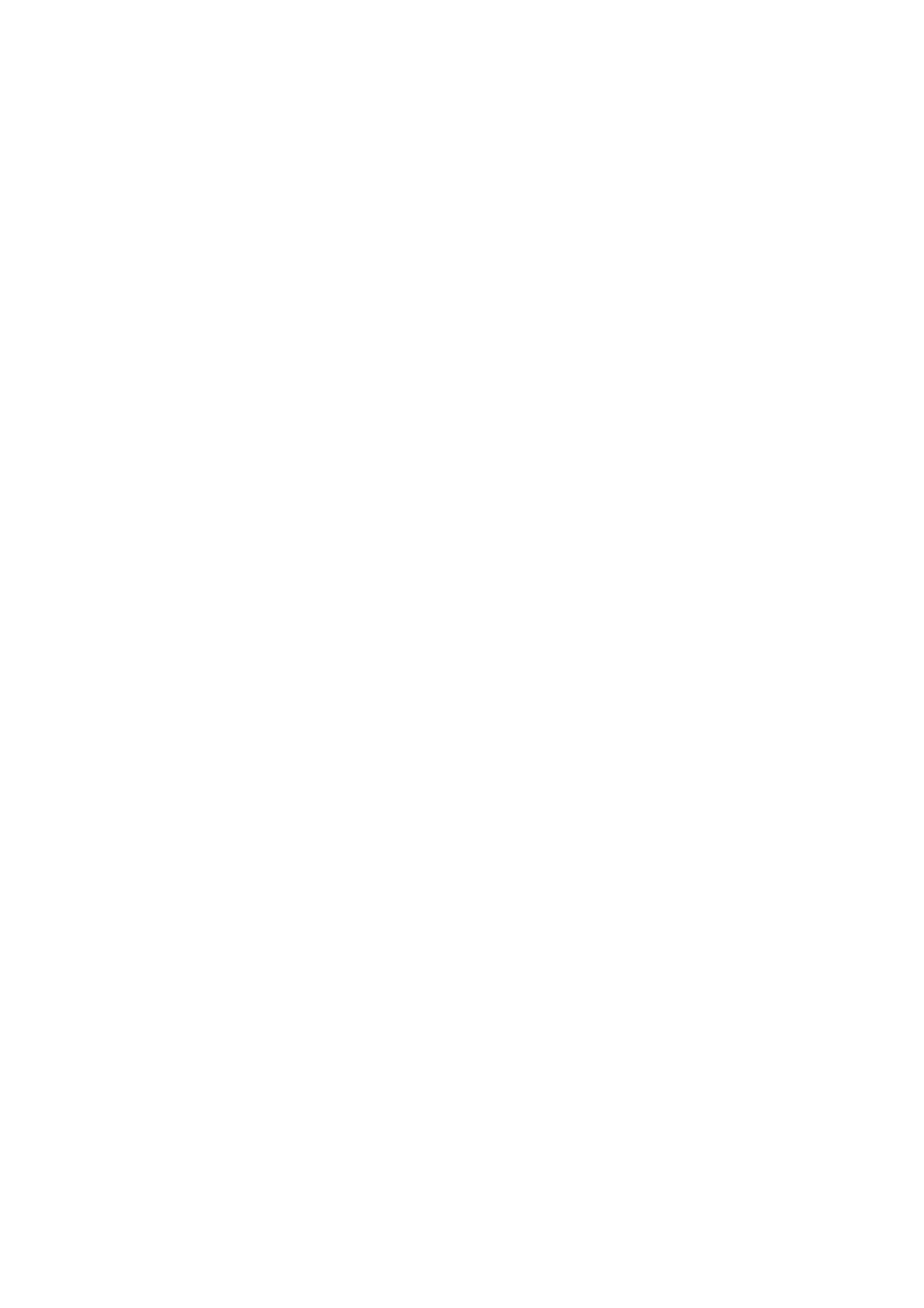**Report to the Spanish Government on the visit to Spain carried out by the European Committee for the Prevention of Torture and Inhuman or Degrading Treatment or Punishment (CPT)** 

**from 22 November to 4 December 1998**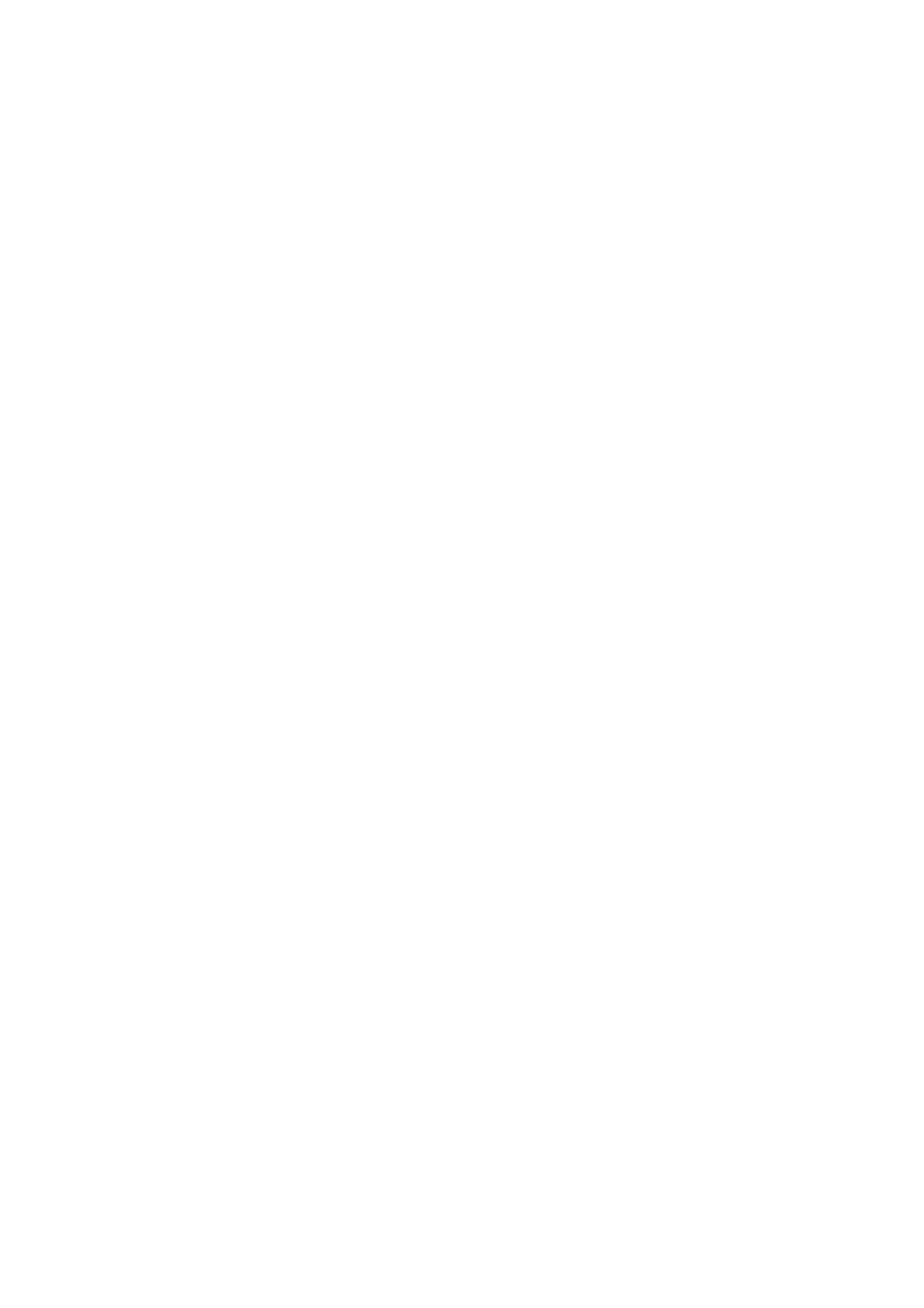## **CONTENTS**

| I.             |                                                                                          |                |                                                     |  |  |  |  |
|----------------|------------------------------------------------------------------------------------------|----------------|-----------------------------------------------------|--|--|--|--|
| A.             |                                                                                          |                |                                                     |  |  |  |  |
| <b>B.</b>      |                                                                                          |                |                                                     |  |  |  |  |
|                |                                                                                          |                |                                                     |  |  |  |  |
| $\mathbf{C}$ . |                                                                                          |                |                                                     |  |  |  |  |
| D.             |                                                                                          |                |                                                     |  |  |  |  |
| II.            |                                                                                          |                | FACTS FOUND DURING THE VISIT AND ACTION PROPOSED 11 |  |  |  |  |
| A.             |                                                                                          |                |                                                     |  |  |  |  |
|                | 1.                                                                                       |                |                                                     |  |  |  |  |
|                | 2.                                                                                       |                |                                                     |  |  |  |  |
|                | 3.                                                                                       |                |                                                     |  |  |  |  |
|                |                                                                                          | a.             |                                                     |  |  |  |  |
|                |                                                                                          | $\mathbf b$ .  |                                                     |  |  |  |  |
|                |                                                                                          | $\mathbf{c}$ . |                                                     |  |  |  |  |
|                |                                                                                          | d.             |                                                     |  |  |  |  |
|                |                                                                                          | e.             |                                                     |  |  |  |  |
|                |                                                                                          | f.             |                                                     |  |  |  |  |
|                | $\overline{4}$ .                                                                         |                |                                                     |  |  |  |  |
|                |                                                                                          | a.             |                                                     |  |  |  |  |
|                |                                                                                          | $b_{-}$        |                                                     |  |  |  |  |
|                |                                                                                          | $\mathbf{c}$ . |                                                     |  |  |  |  |
| <b>B.</b>      |                                                                                          |                |                                                     |  |  |  |  |
|                | 1.                                                                                       |                |                                                     |  |  |  |  |
|                | 2.                                                                                       |                |                                                     |  |  |  |  |
|                | Prisoners who are considered to be "dangerous" or "unadapted to an ordinary prison<br>3. |                |                                                     |  |  |  |  |
|                | $\overline{4}$ .                                                                         |                |                                                     |  |  |  |  |
|                |                                                                                          | a.             |                                                     |  |  |  |  |
|                |                                                                                          | b.             |                                                     |  |  |  |  |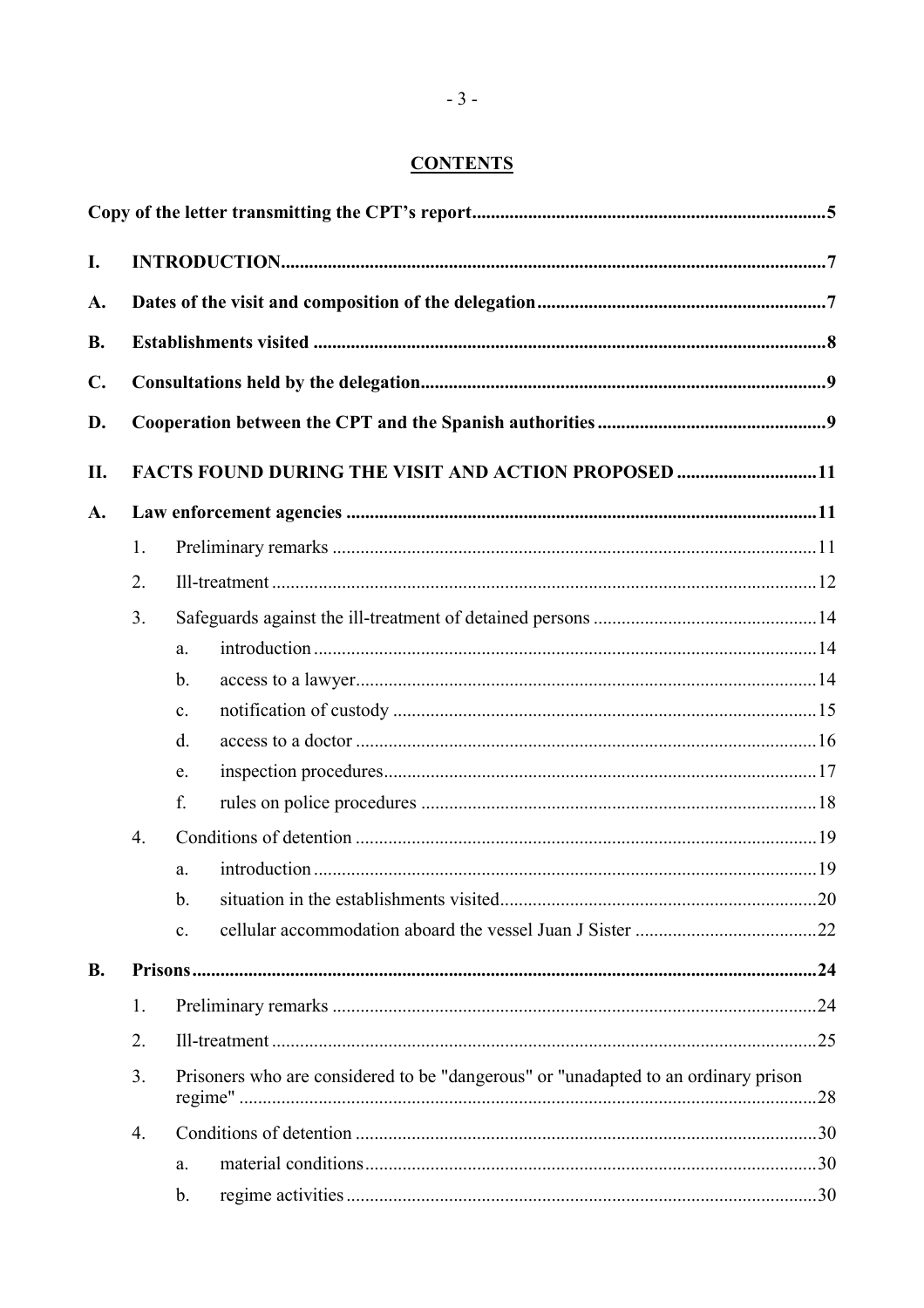|                |                    | C <sub>1</sub>                                                               |                                                                              |  |  |  |  |
|----------------|--------------------|------------------------------------------------------------------------------|------------------------------------------------------------------------------|--|--|--|--|
|                | 5.                 |                                                                              |                                                                              |  |  |  |  |
|                |                    | a.                                                                           |                                                                              |  |  |  |  |
|                |                    | $\mathbf b$ .                                                                |                                                                              |  |  |  |  |
|                |                    | $\mathbf{c}$ .                                                               |                                                                              |  |  |  |  |
|                |                    | $\mathbf{d}$ .                                                               | the role of prison health care services in the prevention of ill-treatment36 |  |  |  |  |
|                | 6.                 |                                                                              |                                                                              |  |  |  |  |
|                |                    | a.                                                                           |                                                                              |  |  |  |  |
|                |                    | $\mathbf b$ .                                                                |                                                                              |  |  |  |  |
|                |                    | $\mathbf{c}$ .                                                               |                                                                              |  |  |  |  |
|                |                    | d.                                                                           |                                                                              |  |  |  |  |
| $\mathbf{C}$ . |                    |                                                                              |                                                                              |  |  |  |  |
|                | 1.                 |                                                                              |                                                                              |  |  |  |  |
|                | 2.                 |                                                                              |                                                                              |  |  |  |  |
|                | 3.                 |                                                                              |                                                                              |  |  |  |  |
|                | $\overline{4}$ .   |                                                                              |                                                                              |  |  |  |  |
|                | 5.                 |                                                                              |                                                                              |  |  |  |  |
|                |                    | a.                                                                           |                                                                              |  |  |  |  |
|                |                    | $\mathbf b$ .                                                                |                                                                              |  |  |  |  |
|                |                    | $\mathbf{c}$ .                                                               |                                                                              |  |  |  |  |
| III.           |                    |                                                                              |                                                                              |  |  |  |  |
| A.             |                    |                                                                              |                                                                              |  |  |  |  |
| <b>B.</b>      |                    |                                                                              |                                                                              |  |  |  |  |
| $\mathbf{C}$ . |                    |                                                                              |                                                                              |  |  |  |  |
| D.             |                    | Action on the CPT's recommendations, comments and requests for information52 |                                                                              |  |  |  |  |
|                |                    |                                                                              |                                                                              |  |  |  |  |
|                | <b>APPENDIX I:</b> |                                                                              | SUMMARY OF THE CPT'S RECOMMENDATIONS, COMMENTS AND                           |  |  |  |  |
|                |                    |                                                                              |                                                                              |  |  |  |  |
|                |                    | <b>APPENDIX II:</b>                                                          | LIST OF THE AUTHORITIES AND ORGANISATIONS WITH WHICH THE CPT'S               |  |  |  |  |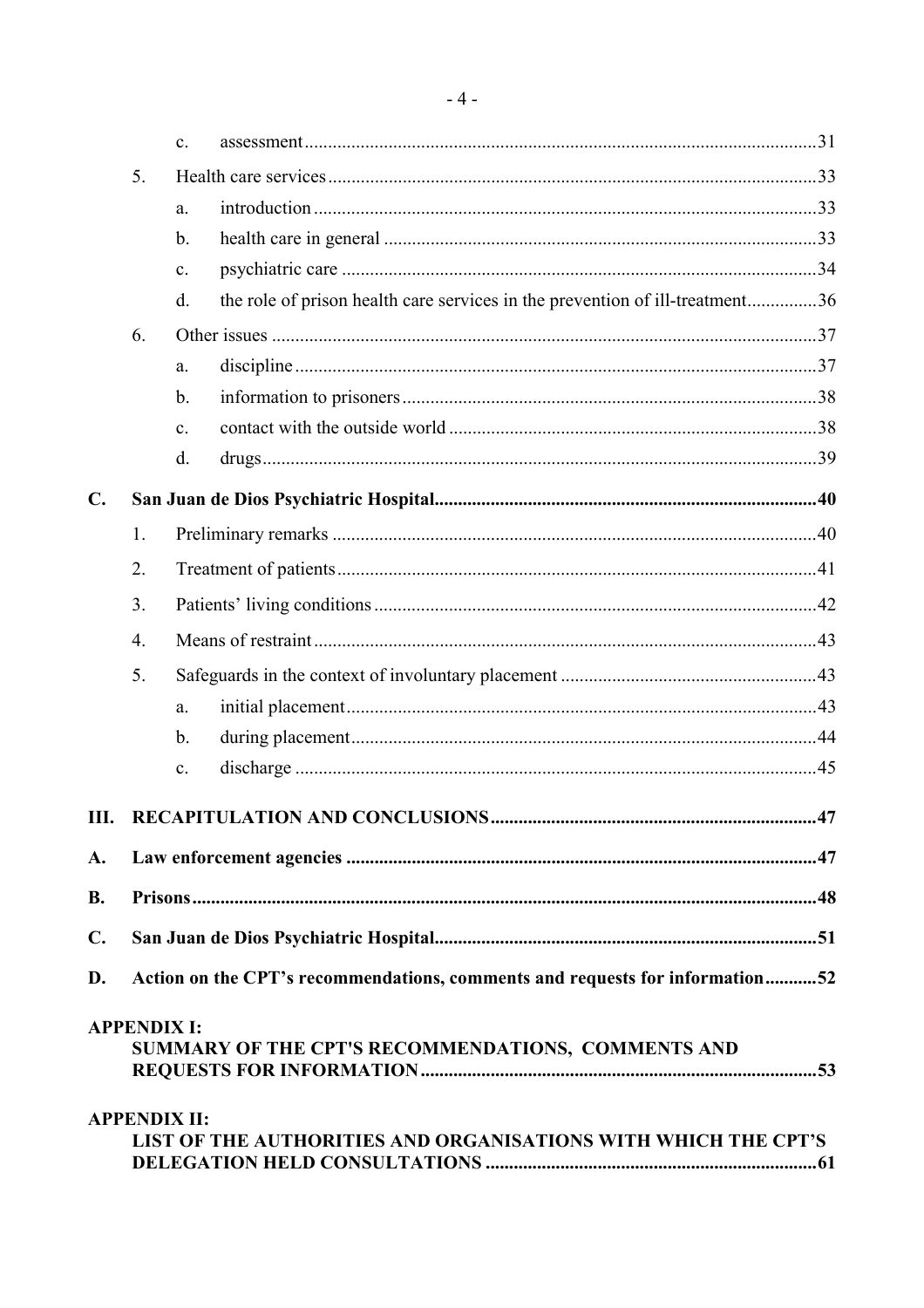#### <span id="page-6-0"></span>**Copy of the letter transmitting the CPT's report**

Strasbourg, 5 August 1999

Dear Sir,

 In pursuance of Article 10, paragraph 1, of the European Convention for the Prevention of Torture and Inhuman or Degrading Treatment or Punishment, I have the honour to enclose herewith the report to the Government of Spain drawn up by the European Committee for the Prevention of Torture and Inhuman or Degrading Treatment or Punishment (CPT) following its visit to Spain from 22 November to 4 December 1998. The report was adopted by the CPT at its 39th meeting, held from 6 to 9 July 1999.

 I would like to draw your attention to paragraph 140 of the report, in which the CPT requests the Spanish authorities to provide an interim and a follow-up report on the measures taken upon its report. The CPT would ask, in the event of the responses being forwarded in Spanish, that they be accompanied by an English or French translation. It would also be most helpful if the Spanish authorities could provide a copy of the responses in a computer-readable form.

 I am at your entire disposal if you have any questions concerning either the CPT's report or the future procedure.

Finally, I would be grateful if you could acknowledge receipt of this letter.

Yours faithfully,

Ivan ZAKINE President of the European Committee for the Prevention of Torture and Inhuman or Degrading Treatment or Punishment

Mr Rafael RAMOS GIL Technical General Secretary Ministry of the Interior E – 28071 MADRID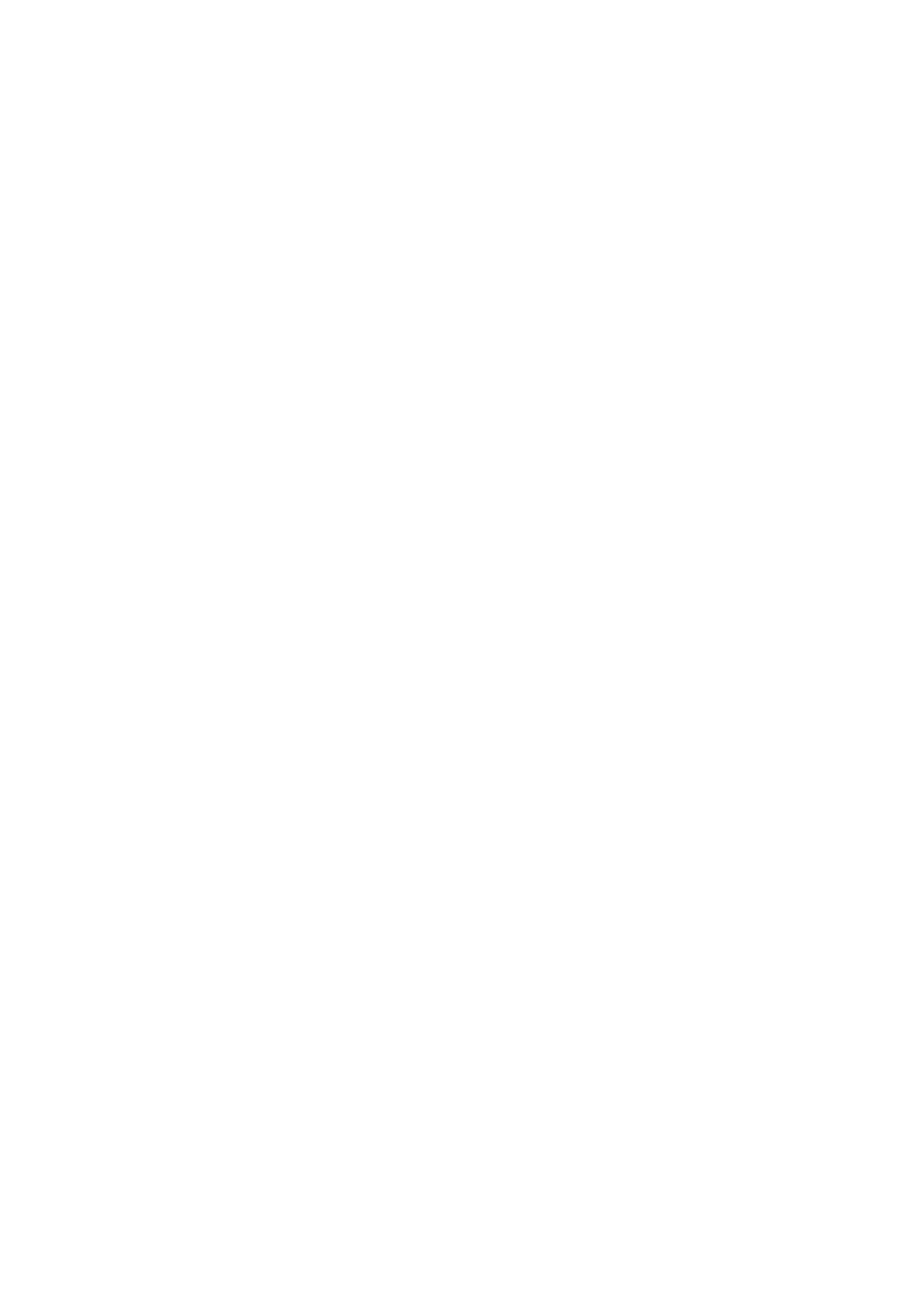## <span id="page-8-0"></span>**I. INTRODUCTION**

## **A. Dates of the visit and composition of the delegation**

1. In pursuance of Article 7 of the European Convention for the Prevention of Torture and Inhuman or Degrading Treatment or Punishment (hereinafter referred to as "the Convention"), a delegation of the CPT carried out a visit to Spain from 22 November to 4 December 1998.

 The visit formed part of the CPT's programme of periodic visits for 1998 and was the Committee's third periodic visit to Spain (the first two having taken place in April 1991 and April 1994).<sup>1</sup>

- 2. The visit was carried out by the following members of the CPT:
	- Ms Ingrid LYCKE ELLINGSEN, First Vice-President of the CPT (Head of the delegation);
	- Mr Mario BENEDETTINI:
	- Mr Ole Vedel RASMUSSEN;
	- Mr Safa REISOĞLU;
	- Mr Florin STĂNESCU

They were assisted by:

- Mr Daniel GLEZER, Head of the Regional Psychiatric and Psychological Medical Service at Marseilles "Les Baumettes" Prison (expert);
- Mr James McMANUS, Scottish Prisons Complaints Commissioner (expert);
- Ms Charo BAQUERO (interpreter);
- Ms Christine BOURGOIN-DIEZ (interpreter);
- Ms Danielle GREE (interpreter);
- Mr Felix ORDEIG-COLE (interpreter) (from 28 November to 2 December 1998);
- Ms Melanie ROE (interpreter);

The Committee has also carried out three ad hoc visits to Spain, in June 1994, January 1997 and April 1997.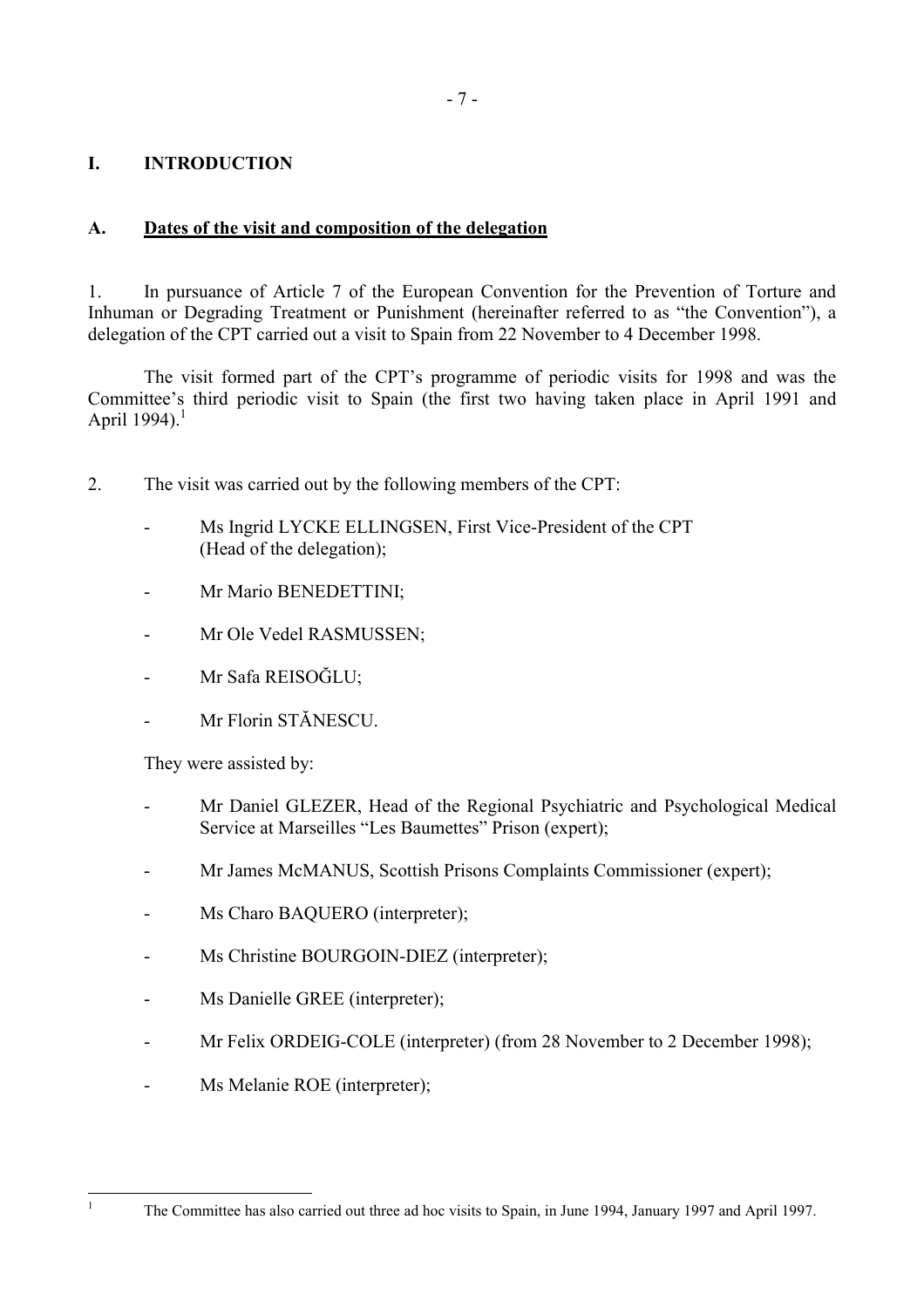<span id="page-9-0"></span>and were accompanied by the following members of the CPT's Secretariat:

- Mr Mark KELLY;
- Mr Jan MALINOWSKI

#### **B. Establishments visited**

3. The delegation visited the following places:

#### **Law enforcement agency establishments**

#### **National Police stations**

Police Headquarters, Via Laietana, Barcelona Police Headquarters, Calle Arquitecto Bergés, Jaén Police Headquarters, Calle Luis Doreste Silva, Las Palmas de Gran Canaria

Central Duty Inspection, Calle la Tacona, Moratalaz, Madrid Provincial Brigade of the Judicial Police, Plaza de Pontejos, Madrid

Police Station, Avenida Gatassa, Mataró Santa Catalina District Police Station, Calle Dr. Miguel Rosas, Las Palmas de Gran Canaria Police Station at the Port of Las Palmas de Gran Canaria

#### **Civil Guard establishments**

Civil Guard Headquarters, Travessera de Gràcia, Barcelona Civil Guard Headquarters, Calle Alicante, Las Palmas de Gran Canaria

#### **Other establishments**

Catalan Autonomous Police (Mossos d'Esquadra) Station, Calle Bolivia, Barcelona Municipal Detention Facility, La Riera, Mataró

#### **Prisons**

Barcelona Prison for Men (Modelo) Jaén Prison Las Palmas de Gran Canaria Prison (Salto del Negro) Madrid V Prison (Soto del Real)

#### **Psychiatric hospitals**

Centro San Juan de Dios Psychiatric Hospital, Ciempozuelos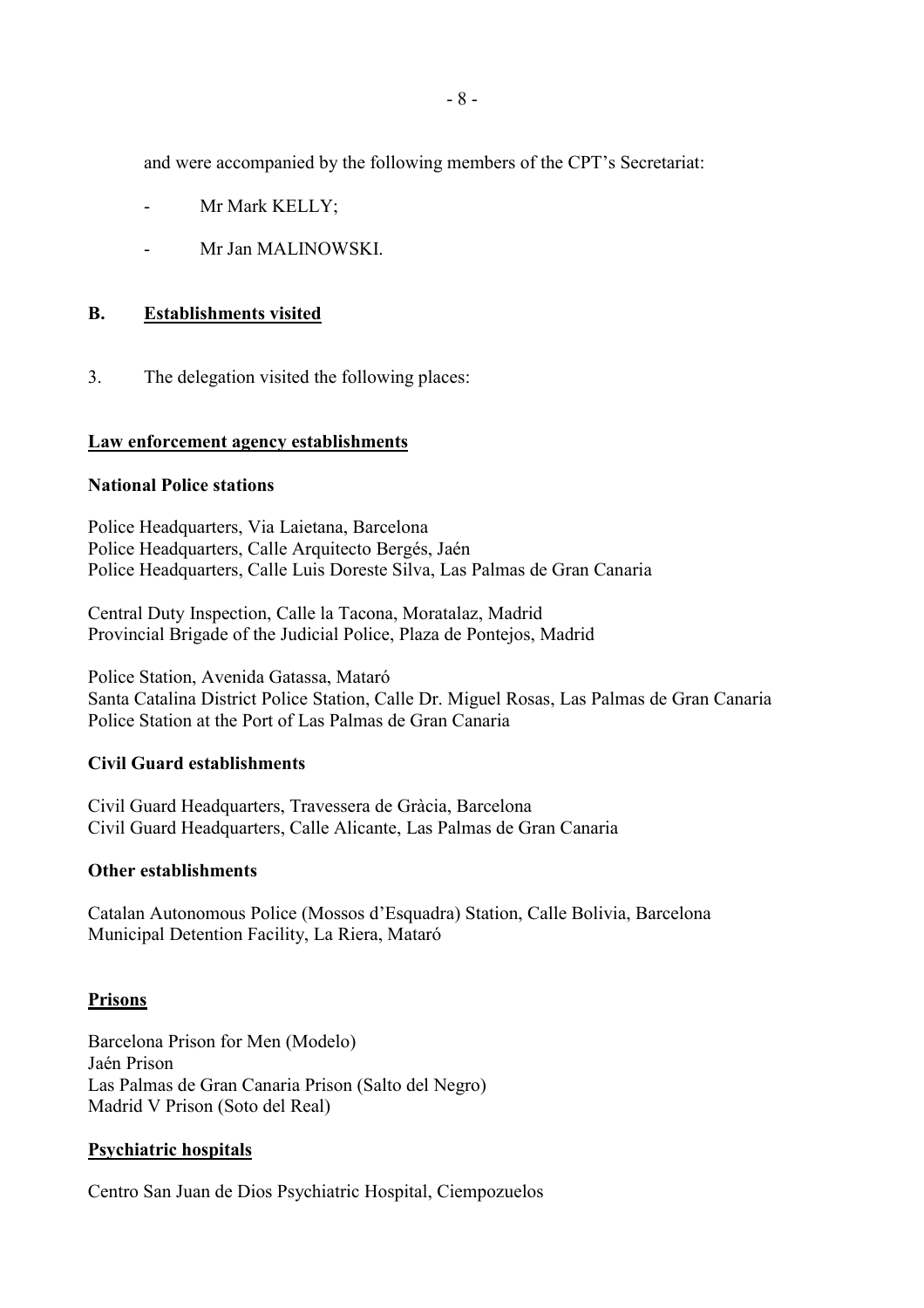\* \* \*

- 9 -

<span id="page-10-0"></span> In addition, the CPT's delegation visited the cellular accommodation aboard the vessel Juan J Sister, in which prisoners are transported between the Canary Islands and mainland Spain.

### **C. Consultations held by the delegation**

4. In addition to meeting with the local officials in charge of the places visited, the delegation held consultations with national authorities and representatives of non-governmental organisations active in areas of concern to the CPT.

 A list of the authorities and organisations with which the delegation held consultations is set out in Appendix II to this report.

## **D. Cooperation between the CPT and the Spanish authorities**

5. The CPT wishes to underline that its delegation enjoyed excellent cooperation at all levels, both before and during the visit.

At the outset of the visit, the CPT's delegation was received by the Minister for the Interior<sup>2</sup>, Mr Jaime MAYOR OREJA, and the Minister for Health, Mr José Manuel ROMAY BECCARÍA. Further, it had meetings with senior officials from both Ministries at the beginning and the end of the visit and, in particular, with Mr Ricardo MARTÍ FLUXÁ, Secretary of State for Security, Mr Leopoldo CALVO-SOTELO y IBÁÑEZ-MARTÍN, Under-Secretary for the Interior, Mr Rafael RAMOS GIL, Technical General Secretary of the Ministry of the Interior, and Mr Angel YUSTE CASTILLEJO, Director General of the Prison Service, as well as with Mr Rafael MATESANZ ACEDOS, Director General of Primary and Specialist Care in the Ministry of Health, and Mr Rafael PEÑALVER, Legal Adviser in the Ministry of Health.

The delegation also held consultations with Mr Ignasi GARCÍA I CLAVEL, Director General of the Catalan Prison and Rehabilitation Services.

 Further, the delegation had fruitful discussions with the Ombudsman (Defensor del Pueblo), Mr Fernando ÁLVAREZ de MIRANDA y TORRES, and senior members of his staff, as well as with the President of the General Council of the Judiciary, Mr Francisco Javier DELGADO BARRIO, and two members of the Council, Ms Manuela CARMENA CASTRILLO and Mr Teofilo ORTEGA TORRES.

 $\frac{1}{2}$ 

The Ministry of the Interior is responsible for the law enforcement agencies under the authority of the national Government (i.e. the National Police and the Civil Guard). Since 1996, it has also had responsibility for prisons (with the exception of those situated in Catalonia).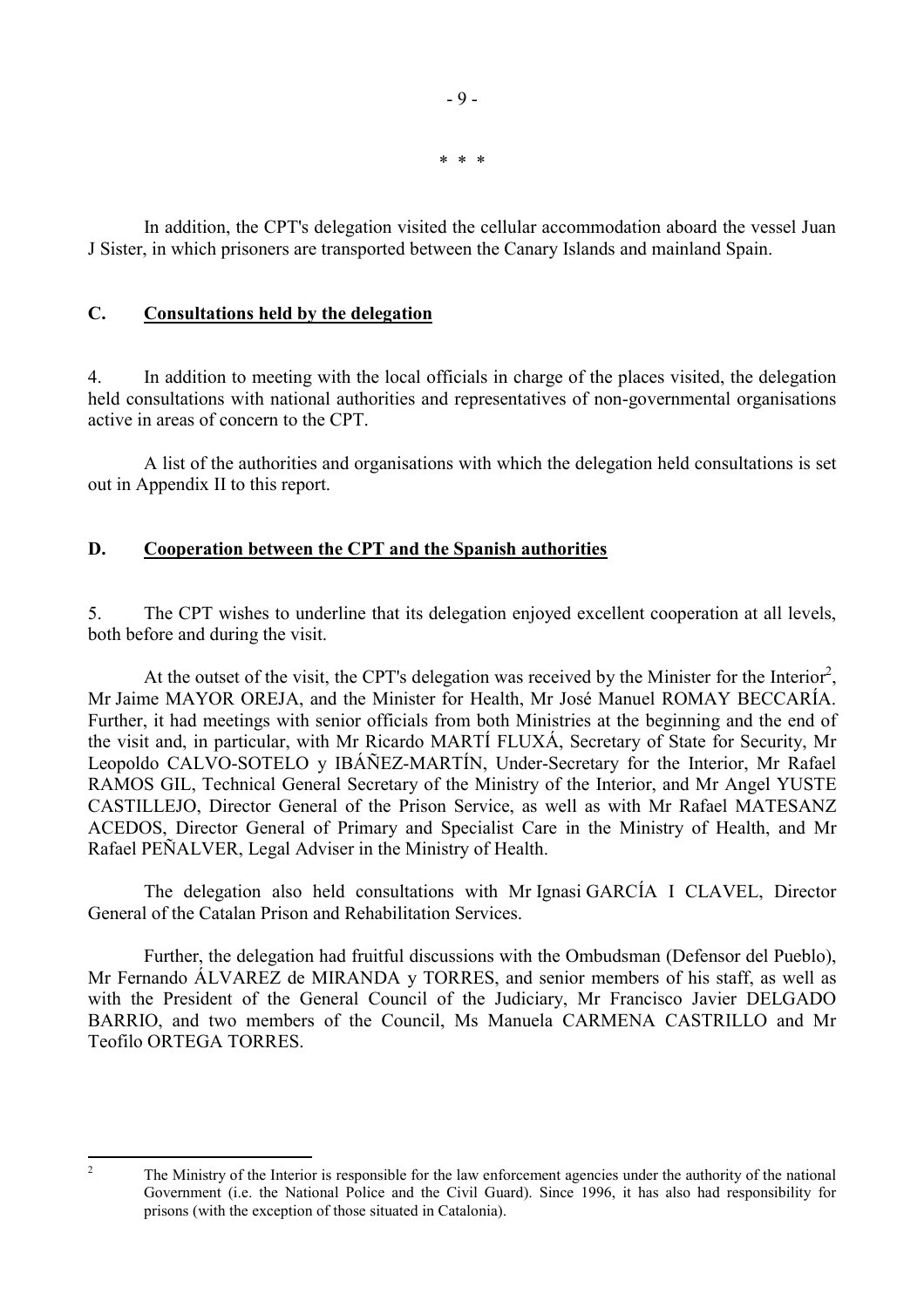6. It should be added that the delegation received a very satisfactory reception at - and in particular rapid access to - all of the establishments visited, including places which had not been notified in advance of the CPT's intention to carry out a visit. Indeed, it would appear that the management of all of the places of detention visited had been informed of the possibility of a visit by the Committee and were reasonably knowledgeable about its mandate.

The CPT also wishes to express its sincere appreciation of the efforts of the liaison officers appointed by the Spanish authorities and, in particular, Mr Antonio CERROLAZA GÓMEZ of the Ministry of the Interior, to facilitate the delegation's task.

7. In short, the degree of cooperation which prevailed during the visit was fully in compliance with Article 3 of the Convention. Moreover, taken as a whole, the content of the ongoing dialogue between the CPT and the Spanish authorities and the delegation's findings during the 1998 visit indicate that those authorities are committed to taking positive action to implement the Committee's recommendations.

8. Notwithstanding this broadly positive situation, particular reference should be made to the fact that the Spanish authorities have yet to implement the CPT's 1994 and 1997 recommendations that a general investigation of a thorough and independent nature be carried out into the methods used by members of the Civil Guard when holding and questioning persons arrested as presumed participants in one or more of the offences referred to in Article 384 bis of the Code of Criminal Procedure (cf. paragraph 34 of document CPT/Inf (96) 9, Part III and paragraph 51 of document CPT/Inf (2000) 3).

 In July 1997, the CPT held high-level talks in Madrid with the Spanish authorities with a view to clarifying the nature of the action required to implement those recommendations. On that occasion, it was agreed that, in the context of the production of a new manual on police procedures, an analysis would be made of the methods actually employed by law enforcement officials when detaining, interrogating and transferring detained persons.

 The body charged with drawing up that manual (the Technical Commission of the National Coordination Commission of the Judicial Police) reviewed an extensive range of documents (legislative provisions; judicial pronouncements, including by the Supreme and Constitutional Courts; relevant instructions issued by authorities in charge of the law enforcement agencies); however, there has as yet been no on-the-spot scrutiny of the manner in which detained persons are being treated by law enforcement officials. **To comply with the above-mentioned recommendations requires that there be such scrutiny** (cf. also paragraph 13).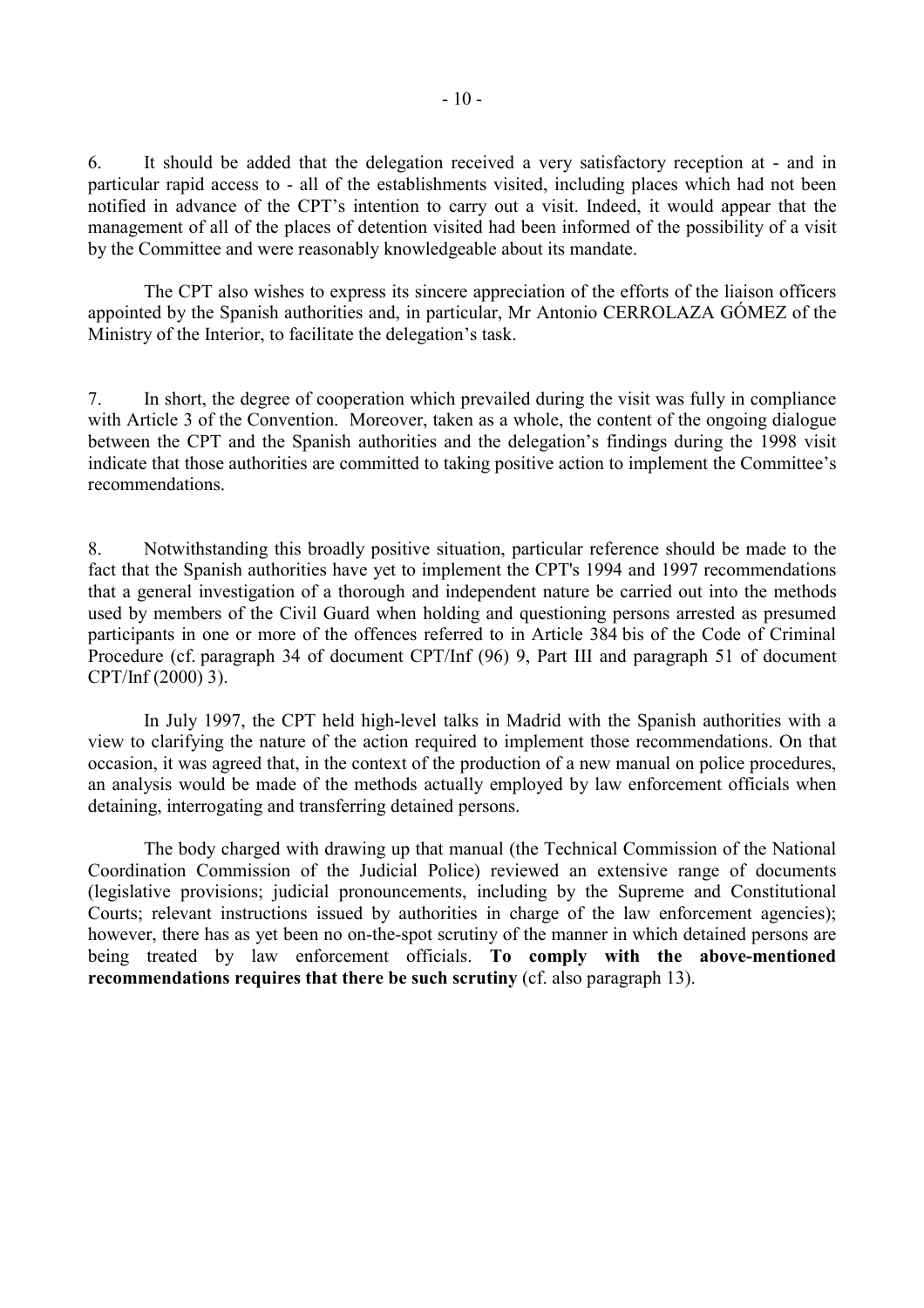## <span id="page-12-0"></span>**II. FACTS FOUND DURING THE VISIT AND ACTION PROPOSED**

## **A. Law enforcement agencies**

## **1. Preliminary remarks**

9. In the course of the third periodic visit to Spain, the CPT's delegation revisited certain National Police facilities and carried out visits to a number of other National Police and Civil Guard establishments.

 Further, the delegation visited an establishment of the Catalan Autonomous Police (Mossos d'Esquadra), an agency under the authority of the Catalan Autonomous Government which is progressively being deployed in Catalonia. It also visited a municipal detention facility under the responsibility of the local authority. Such establishments are used to hold persons detained by the law enforcement agencies (whilst waiting to be brought before a judge), inmates remanded in custody by a judge and persons sentenced to very short terms of imprisonment or to weekend detention.

10. The legislation concerning detention by the law enforcement agencies has been summarised in the CPT's reports following its previous visits. However, particular reference should be made to the 1995 Criminal Code, which has introduced a more developed framework penalising the offences of torture/ill-treatment and "violations of constitutional safeguards" by an authority or public official.

 Under the heading "torture and other offences against moral integrity", the Code foresees penalties of up to 4 years imprisonment and up to 4 years ineligibility for public office/civil service for offences committed by an authority or public official which involve a violation of a person's moral integrity, and up to 6 years imprisonment and up to 12 years ineligibility for public office/civil service for the offence of torture. The same penalties apply to an authority or public official who, in breach of their official duties, allow others to perpetrate such offences. Further, when a violation of a person's moral integrity is compounded by a violation of the rights to life, physical integrity, health, sexual freedom or property, those offences are to be the subject of separate penalties.<sup>3</sup>

 It is also noteworthy that the Code includes the offences of unlawfully prolonging detention or incommunicado detention, the undue application of sanctions or restrictions to prisoners, or the use of unnecessary rigour, and obstructing the exercise of the right to legal assistance or not complying with the duty to inform detained persons of their rights.<sup>4</sup>

 3 cf. Articles 173 to 177 of the Criminal Code.

<sup>4</sup> cf. Articles 529 et seq. of the Criminal Code.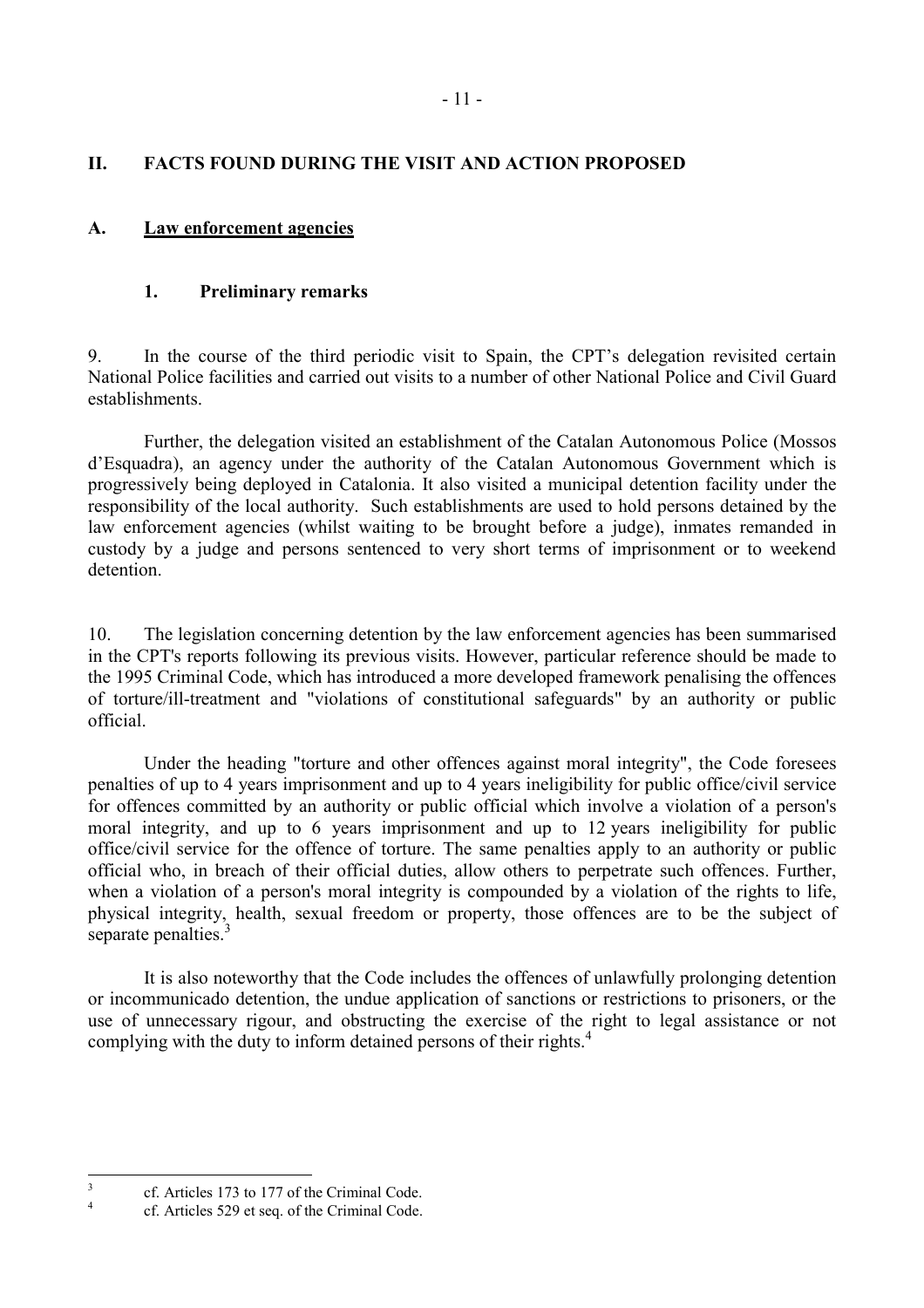#### <span id="page-13-0"></span>**2. Ill-treatment**

11. In the course of the visit, the CPT's delegation received no allegations of torture from persons interviewed who were or who had recently been detained by the Spanish law enforcement agencies. Further, comparatively few allegations were heard of other forms of physical ill-treatment of detained persons by law enforcement officials.

 The allegations which were heard from detained persons concerned principally the National Police and mostly involved the use of excessive force at the time of arrest. Reference might be made to the case of a person interviewed at Las Palmas de Gran Canaria National Police Headquarters, who alleged that, at the time of his arrest, a police officer had pistol-whipped him. An examination by a medical member of the delegation revealed a recent 3 cm long wound on the scalp, which was consistent with his allegation.

12. However, both before and during the visit, the CPT received reports from other sources containing a considerable number of allegations of ill-treatment by the National Police, the Civil Guard and the Basque Autonomous Police (the Ertzaintza) relating to periods of custody during 1997 and 1998. Those allegations involved blows to various parts of the body and, in some cases, more serious forms of physical ill-treatment, including sexual assault of female detainees by male police officers, and asphyxiation by placing a plastic bag over the head. In certain cases, the reports included medical certificates recording injuries or conditions consistent with the allegations made by the persons concerned.

 Many of the above-mentioned reports related to persons detained in the Basque Country or the Navarre region as terrorist suspects or in connection with terrorist-linked public order offences. It would appear that, in a number of those cases, the persons concerned or their relatives have lodged formal complaints, including before the relevant judicial authorities, about the manner in which they have been treated.

#### 13. **The persistence of allegations of ill-treatment by the law enforcement agencies highlights the need for the Spanish authorities to remain particularly vigilant in this area and, more specifically, to engage in the on-the-spot scrutiny referred to in paragraph 8.**

 As regards the alleged use of excessive force at the time of arrest, the CPT fully recognises that the arrest of a criminal suspect is often a hazardous task, in particular if the person concerned resists arrest and/or is someone whom the law enforcement officials have good reason to believe represents an immediate danger. The circumstances of an arrest may be such that injuries are sustained by the person concerned (and by law enforcement officials) without this being the result of an intention to inflict ill-treatment. However, no more force than is strictly necessary should be used when effecting an arrest. Furthermore, once arrested persons have been brought under control, there can be no justification for them being struck by law enforcement officials. **The CPT recommends that law enforcement officials be reminded of these precepts.**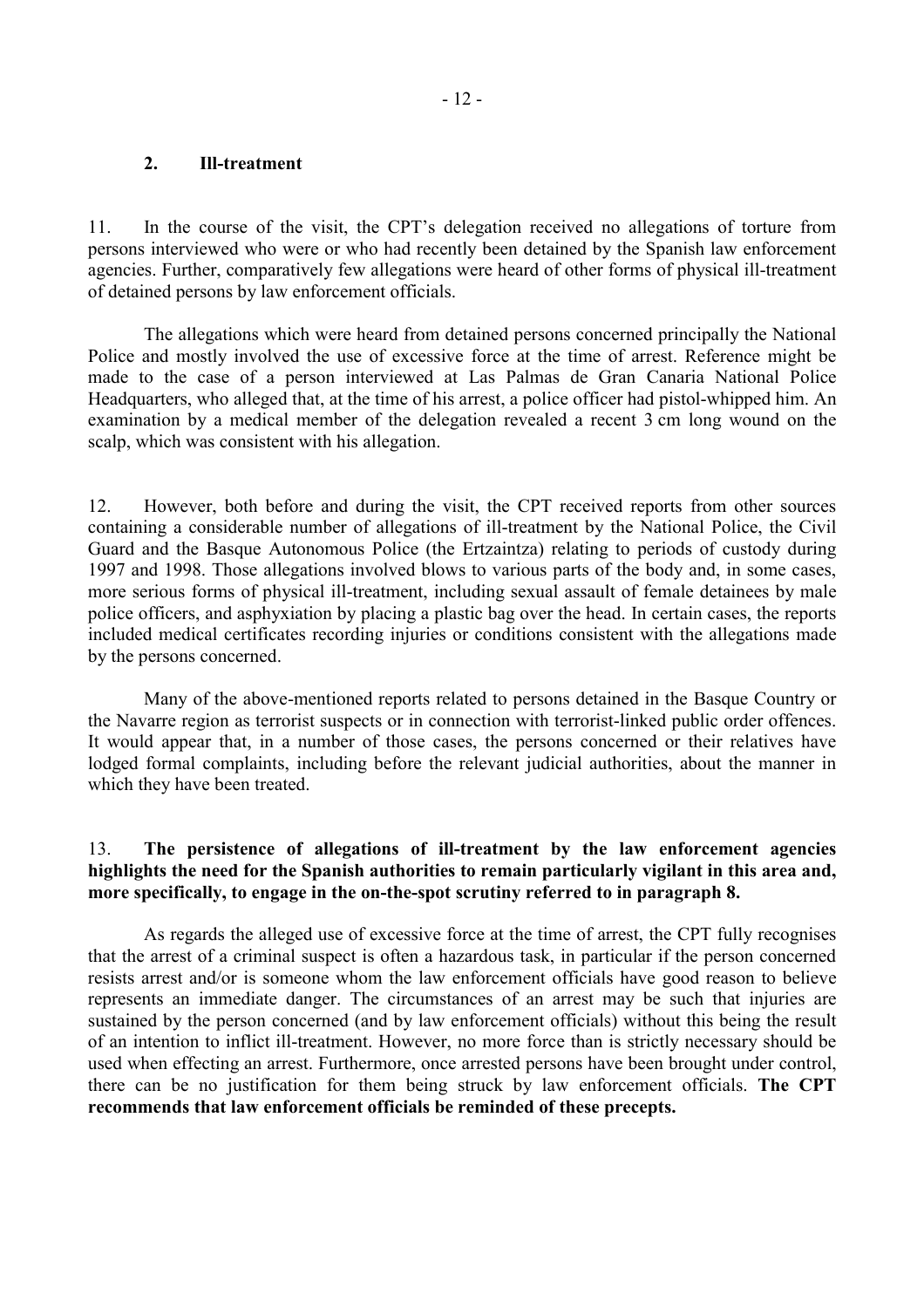14. It is axiomatic that one of the most effective means of preventing ill-treatment by law enforcement officials lies in the diligent examination by the competent authorities of all complaints of such treatment brought before them and, where evidence of wrongdoing emerges, the imposition of appropriate disciplinary and/or criminal penalties.

 Even in the absence of an express complaint, action should be taken if there are other indications (e.g. lesions recorded in a forensic medical report; a person's general appearance) that ill-treatment might have occurred.

15. In Spain, every complaint which may involve the commission of a criminal offence must be examined by the judicial authorities. Detained persons can lodge a complaint about their treatment with the examining judge responsible for their case and are systematically offered the possibility to be examined by a state-employed doctor. The examining judge may refer the matter to another competent judge, or take the necessary steps to preserve evidence and initiate proceedings to investigate the allegations. A complaint can also be lodged before the judicial authorities at later stages.

In all such cases, the public prosecutor has a key role to play. In particular, it is the task of the prosecution service to instigate legal action in defence of the rights of citizens, both *motu proprio* and following a complaint or at the request of an interested party. It also lies with the prosecution service to ensure that other judicial authorities exercise their functions in conformity with the law. Further, in the context of criminal proceedings, prosecutors are required to call upon the judicial authorities to take the steps required to establish the facts of a case.<sup>5</sup>

However, in the course of the delegation's discussions with members of the General Council of the Judiciary, it emerged that examining judges and prosecutors may not always be displaying due diligence when allegations of ill-treatment are brought to their attention. The CPT's own findings during the 1998 visit suggested that judges and public prosecutors could be more proactive when they receive such allegations. **The CPT would like to receive the comments of the Spanish authorities on this subject.** 

16. **The CPT would also like to receive the following information in respect of 1997 and 1998:** 

- **the number of complaints of ill-treatment by law enforcement officials lodged and the number of disciplinary and/or criminal proceedings initiated as a result of those complaints;**
- **an account of those complaints and the outcome of the proceedings (allegations, brief description of the findings of the relevant court or body, verdict, sentence/sanction imposed).**

5

cf. Articles 124 of the Spanish Constitution, 435 of the Organic Law on the Judiciary, 105 of the Code of Criminal Procedure and 3 (1) of the Law governing the Prosecution Service.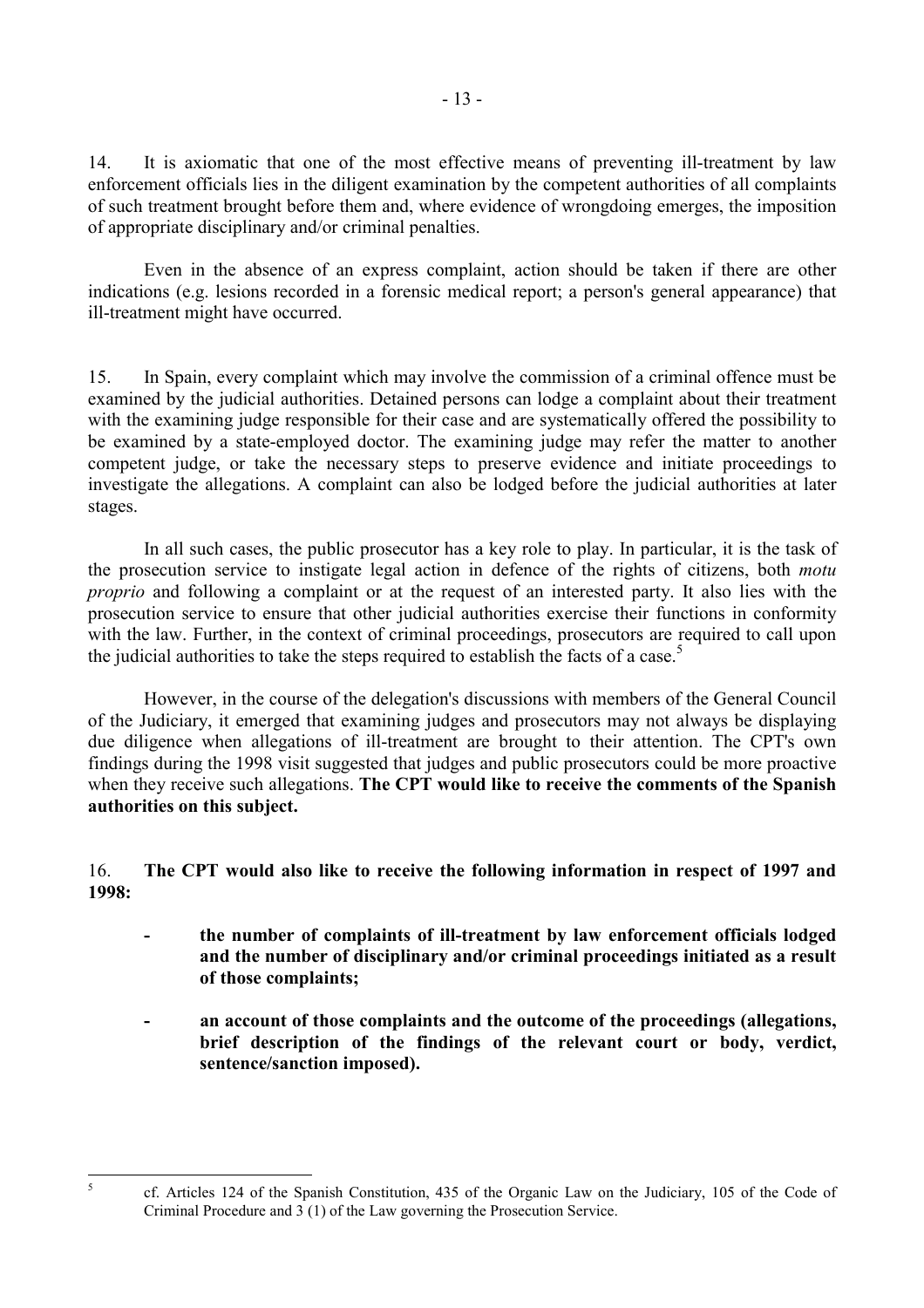<span id="page-15-0"></span>17. Developing and strengthening the formal safeguards afforded to detained persons and filling any gaps which may exist in the legal framework governing those safeguards can also make a significant contribution to the prevention of ill-treatment, as can systems for the inspection of law enforcement agency establishments by a judicial or another independent authority.

 The Committee will return to these matters in some detail in the following section of this report.

## **3. Safeguards against the ill-treatment of detained persons**

a. introduction

18. The CPT has been engaged, for a number of years, in a dialogue with the Spanish authorities on the issue of the safeguards against ill-treatment to be offered to persons detained by the law enforcement agencies. The Committee has placed particular emphasis on three fundamental rights, namely the right of detained persons to have access to a lawyer, to inform a close relative or another third party of their choice of their situation, and to have access to a doctor.

b. access to a lawyer

19. The CPT has repeatedly recommended that persons detained by the law enforcement agencies in Spain be granted the right of access to a lawyer as from the outset of their custody. In this respect, the CPT wishes to reiterate that, in its experience, the period immediately following deprivation of liberty is when the risk of intimidation and ill-treatment is greatest. Consequently, the possibility for persons taken into police custody to have access to a lawyer during that period is a fundamental safeguard against ill-treatment. The existence of that possibility will have a dissuasive effect on those minded to ill treat detained persons; moreover, a lawyer is well placed to take appropriate action if ill-treatment actually occurs.

The right of access to a lawyer as from the outset of custody must include the right to talk to the lawyer in private. The person concerned should also, in principle, be entitled to have a lawyer present during any interrogation conducted by the police (whether this be during or after the initial period of police custody). Naturally, this should not prevent the police from questioning a detained person on urgent matters, even in the absence of a lawyer, nor rule out the replacement of a lawyer who impedes the proper conduct of an interrogation; however, the latter possibility should be strictly circumscribed by appropriate safeguards.

 The Committee has recognised that, in order to protect the interests of justice, it may exceptionally be necessary to delay for a certain period a detained person's access to a particular lawyer chosen by him. However, this should not result in the right of access to a lawyer being totally denied during the period in question. In such cases, access to another, independent lawyer who can be trusted not to jeopardise the legitimate interests of the police investigation should be arranged.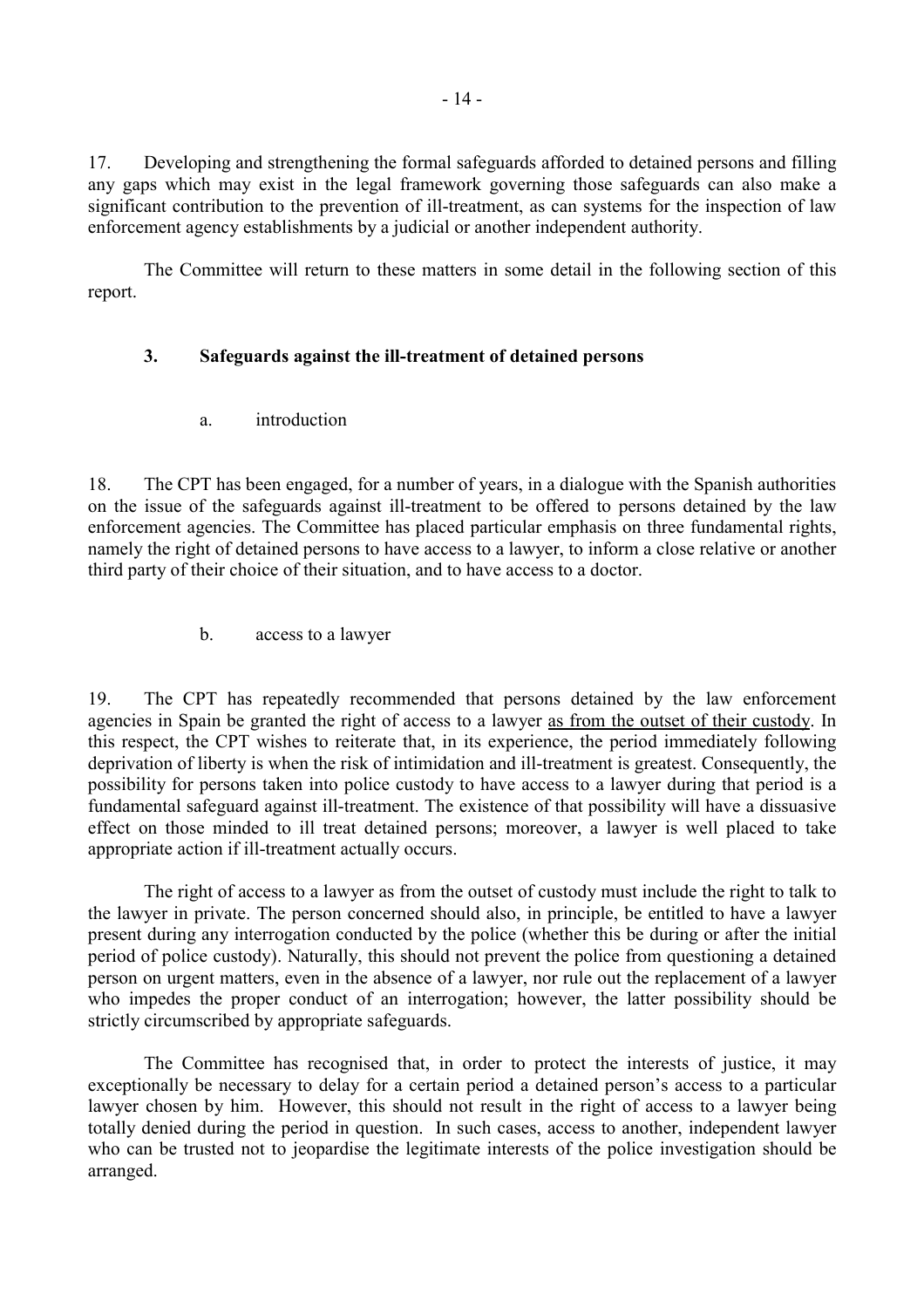<span id="page-16-0"></span>20. In their responses, the Spanish authorities have indicated that, in their view, "every person has from the very outset of their detention the right to legal assistance".

Nevertheless, CPT delegations have repeatedly found that, in practice, many detained persons spend some considerable time in police custody before having access to a lawyer. This would appear to be because the Spanish authorities consider that "the essence of a detained person's right to legal assistance ...[relates to the] effectiveness of the defence [in the form of] the help provided by the lawyer during detention".<sup>6</sup> In consequence, the first moment at which detained persons have access to legal assistance is when making a formal statement to the police.

21. In the course of the 1998 visit, the delegation again stressed that the *raison d'être* of the CPT's recommendation on this subject is to enhance the protection of detained persons against illtreatment. The Committee's concerns are therefore quite distinct from the issues of criminal procedure (including the right to a defence and the evidential value of statements given by detained persons) which have been raised by the Spanish authorities in their responses to this recommendation. It emphasised that - in the interests of the protection of detained persons against ill-treatment whilst in the custody of the law enforcement agencies - the introduction of such a fully-fledged right of access to a lawyer is essential.

The CPT was pleased to learn that, following this exchange of views with its delegation, the Spanish authorities now intend to take steps, in consultation with the relevant professional bodies, with a view to implementing the CPT's recommendation that persons detained by the law enforcement agencies in Spain be granted the right of access to a lawyer as from the outset of their detention. **The CPT would like to receive full details of the concrete action being taken with a view to implementing that recommendation.** 

c. notification of custody

22. As regards notification of custody, the CPT has previously expressed concern regarding the period during which certain categories of persons detained by the law enforcement agencies can be denied the right to have the fact of their detention and the place in which they are being held made known to a relative or other person of their choice (as provided for in Article 520 (2) (d) of the Code of Criminal Procedure). In practice, the relatives of detained persons may, on occasion, be aware of the arrest and whereabouts of the persons concerned. Further, the CPT has noted that the competent judge can - and often does - set at less than five days the period of time during which a given person is to be denied the right to have the fact of his custody notified to a third party. Nevertheless, the legal position remains unsatisfactory.

The CPT fully recognises that the denial of the exercise of this right for a brief period may exceptionally be necessary in order to protect the interests of justice. However, in the Committee's view, to deny for up to five days the exercise of the right to have the mere fact of one's custody notified to a third party (i.e. to hold a person in secret for such a period insofar as his family and friends are concerned) is not justifiable.

 $\frac{1}{6}$ 

cf. pages 3 and 5 of the comments of the Spanish authorities, dated 20 November 1998, in response to a letter sent by the CPT on 17 November 1998.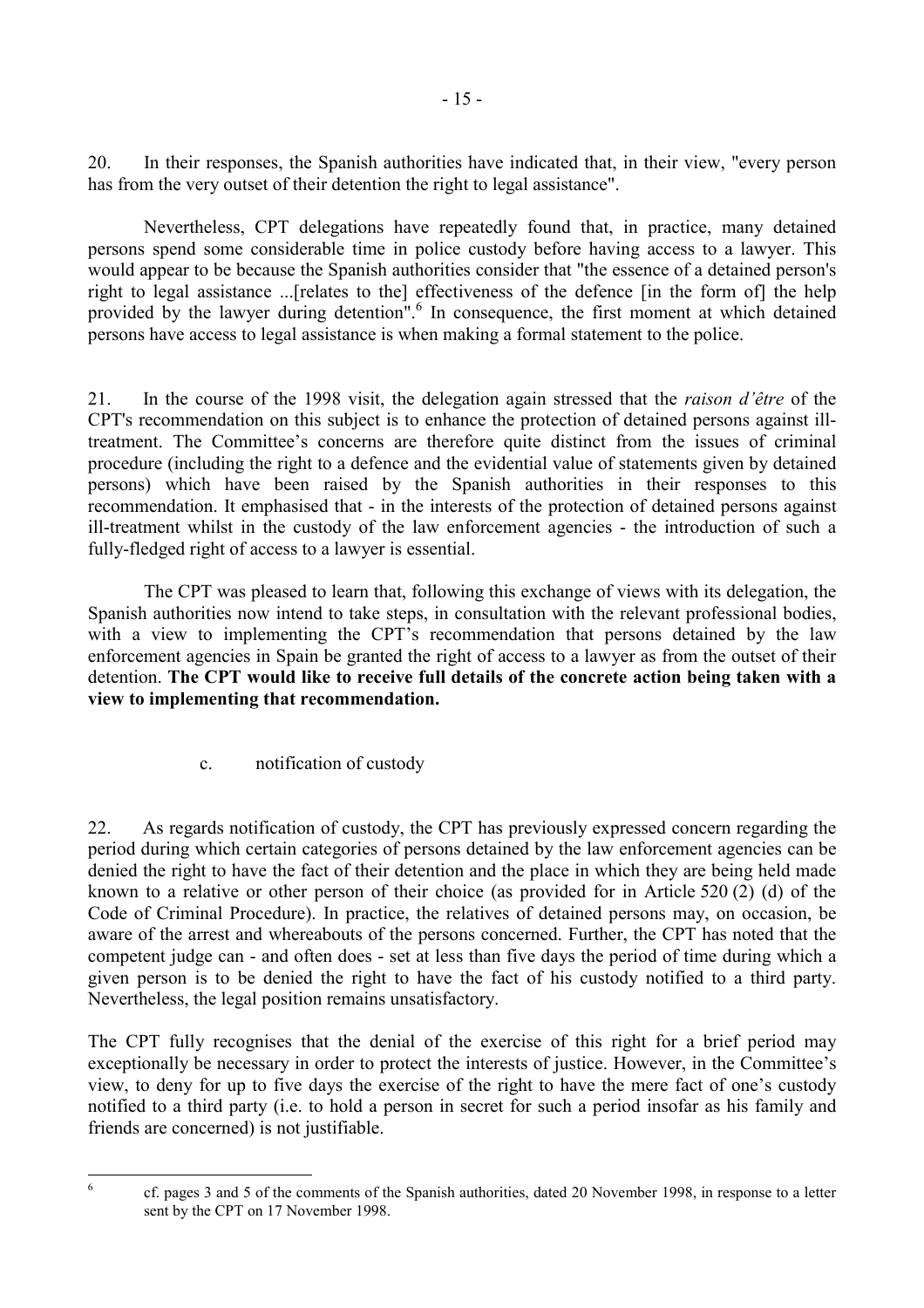<span id="page-17-0"></span>23. In this respect, the delegation which carried out the 1998 visit recalled the Committee's recommendation that the period of time for which the exercise of the above-mentioned right may be denied should be substantially shortened (e.g. to a maximum of 48 hours).

The CPT welcomes the commitment given in response by the Spanish authorities to seek to shorten the period of time for which persons detained by the law enforcement agencies may be denied the right to have the fact of their detention and the place in which they are being held made known to a relative or other person of their choice. **The CPT would like to receive full details of the concrete action being taken on this subject.** 

d. access to a doctor

24. Concerning the right of access to a doctor, the CPT has noted that, on 16 September 1997, a standardised form for recording the findings of forensic doctors was introduced by order of the Minister for Justice. In line with one of the CPT's previous recommendations on this subject, the form requires that a detailed record be made of the doctor's objective medical findings; however, it does not explicitly foresee the recording of statements made by detained persons which are relevant to the medical examination, nor does it provide for the recording of the doctor's conclusions (and in particular his opinion as to the degree of consistency between any allegations of ill-treatment and the objective medical findings).

In practice, the delegation's doctors found that doctors performing medical examinations on police premises noted when detained persons displayed recent traumatic lesions, but did not systematically record statements by such persons of relevance to the medical examinations concerned or their own conclusions as to the likely origin of those injuries.

25. In the course of the visit, the Spanish authorities agreed to give further consideration to the manner in which the recording of information by forensic doctors could be brought fully into line with the CPT's recommendations. More specifically, they invited the Committee to propose a suitable wording for inclusion on the form used by doctors performing forensic functions.

In this connection, **the CPT recommends that:** 

- **in section 2 of the form (clinical history), the following words of guidance be added after the heading "current situation": (include statements made by the person concerned which are relevant to the medical examination, e.g. description by the person examined of his state of health and any allegations of ill-treatment);**
- **a further heading 3 bis entitled "doctor's conclusions in the light of the patient's current situation (section 2), and the results of the medical examination (section 3)", be added to the form, and that the following words of guidance be added after that heading: (in the event of allegations of illtreatment being made, indicate whether - and to what extent - those allegations are consistent with the results of the medical examination).**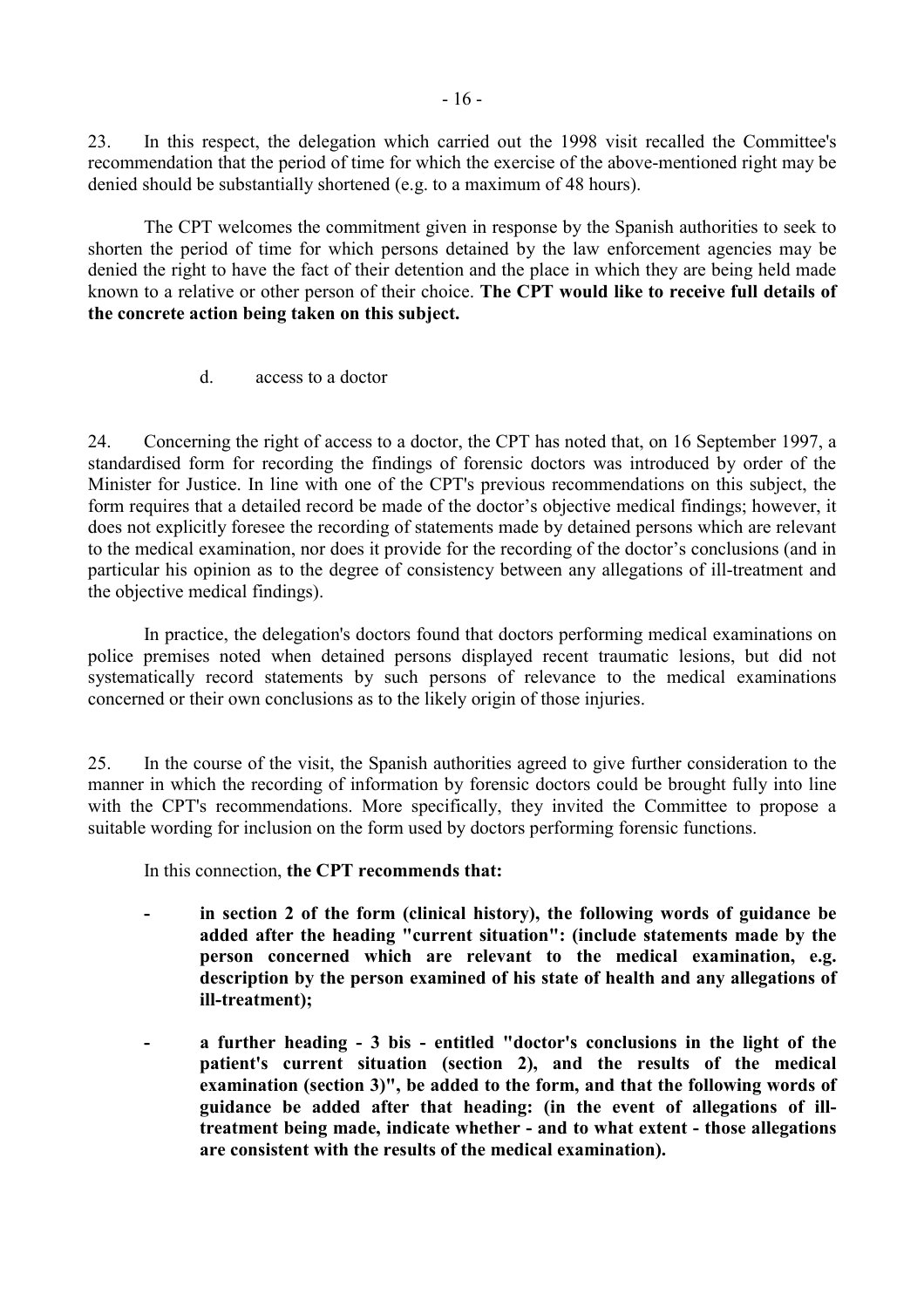<span id="page-18-0"></span>26. Whilst detained persons who are not being held incommunicado have the right to be examined by a doctor of their own choice, those being held incommunicado do not have such a right. Further, although an examination by a doctor appointed by detainees held incommunicado or their relatives is on occasion authorised by the competent judge, it tends to take place towards the end of - or after - the period of custody by the law enforcement agencies.

 The CPT is not suggesting that the right of access to a doctor of one's own choice should replace a medical examination by a forensic doctor or another doctor employed by the State. The purpose of any such second examination is to provide an additional safeguard against ill-treatment, rather than to supplant the role of the officially-appointed doctor. Moreover, such a second examination could be carried out at the detained person's own expense.

 The Committee recommends that persons held incommunicado be guaranteed the right to be examined by a doctor of their own choice, it being understood that such a second examination may take place in the presence of a State-appointed forensic doctor.

27. The CPT has previously recommended that detained persons be expressly informed of their right of access to a doctor of their own choice. However, at the time of the 1998 visit, the form used to inform detained persons of their rights still contained no reference to this right.

 The CPT recommends that the form currently being used to inform detained persons of their rights be amended in order to ensure that all detained persons (i.e. including those being held incommunicado) are expressly informed of their right to be examined by a doctor of their own choice.

28. Finally, CPT has noted with interest that members of the Catalan Autonomous Police interviewed by the delegation stated that they themselves request a medical examination of detained persons whenever force has been used at the time of arrest or during detention, and whenever the person in question is to be transferred to the custody of another agency. Similarly, instructions issued to the Ertzaintza (cf. also paragraph 31) provide for the medical examination of detained persons in certain cases, even in the absence of a request by them, with a view to the proper attribution of responsibility for injuries sustained before or during arrest and while in custody.

The Committee welcomes this approach.

e. inspection procedures

29. Systems for the inspection of law enforcement agency detention facilities by an independent authority are capable of making a significant contribution towards the prevention of ill-treatment of persons held in custody and, more generally, of ensuring satisfactory conditions of detention. To be fully effective, visits by such an authority should be both regular and unannounced, and the authority concerned must be empowered to discuss in private with detained persons.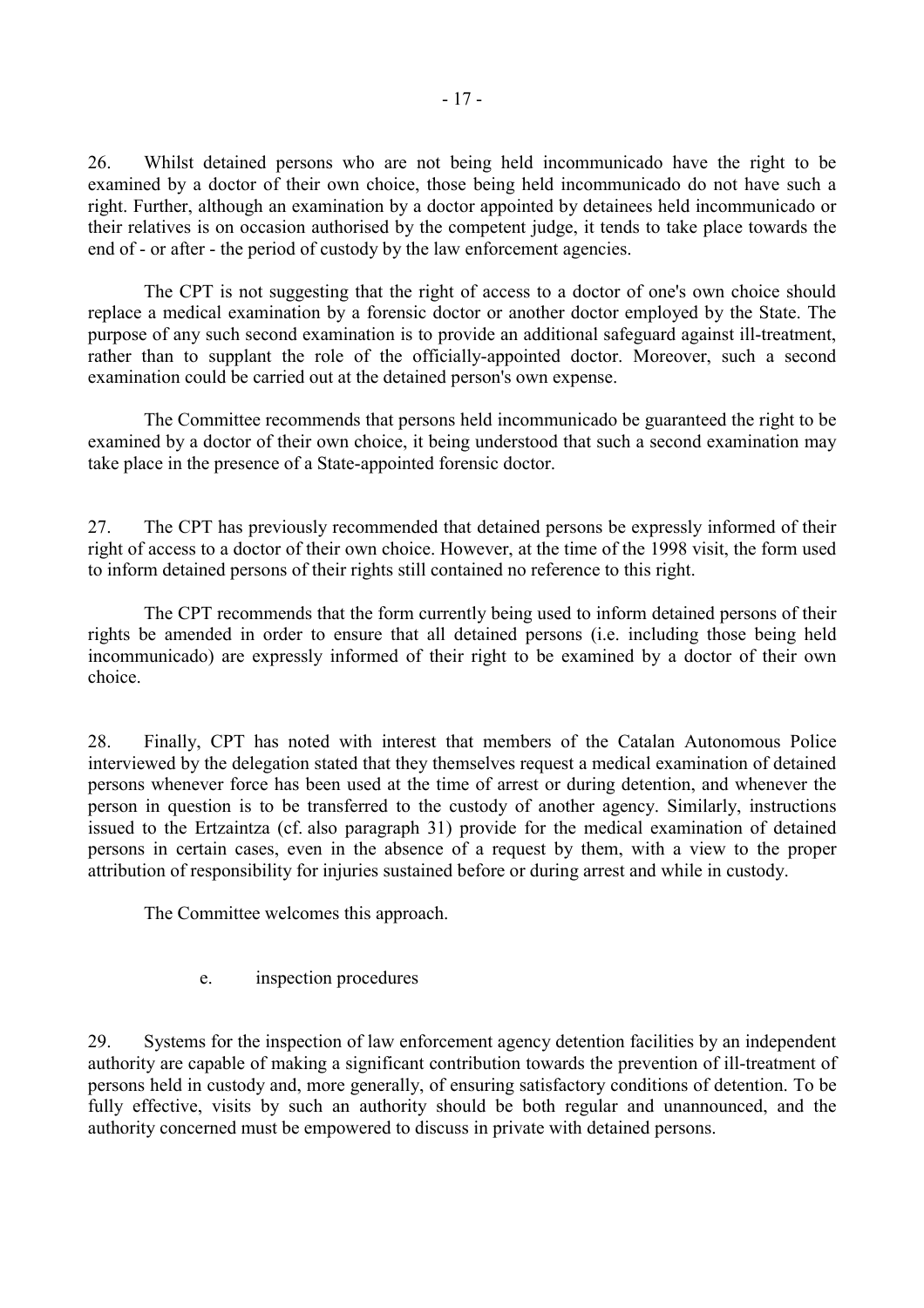<span id="page-19-0"></span>30. In previous visit reports, the CPT has discussed the potential role of the judicial and prosecuting authorities in the supervision of the situation of persons detained by the law enforcement agencies<sup>7</sup>. However, during the 1998 visit, the CPT's delegation found no evidence to suggest that such authorities are regularly exercising such on-the-spot supervision of places of detention. Consequently, **the CPT invites the Spanish authorities to establish a system of regular visits to law enforcement agency establishments by an independent authority, having regard to the remarks made in the foregoing paragraph.**

## f. rules on police procedures

31. Reference has already been made to the new manual on the procedures to be applied by law enforcement officials (cf. paragraph 8). The manual essentially summarises the existing legal provisions which govern the treatment of detained persons and, in respect of certain points (for example, information on rights, appointment of a lawyer and notification of custody), provides an account of the manner in which those provisions ought to be applied in practice.

 The CPT is particularly impressed by one of the documents examined by the National Coordination Commission of the Judicial Police in the context of the production of the abovementioned manual, namely Instruction No. 29, issued on 10 April 1997 by the Deputy Counsellor for Security of the Basque Government. This is a detailed and comprehensive set of **rules concerning the manner in which persons detained by the Ertzaintza should be treated. The Committee would like to receive copies of any instructions or guidelines on the treatment of detained persons which may have been issued to law enforcement agencies under the authority of other autonomous governments.**

32. The CPT welcomes the existence of such detailed rules on police procedures; however, it would also be desirable for all relevant manuals and/or instructions to include guidance on the conduct of police interviews, including as regards: the systematic informing of the detained person of the identity (name and/or number) of those present at the interrogation; the permissible length of an interrogation; rest periods between interrogations and breaks during an interrogation; places in which interrogations may take place; whether the detained person may be required to remain standing while being questioned; the questioning of persons who are under the influence of drugs, alcohol or medicine, or who are in a state of shock. It should also be stipulated that a systematic record must be kept of the times at which interrogations start and end, the persons present during each interrogation and any request made by the detained person during the interrogation. The position of especially vulnerable persons (for example, the young, those who are mentally disabled or mentally ill) should be subject to specific safeguards.

## **The CPT recommends that such guidance be included in the rules on police procedures to be applied by all law enforcement agencies in Spain.**

33. Finally, having regard to the remarks set out in paragraphs 19 to 27, **the CPT recommends that, in due course, all relevant rules on police procedures be amended to take account of developments concerning access to a lawyer, notification of custody and medical examinations of detained persons.** 

<sup>-&</sup>lt;br>7

cf., in particular, paragraphs 72 and 73 of the report of the Committee's April 1994 visit, CPT/Inf (96) 9.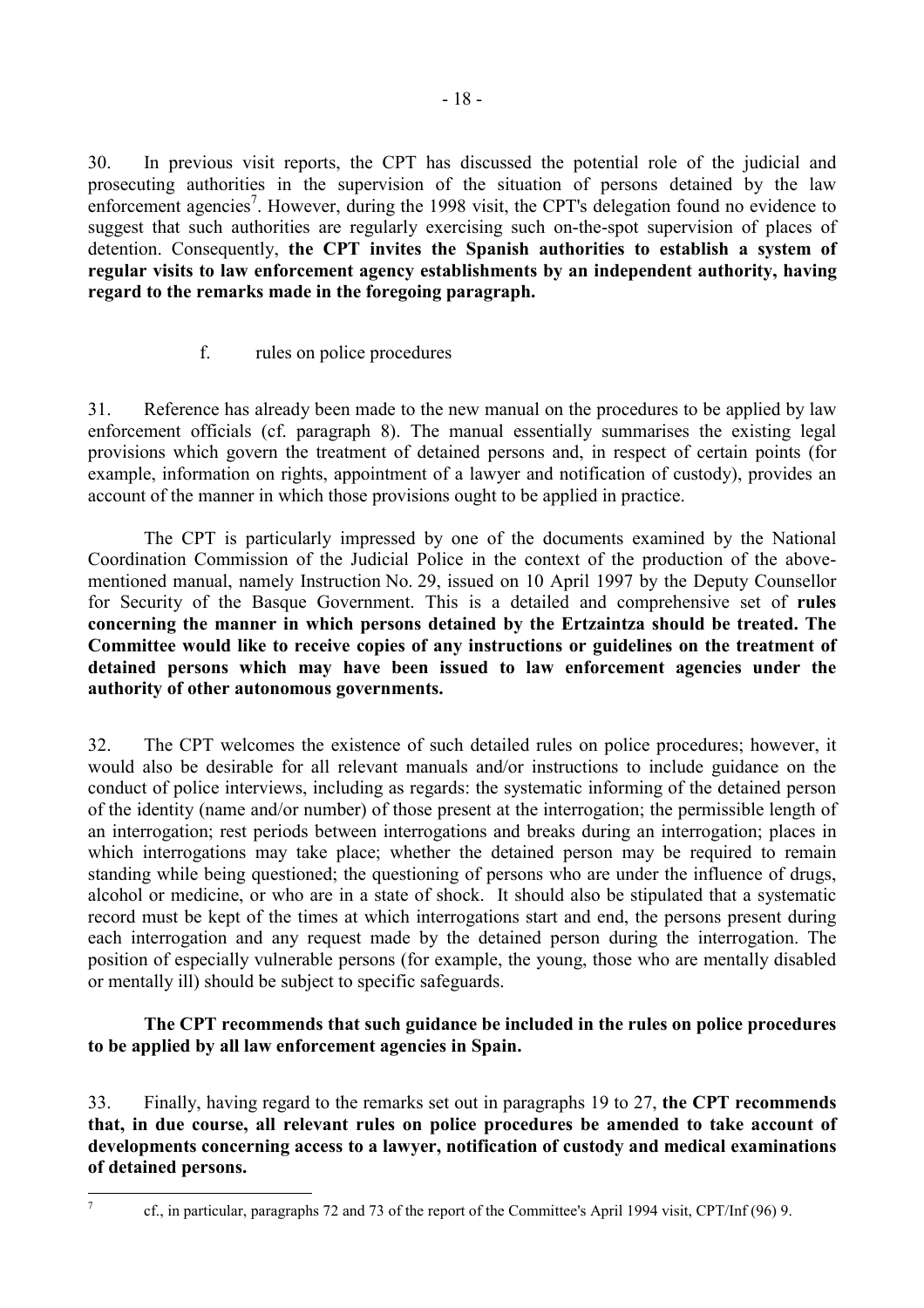## <span id="page-20-0"></span>**4. Conditions of detention**

a. introduction

34. In the light of its delegation's findings during the 1991 and 1994 periodic visits, the CPT recommended that conditions of detention in the law enforcement agency establishments visited be reviewed. More generally, it recommended that the Spanish authorities take appropriate steps to ensure that the conditions of detention in all such establishments meet the criteria established by the Committee.<sup>8</sup>

 In the course of the April 1997 visit to Spain, the CPT's delegation found that material conditions of detention in the National Police and Civil Guard establishments visited still left much to be desired and, more particularly, displayed many of the shortcomings already criticised in the reports drawn up after the Committee's previous visits. Consequently, the CPT recommended that the Spanish authorities establish standards for National Police and Civil Guard detention facilities in general, taking into account the criteria applied by the CPT.

 At the outset of the 1998 visit, the Spanish authorities informed the delegation that the Committee's recommendation that standards be established had yet to be implemented; however, they indicated that the general criteria set out by the CPT in its previous visit reports were being taken into account in the building of new police and Civil Guard facilities.

35. As regards the Ertzaintza, in its report on the April 1994 visit, the CPT made reference to standards (dated 5 May 1993) for the construction of new cellular accommodation. Moreover, the CPT is pleased to note that the Basque authorities have established further detailed rules concerning detention by the Ertzaintza<sup>9</sup>. The standards and rules inter alia provide for: reasonably-sized cells equipped with a means of rest (a plinth); wherever possible, cells should benefit from access to natural light; access to sanitary facilities, including access to a shower, the possibility to change clothes on a daily basis and the provision of hygiene items; the provision of cooked meals at appropriate times. Moreover, they establish the general principle that restrictions should be kept to the minimum necessary and that persons in the custody of the Ertzaintza may obtain certain other facilities at their own expense (e.g. additional food). In the course of the 1998 visit, the delegation was informed that there are plans to transfer to new premises the only two remaining Ertzaintza stations in which cellular accommodation does not comply with those standards.

 Taken together, these two instruments meet many of the CPT's criteria concerning the conditions to be offered to persons held in the custody of a law enforcement agency; however, **it would be desirable if the rules were to provide that all persons held on Ertzaintza premises overnight are to be provided with a mattress.**

 8 Those criteria are set out, inter alia, in paragraph 49 of the report on the April 1997 visit (document CPT/Inf  $(98)$  9).

cf. Heading III of Instruction No. 29 of the Deputy Counsellor for Security, relating to the stay and custody of detained persons in Ertzaintza establishments, and more particularly sub-headings 3 et seq. thereunder.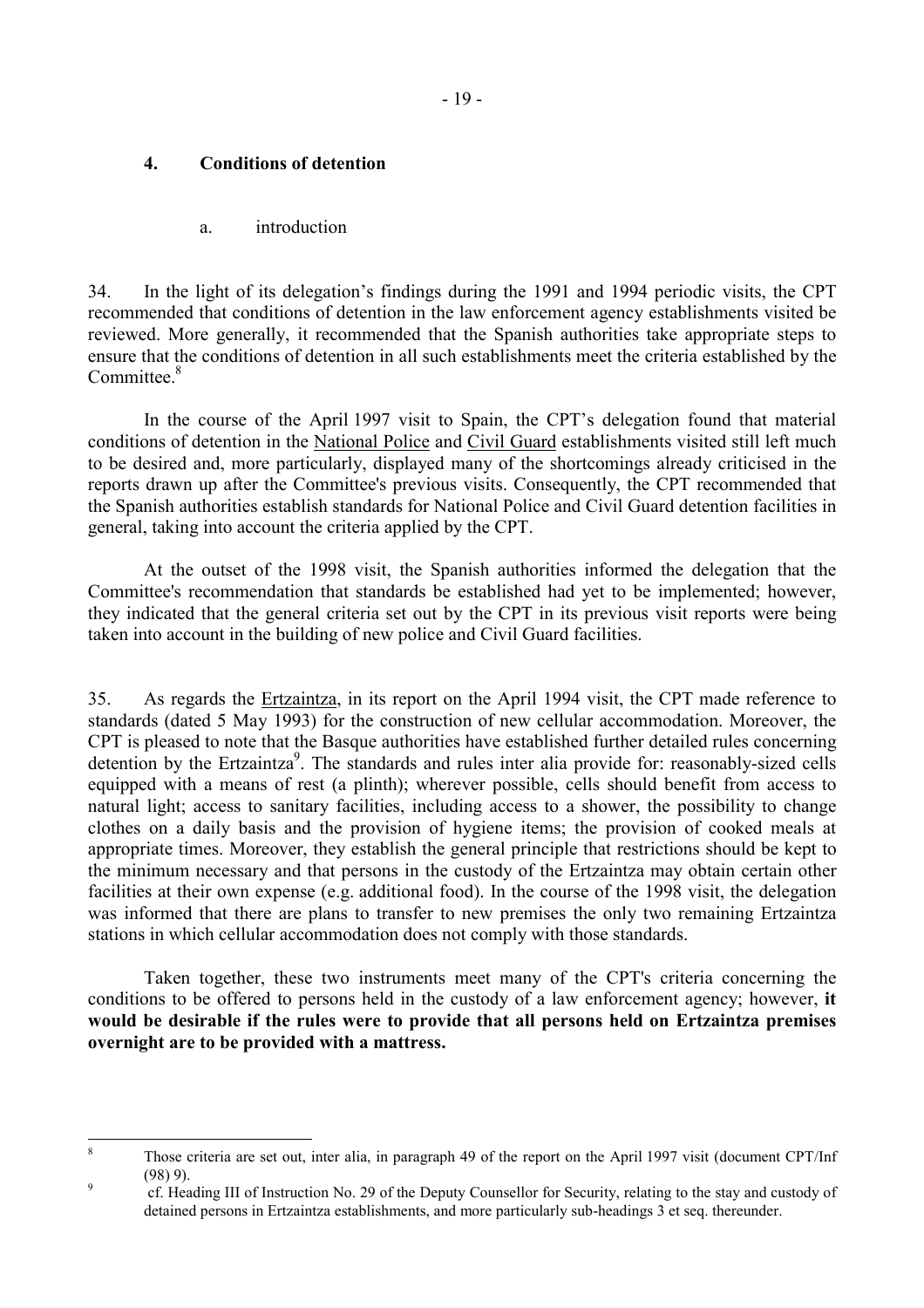b. situation in the establishments visited

<span id="page-21-0"></span>36. Conditions of detention were acceptable in a number of the National Police establishments visited. In particular, cells in the **Police Headquarters in Jaén** and **Las Palmas de Gran Canaria**, the **Central Duty Inspection in Madrid,** and the **police stations in Mataró** and at the **Port of Las Palmas de Gran Canaria** were on the whole clean, of a reasonable size for the number of persons they were used to accommodate, and equipped with a means of rest (a plinth) and a mattress. However, artificial lighting on occasion left something to be desired (e.g. at the Jaén Headquarters and Mataró Police Station).

37. By contrast, the **Police Headquarters in Barcelona**, the **Provincial Brigade of the Judicial Police in Madrid** (which forms part of the former Puerta del Sol holding centre), and the **Santa Catalina District Police Station in Las Palmas de Gran Canaria** offered less satisfactory conditions. The cells were dirty and in a poor state of repair. Artificial lighting was dim, access to natural light was at best very limited and, in many of the cells, ventilation was poor. Moreover, although persons obliged to stay overnight were provided with a mat and blankets, such items tended to be rather dirty. It might be added that, at the Barcelona Police Headquarters, not all cells were equipped with a means of rest (some detainees being obliged to sleep on the floor) and certain cells were, in view of their limited size (4 to 4.5 m²), barely appropriate for overnight stays.

 The facts found at the Barcelona Police Headquarters and the former Puerta del Sol cells are all the more unsatisfactory given that both establishments have previously been the subject of criticism by the CPT (cf. paragraphs 41 and 44, second sub-paragraph, of the report on the April 1994 visit to Spain).

38. As for the Civil Guard establishments visited, the comparatively new cells at the **Barcelona Headquarters** had good artificial lighting (but no access to natural light) and ventilation and, at the time of the visit, were impeccably clean. However, they displayed a fundamental defect, namely that they were extremely small (3 to 3.5 m²). Cells of such a size are only fit to be used for temporary holding purposes (i.e. detention for a maximum of a few hours); they should not be used to accommodate persons kept in custody overnight. Regrettably, the cells in question were being used for overnight stays; moreover, persons held overnight were not provided with a mattress. The six cells at **Las Palmas de Gran Canaria Headquarters** were larger (5.5 m²); however, as at the Barcelona Headquarters, persons held overnight were not provided with mattresses. Moreover, one of the cells (which was equipped with double security doors) was ventilated only through an aperture leading directly into an underground garage; this was a most unsatisfactory arrangement.

39. As regards the Catalan Autonomous Police, cellular accommodation at the **Mossos d'Esquadra Station in Barcelona** consisted of an area comprising two 6 m² cells and sanitary facilities (wash basin and lavatory) for detained minors, and two separate units for detained adults comprising four and seven cells respectively. The cells were of an adequate size, were clean and had adequate artificial lighting and ventilation; however, the cells used to accommodate adult detainees did not have access to natural light.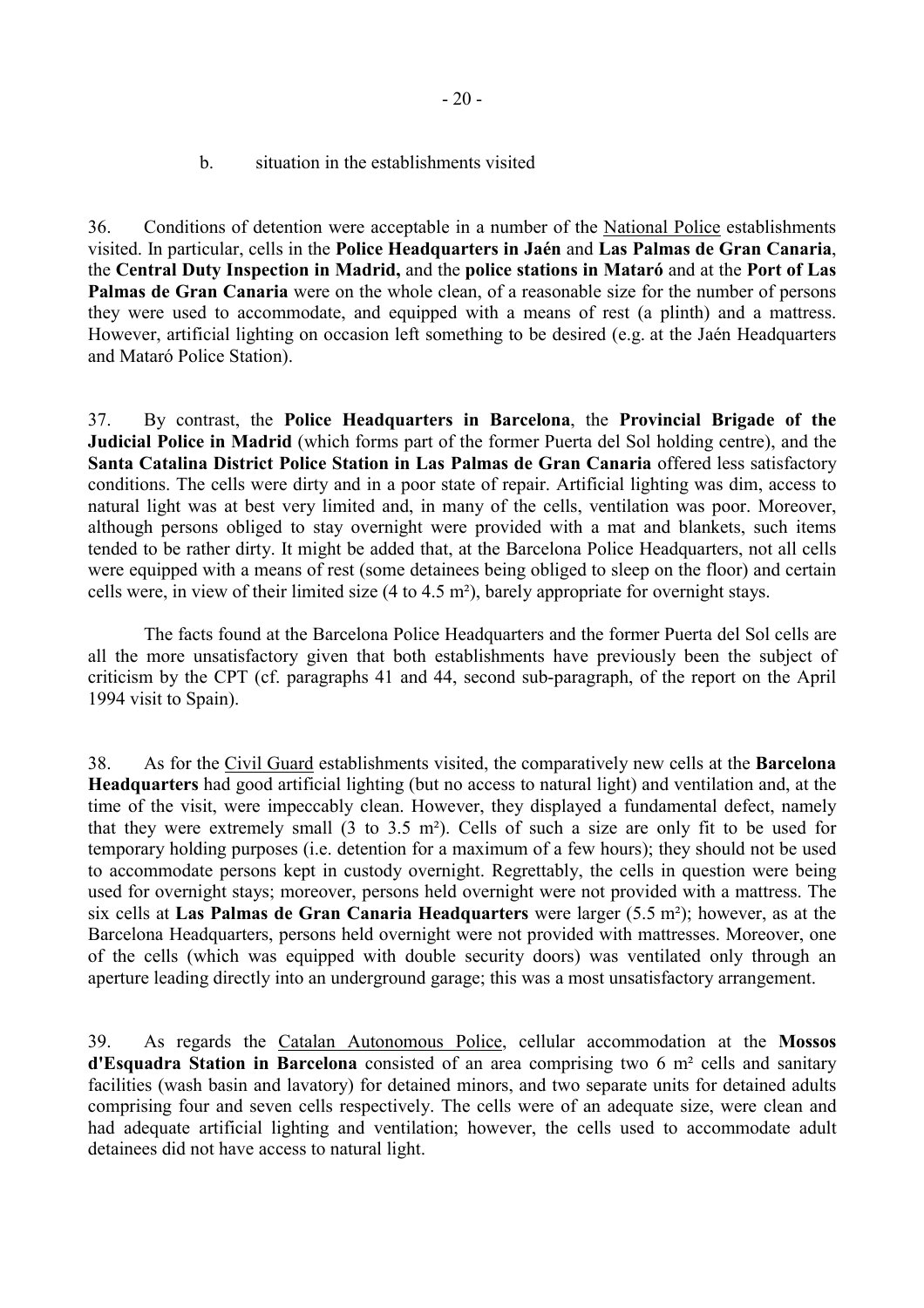40. The Municipal detention facility in **Mataró**, situated in the former Mataró jail, offered satisfactory conditions for short-term detention (a maximum of several days). In particular, the cells were clean, of a reasonable size for the number of persons they were intended to accommodate, had access to natural light, as well as good artificial lighting and ventilation, and were suitably equipped (including in-cell sanitation with, in the case of the cell for women detainees, a shower). It is also noteworthy that men detained at the municipal facility were granted access to an outdoor exercise area.

41. The CPT wishes to make certain additional remarks concerning law enforcement agency detention facilities in general.

 With few exceptions (e.g. the Civil Guard Headquarters in Barcelona and the former Mataró jail), cells in the law enforcement agency establishments visited were not equipped with a call system, and it was not always evident that there would be police officers within earshot when the cells were occupied.

 Certain of the cells at the Mossos d'Esquadra Station in Barcelona were intended for persons affected by the body-pack syndrome; they were equipped with a semi-partitioned lavatory fitted with a system for the recovery of substances concealed within the body. In this context, the CPT would stress once again<sup>10</sup> that, given the risks involved - namely of perforation of the packaging of the substance resulting in acute poisoning or intestinal obstruction - persons affected by the bodypack syndrome should be placed under close medical supervision.

The state of cleanliness of sanitary facilities for detainees on occasion left something to be desired, and some complaints were heard about delays when a request was made to have access to a lavatory. Further, few of the establishments visited had showers for detainees and, even where they existed, the CPT's delegation was not convinced that detained persons were being allowed to use them.

 As regards the question of food provided to detained persons, in certain of the establishments visited they were offered warm meals. However, in other establishments (e.g. the Mossos d'Esquadra Station), detainees were only offered sandwiches and water.

\* \* \*

42. By letter of 11 January 1999, the Spanish authorities informed the CPT of measures taken to address certain of the above-mentioned shortcomings (plans have been drawn up for the complete renovation of the detention facility at the Barcelona Police Headquarters; the Santa Catalina District Police Station and the Provincial Brigade of the Judicial Police in Madrid are shortly to be relocated; instructions have been issued concerning the availability of mattresses and blankets in Civil Guard facilities).

 $10$ 

<sup>10</sup> cf. also paragraph 177 of the report on the CPT's April 1994 visit.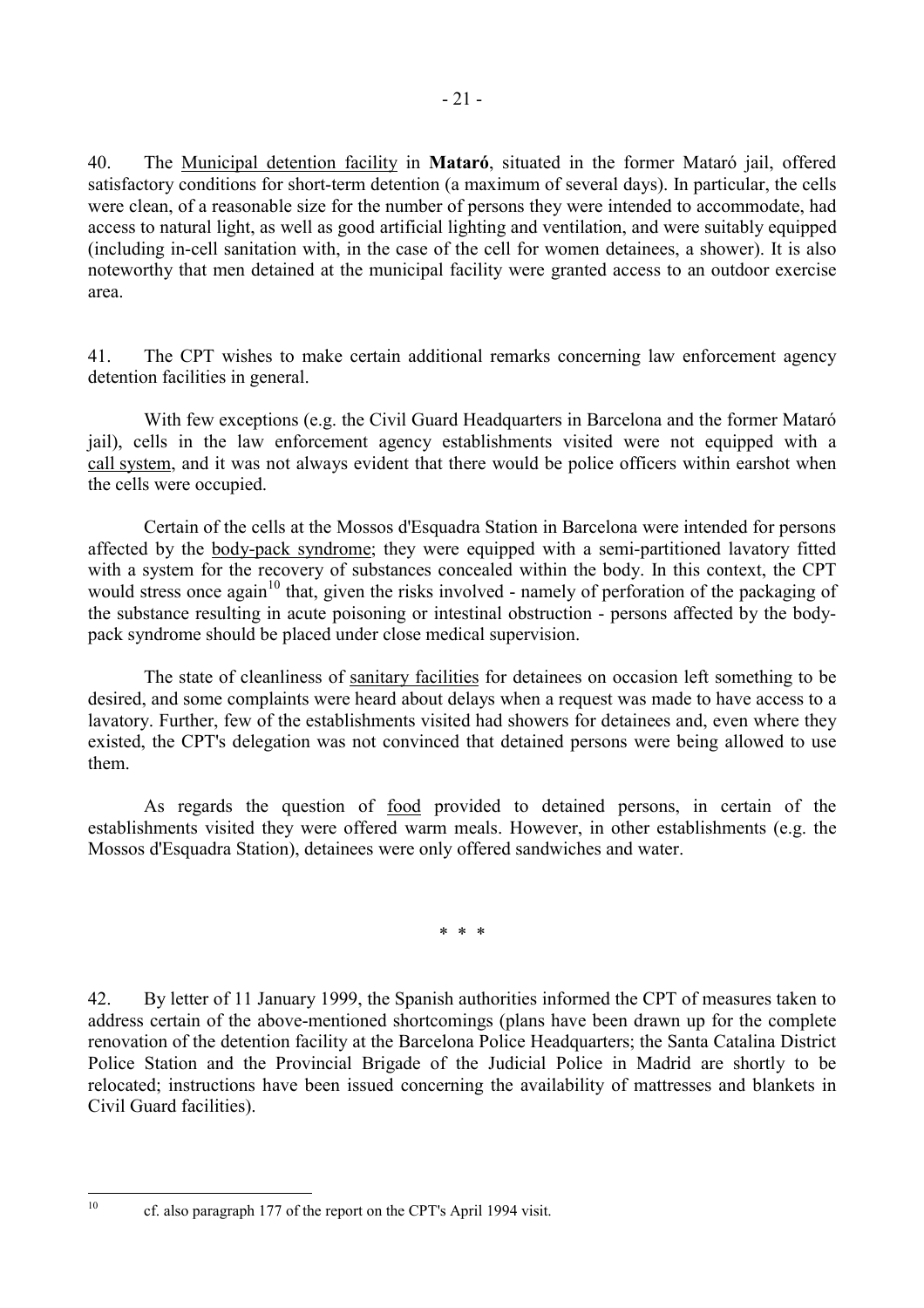<span id="page-23-0"></span> **The CPT recommends that these measures be implemented as a matter of urgency and that, in so doing, full account be taken of the remarks made in paragraph 37. It further recommends that:** 

- **steps be taken to remedy the shortcomings in the conditions of detention in the other establishments visited which are identified in paragraphs 36, 38 and 39. As regards, more particularly, the cells at the Barcelona Headquarters of the Civil Guard, they should not be used for overnight stays until such time as they are enlarged;**
- **action be taken to address the shortcomings highlighted in paragraph 41 concerning call systems, the management of persons affected by the body-pack syndrome, sanitary facilities, and the provision of food.**

43. Lastly, the CPT welcomes the fact that account is being taken of the criteria applied by the CPT when new police detention facilities are built (cf. paragraph 34). However, it remains of the view that it would be useful to produce more detailed standards on conditions of detention which should apply in law enforcement agency establishments. Such standards could, in particular, provide a benchmark against which to measure cellular accommodation currently available and serve to clarify the minimum standards which ought to apply in newly-built facilities.

 The aforementioned standards for the construction of new cellular accommodation used by the Ertzaintza, together with the relevant parts of Instruction No. 29 of the Deputy Counsellor for Security of the Basque Government (cf. paragraph 31), could provide a useful starting point from which to develop such a set of comprehensive standards for other law enforcement agencies in Spain.

## **The CPT recommends that the Spanish authorities give renewed consideration to the production of such standards for all law enforcement agencies in Spain.**

c. cellular accommodation aboard the vessel Juan J Sister

44. In the report on its April 1994 visit, the CPT made reference to complaints received from prisoners about the conditions of their transport between the Canary Islands and mainland Spain, and requested the comments of the Spanish authorities on this matter (cf. paragraph 27 of document CPT/Inf (96) 9, Part II). The response of the Spanish authorities indicated that these transfers, which are the responsibility of the General Directorate of the Civil Guard, "must be carried out in such a manner that the inmates' dignity and rights, as well as the safety of transportation, are respected…"<sup>11</sup>.

The 1998 visit to the Canary Islands afforded an opportunity for the CPT's delegation to examine the conditions of detention in the cellular accommodation aboard one of the ships which the Civil Guard use for this purpose - the vessel Juan J Sister.

 $11<sup>°</sup>$ 

cf. page 39 of document CPT/Inf  $(96)$  10.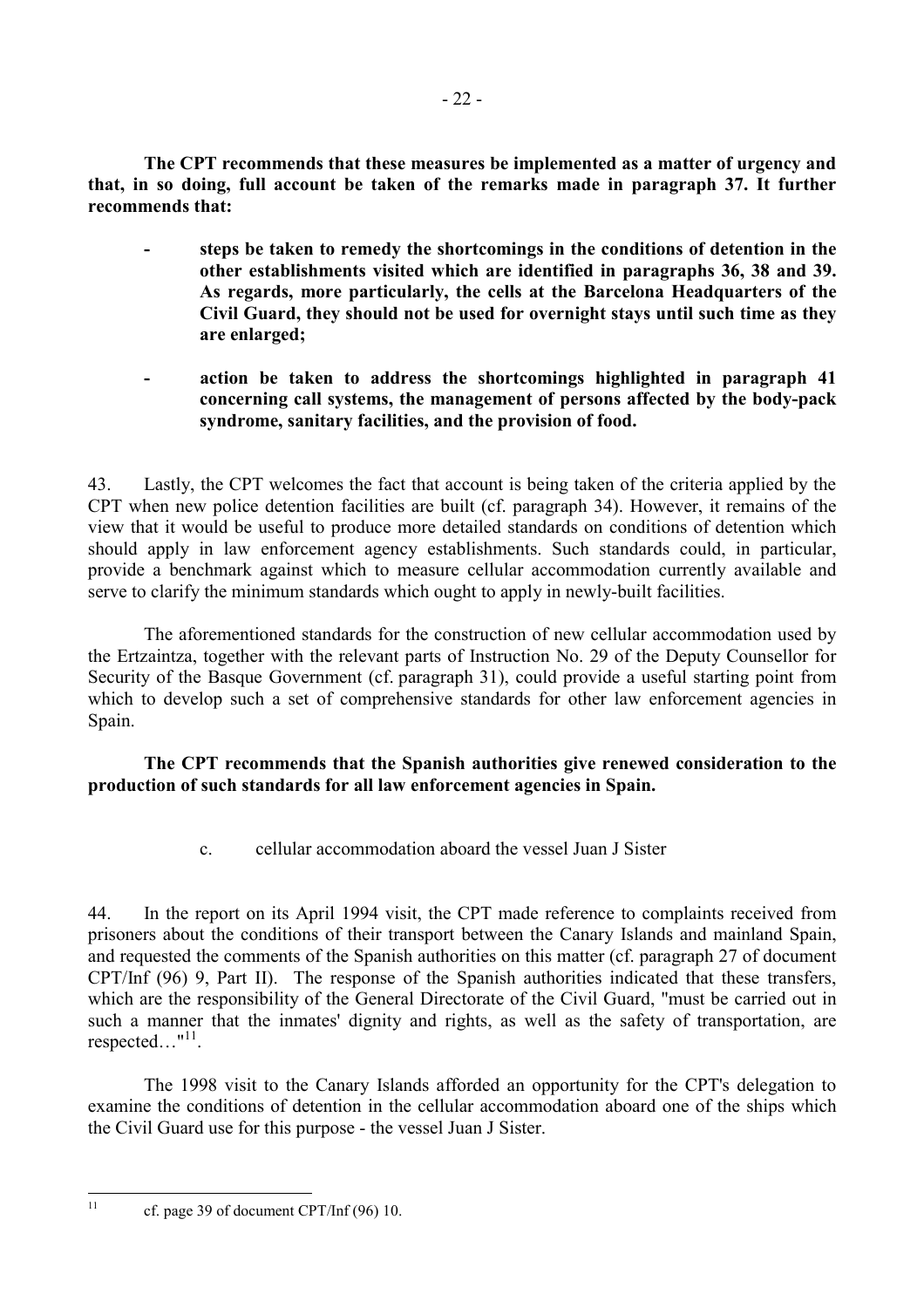45. The Juan J Sister is a Neptuno series passenger/cargo ferry owned and operated by the Transmediterranea Company. Commissioned in 1993, she is some 150 m long, displaces a maximum of around thirteen and half thousand metric tonnes, and can accommodate up to 550 passengers.

The two cells aboard the vessel are located in a secure area close to the centre of the ship. Each measures some 4.5 m² and is fitted with a bunk bed (equipped with two mattresses and bedclothes), an unpartitioned lavatory and a wash basin. The cells have ventilation and artificial light, but no access to natural light.

 The delegation was told that prisoners spend the entire voyage between the Canary Islands and Cádiz - which takes some 44 hours - in these cells.

46. In the view of the CPT, a cell measuring some 4.5 m² is barely adequate as temporary overnight accommodation for one prisoner, let alone for two. Moreover, the negative effect upon prisoners of being held in such cramped conditions can only be exacerbated by the fact that they share an unpartitioned lavatory, have no access to natural light or fresh air, and cannot take exercise during a sea voyage lasting almost two days.

**The CPT recommends that conditions of detention aboard the Juan J Sister - and on any other vessels where similar conditions obtain - be upgraded, having regard to the above remarks and to the criteria referred to in paragraph 34.**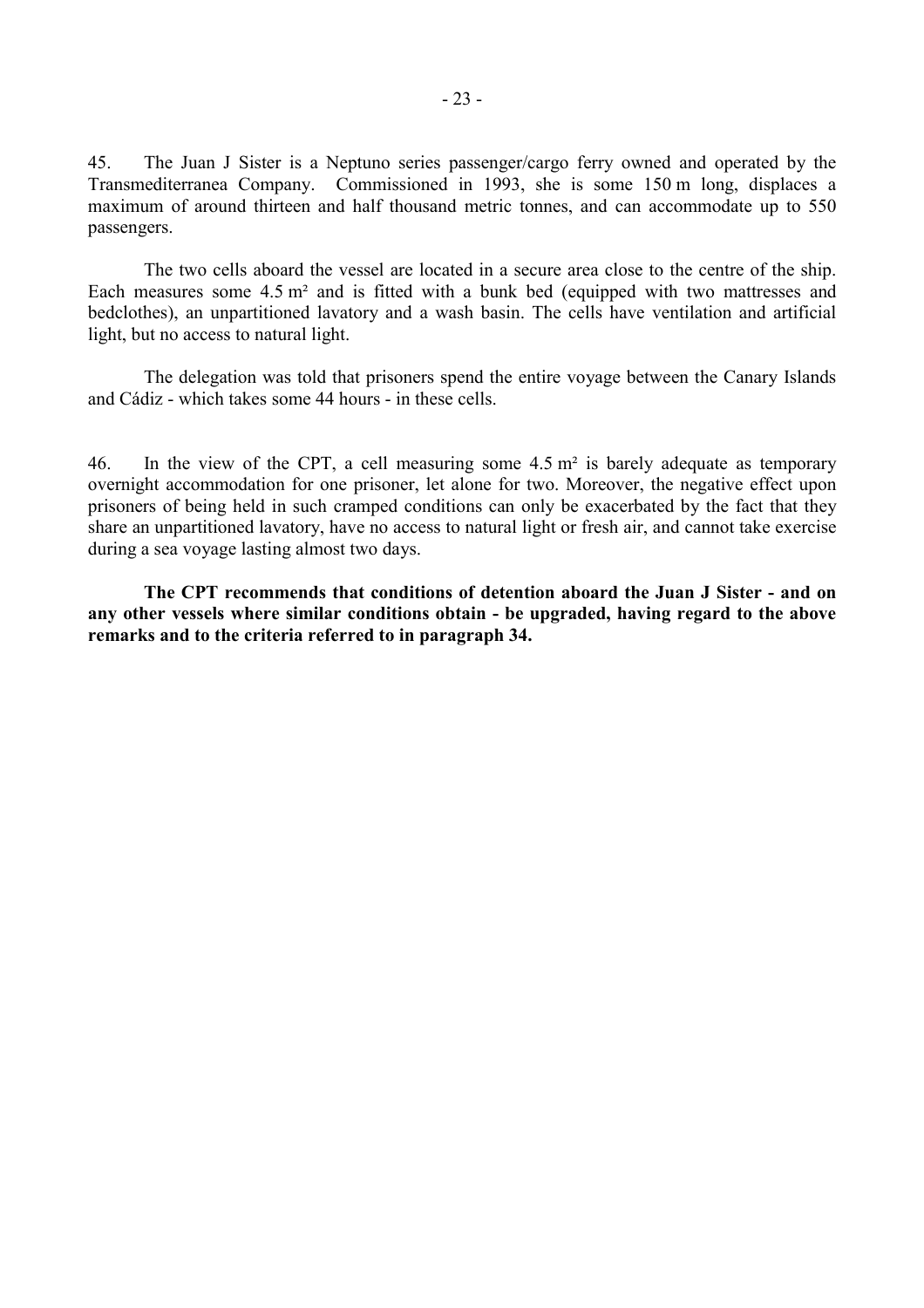### <span id="page-25-0"></span>**B. Prisons**

### **1. Preliminary remarks**

47. The CPT's delegation carried out a follow-up visit to Barcelona Prison for Men (Modelo), which is under the authority of the Catalan Autonomous Government, and visited for the first time three other establishments under the authority of the Ministry of the Interior, namely Jaén Prison, Las Palmas de Gran Canaria Prison (Salto del Negro), and Madrid V Prison (Soto del Real).

48. The general characteristics of the 94 year-old **Modelo Prison** were described in the report on the CPT's April 1994 visit. At the time of the previous visit, the prison was accommodating more than 2000 inmates, whereas by 26 November 1998 the population had been reduced to 1325 prisoners, of whom 739 were on remand and 586 were sentenced. The prison's capacity continued to be set at 1100, calculated on the basis of two inmates per cell.

49. **Jaén Prison** (commonly known as Jaén II) was brought into service in 1991. It is situated some 10 km from the city. On the basis of one prisoner to a cell, it could accommodate 453 inmates, although it has been attributed a capacity of 710 (on the basis of two inmates per cell in ordinary accommodation). At the time of the visit, Jaén Prison was holding 678 inmates (including some 40 women), around 75 % of whom were sentenced.

50. **Las Palmas de Gran Canaria Prison** (Salto del Negro) is located on a hilltop site just outside the city. It could accommodate 688 inmates on the basis of one prisoner per cell, but is regarded as having an operational capacity of between 1200 and 1300 prisoners. At the time of the visit it was holding 1273 inmates, including 85 women. As was the case for Jaén Prison, the majority of inmates were sentenced prisoners.

51. **Madrid V Prison**, which is situated in the municipal district of Soto del Real, some 40 km north of Madrid, was brought into service in 1995. As with other prisons of recent construction, its 1008 cells are designed in principle to accommodate one prisoner, but may accommodate up to two inmates. Following the closure of the Carabanchel Prison Complex, the establishment serves as Madrid's main remand centre. It is currently considered undesirable by the Spanish authorities to exceed an occupancy rate of 1600, the transfer of prisoners to other establishments being triggered when a figure of around 1550 is reached. On the first day of the delegation's visit, Madrid V Prison was holding 1552 inmates. Although primarily a remand establishment, a sizeable proportion (30 %) of prisoners were sentenced; about one quarter of the prison's population were women.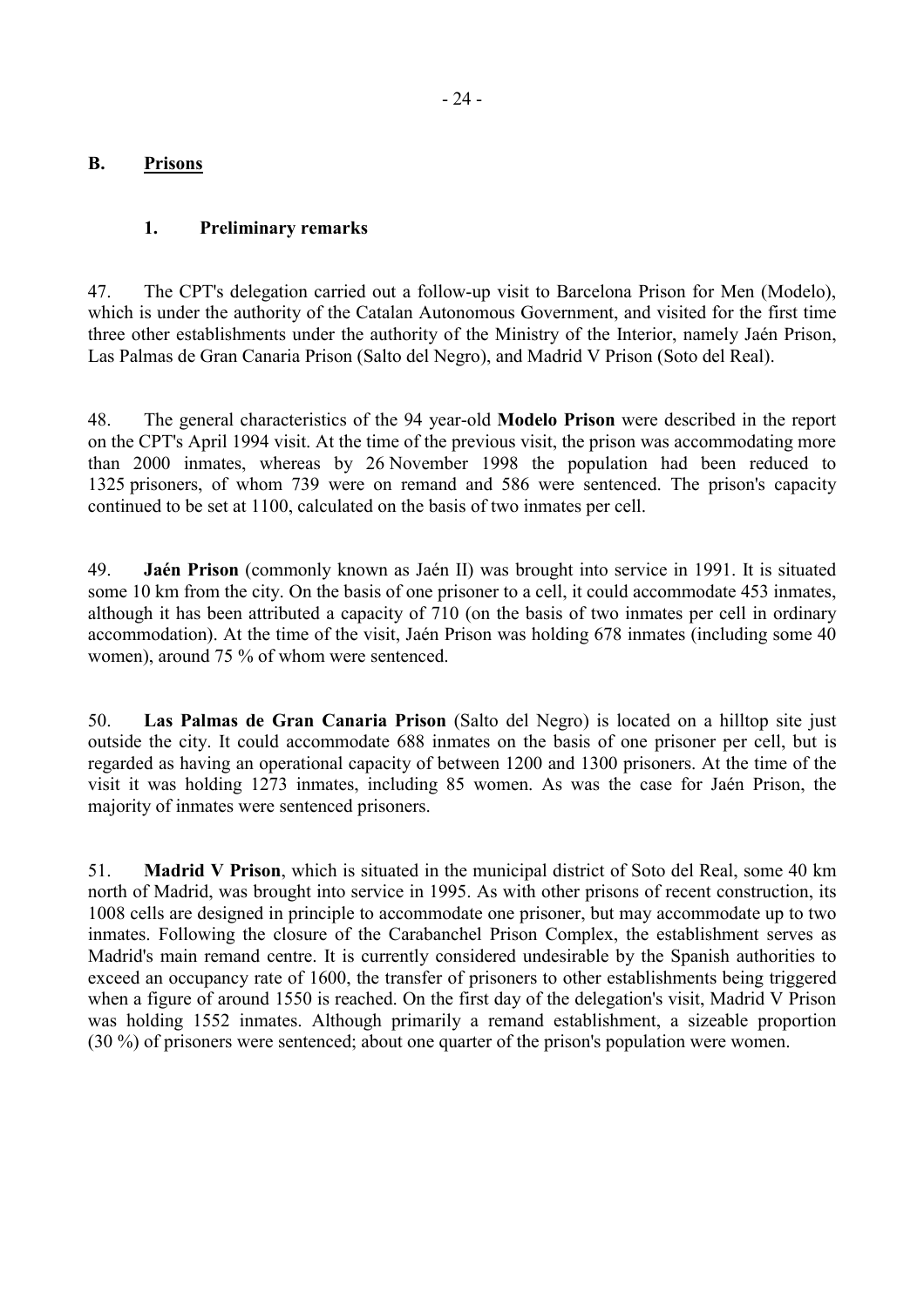#### <span id="page-26-0"></span>**2. Ill-treatment**

52. The CPT's delegation heard no allegations of torture - and gathered no other evidence of such treatment - of prisoners by staff in the prisons visited or in other prison establishments in Spain.

Further, the delegation heard no allegations of other forms of ill-treatment of inmates by staff at **Modelo Prison**. However, in the other three establishments visited, the delegation did receive some allegations from inmates to the effect that they had been physically ill-treated by prison officers.

53. At **Jaén Prison**, the more serious allegations heard related to periods a year or more ago, and it would appear that complaints about such conduct had abated in recent times. Nevertheless, complaints continued to be made about the use of excessive force in the context of prisoners being transferred to the establishment's segregation unit.

The allegations received in respect of **Madrid V Prison** (Soto del Real) mainly referred to blows with batons inflicted upon prisoners held in the establishment's special regime unit, including - in one case - after the person concerned had been restrained.

As for **Las Palmas de Gran Canaria Prison** (Salto del Negro), a number of prisoners alleged that they had recently been ill-treated by prison staff. Those allegations were consistent as regards the form of ill-treatment involved, namely blows with batons whilst handcuffed to beds in the prison's segregation unit. From discussions with prison staff and consultation of the relevant registers, the delegation ascertained that, on a fairly regular basis, inmates at this prison were indeed being handcuffed (in a variety of positions) to metal rings attached to beds in the segregation unit. In some cases, prisoners had been restrained in this manner for prolonged periods of time (for example, for some fifteen hours overnight). Prison staff also indicated that inmates thus restrained were not provided with mattresses.

54. In the course of the visit, the delegation also received information concerning two prisoners who alleged that they had been ill-treated at **Brians Prison** (Barcelona Province), respectively on 29 July and 16 October 1998. In the first case, the prisoner concerned alleged that he had been sprayed with tear gas and struck with batons during his transfer from ordinary accommodation to the segregation unit. The inmate in question claimed that, upon arrival at the segregation unit, he had been kicked by several prison officers and that he had then been kept hand- and feet-cuffed for two and a half days. The prisoner had lodged a complaint with the relevant examining court in Lleida.

 In the second case, the prisoner concerned alleged that he had been woken at 4 am in order to be transferred to another prison. He objected to being transferred and, in the context of disciplinary proceedings subsequently taken against him, alleged that prison officers had assaulted him and forcibly moved him to the establishment's segregation unit. Upon his arrival in Modelo Prison later that morning, he was found to display abrasions and haematoma which he claimed had been inflicted by prison staff at Brians Prison.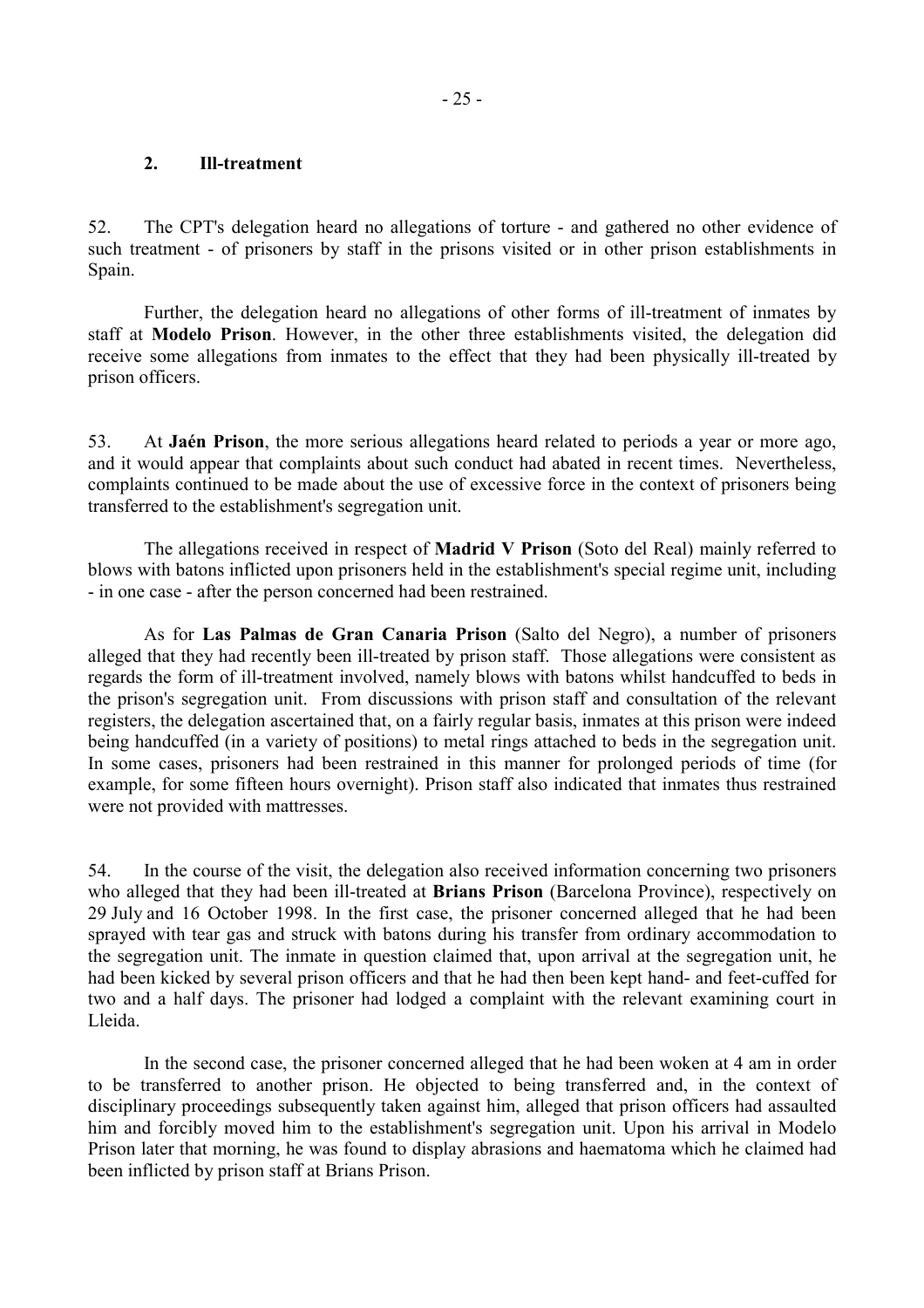55. To sum up, most of the allegations of ill-treatment gathered by the delegation in the course of the visit related to prisoners being assaulted by prison staff during transfer to a segregation unit, or whilst restrained in such a unit.

56. The CPT recognises that prison staff will, on occasion, have to use force to control violent and/or recalcitrant prisoners and exceptionally may even need to resort to instruments of physical restraint. However, the force used should be no more than is strictly necessary and, once prisoners have been brought under control, there can be no justification for them being struck. **The CPT recommends that prison officers be reminded of these precepts.**

57. Given the increased risk of ill-treatment on occasions when force is used against prisoners, the use of such means should always be surrounded by appropriate safeguards. A range of formal safeguards exists in Spain (these include recognition of the principle of proportionality; prohibition of the application of means of restraint as a sanction, and the requirement that the least onerous means be used; application for the minimum time required; authorisation by the director of the prison and judicial supervision; etc. - cf. inter alia Article 72 of the Prison Rules). However, further measures might usefully be taken to render those safeguards fully effective in practice. In this context, the CPT has noted with interest that, following its visit, the Inspectorate of the Prison Service initiated an investigation into the use of means of coercion in all prisons in Spain. **It would like to receive, in due course, a detailed account of the results of that investigation.**

58. Reference might also be made to the exchange of correspondence between the CPT and the Spanish authorities in 1996, as a result of which the authorities ordered that a detailed centralised register be established in each prison in order to record all relevant particulars concerning the use of means of coercion (cf. the rules issued on 15 April 1996 by the Director General of Prisons as well as the recommendation previously made by the CPT, in paragraph 106 of both the 1991 and 1994 periodic visit reports). However, none of the prisons visited by the CPT in 1998 had such a centralised register.

## **The CPT recommends that steps be taken to ensure that the rules issued on 15 April 1996 by the Director General of Prisons are rendered fully effective in practice.**

59. The CPT also wishes to stress the importance of appropriate training in control and restraint techniques (i.e. manual control). The possession of such skills will enable staff to choose the most appropriate response when confronted by difficult situations, thereby significantly reducing the risk of injuries to prisoners and staff. This, in turn, is likely to lead to a decrease in the number of complaints of ill-treatment lodged by inmates.

### **The CPT would like to receive details of the training in control and restraint techniques provided to prison officers in Spain.**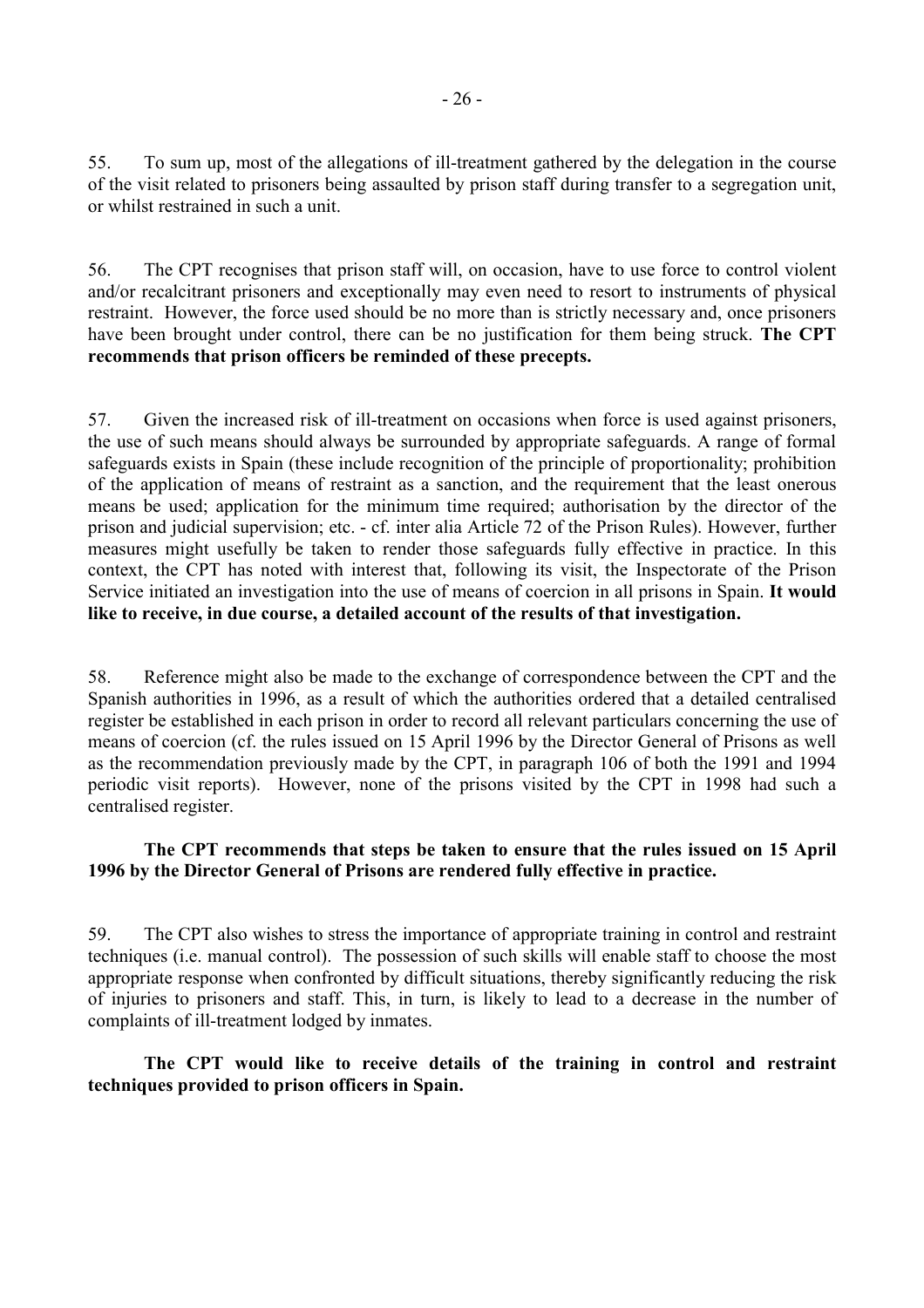60. As regards more particularly Salto del Negro Prison, the Spanish authorities have indicated that they intend to take specific measures to address the question of the excessive duration of the application of instruments of restraint and the failure to provide the prisoners concerned with a mattress.

**The CPT would like to receive further details of the measures concerned.** It would add that, **even if the use of handcuffs in the manner described in paragraph 53 were to be authorised by the relevant regulations, the Committee considers it to be an unacceptable practice.** 

61. The existence of appropriate supervision and effective mechanisms for examining prisoners' complaints is another fundamental safeguard against ill-treatment in prisons.

In Spain, prisoners may address complaints in confidence to the supervisory judge, to the examining courts and to various other authorities. However, both the Catalan prison authorities and members of the General Council of the Judiciary drew the delegation's attention to the apparent reluctance on the part of many supervisory judges to act in a proactive manner in this context. Further, many complaints were received from prisoners about the role actually played by supervisory judges. The delegation's own observations indicated that supervisory judges continue to be rare visitors to detention facilities (cf. also paragraph 185 of the CPT's report on its 1994 periodic visit).

62. As regards more specifically the investigation of allegations of ill-treatment, it appears that, on occasion, there may be long delays between the alleged ill-treatment (or the lodging of a complaint) and the time when concrete steps are taken to investigate the allegations in question. Moreover, in cases involving allegations of physical ill-treatment by prison staff which could amount to a criminal offence, supervisory judges are obliged to take any immediate measures which may be required and forward information about the complaint to the relevant examining judge. However, according to the information gathered by the delegation, this is not systematically being done.

63. The CPT understands that a number of cases of complaints of ill-treatment of prisoners by staff not being promptly investigated are currently the subject of investigations by the General Council of the Judiciary. **It would like to be informed of the outcome of those investigations.**

**The CPT also recommends that steps be taken to ensure that prisoners' correspondence with judges and other relevant authorities is promptly processed.**

Further, **it recommends that a review be carried out of the procedures applied by the judicial authorities to investigate complaints of ill-treatment of prisoners by staff and that any shortcomings observed be remedied. The objective should be to ensure that prisoners' complaints reach the competent court without delay and that the court in question promptly and thoroughly investigates any allegations of ill-treatment made by persons deprived of their liberty.** 

In addition, **the CPT must recommend yet again that supervisory judges be encouraged to visit the whole of a prison's premises when carrying out their duties and to enter into direct contact with both prisoners and prison staff.**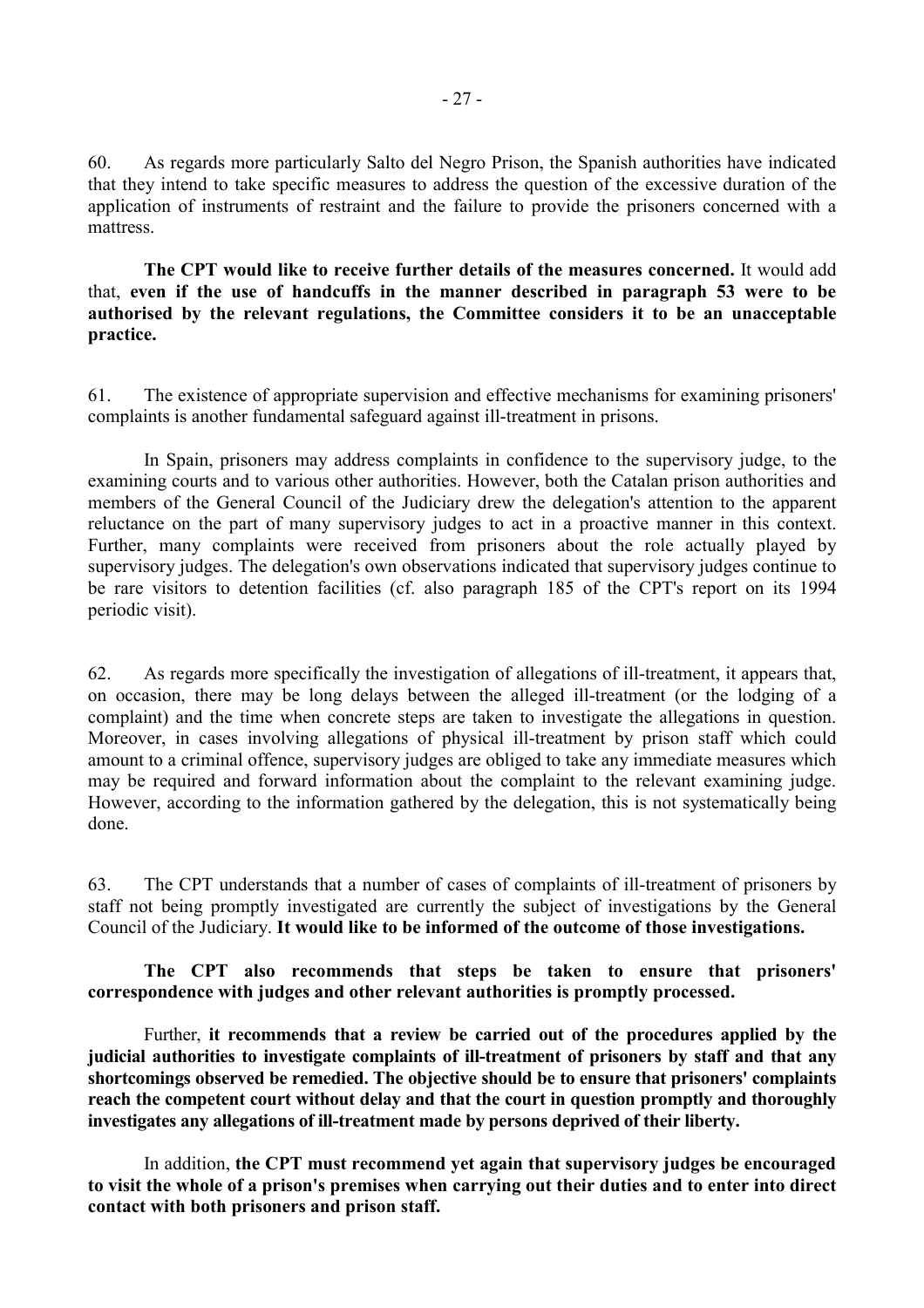<span id="page-29-0"></span>64. It is also very important that prisoners should be able to lodge complaints with the director of the establishment in which they are being held. In this connection, the delegation noted that, at Modelo Prison, the director regularly visited all parts of the establishment, making herself available to inmates who might wish to speak to her. However, the situation was not as favourable in the other establishments visited. **The CPT recommends that prison directors be encouraged to make themselves available to inmates through regular visits to all parts of their establishments.**

#### **3. Prisoners who are considered to be "dangerous" or "unadapted to an ordinary prison regime"**

65. In the course of the 1998 visit, the CPT's delegation again paid particular attention to the position of inmates who are considered to be "dangerous" or "unadapted to an ordinary prison regime" (i.e. prisoners subject to the provisions of Article 10 of the General Organic Law on Prisons). Certain noteworthy developments have occurred since the CPT last examined this issue (cf. paragraphs 108 to 112 of the report on the CPT's April 1994 visit).

66. In the first place, the number of prisoners subject to the more stringent of the regimes concerned (i.e. that reserved for prisoners regarded as being dangerous and held in special units) has consistently decreased over the last few years (it has halved in about 4 years); this is a welcome development. Moreover, the visiting delegation was informed that, in the Catalan Prison Service, that regime was not being applied.

 Further, at a statutory level, detailed provisions in the 1996 Prison Rules go some considerable way towards implementing the recommendations made by the Committee on this subject. In particular, the Prison Rules clearly stipulate that in no case may the regime of such prisoners involve restrictions which are equal to or go beyond those which apply to segregation as a disciplinary measure.

Prisoners regarded as being dangerous, who are to be accommodated in so-called "special units", are entitled to at least 3 hours of outdoor exercise every day (in groups of no more than two prisoners) and may be offered up to 3 hours of organised activities per day (in groups of not more than five inmates). Prisoners considered to be unadapted to an ordinary prison regime are to be accommodated in "closed units/establishments" and are to benefit from a minimum of 4 hours of association every day, which may be extended by a further 3 hours for organised activities; group activities are to involve at least five inmates.

The precise content of the programmes of activities to be offered to such prisoners is to be determined by the Treatment Board of each prison. In terms of the 1996 Rules, they are to include cultural, sports, recreational and educational activities, as well as work. It might be added that the management of each prison is empowered to draw up the house rules for special/closed units, in particular as regards access to showers and to the canteen, and also concerning the books, magazines and newspapers, radio and television, clothes and other personal belongings which such prisoners may be allowed to have.

The CPT's delegation paid particular attention to the manner in which the above-mentioned legal provisions were being applied in practice.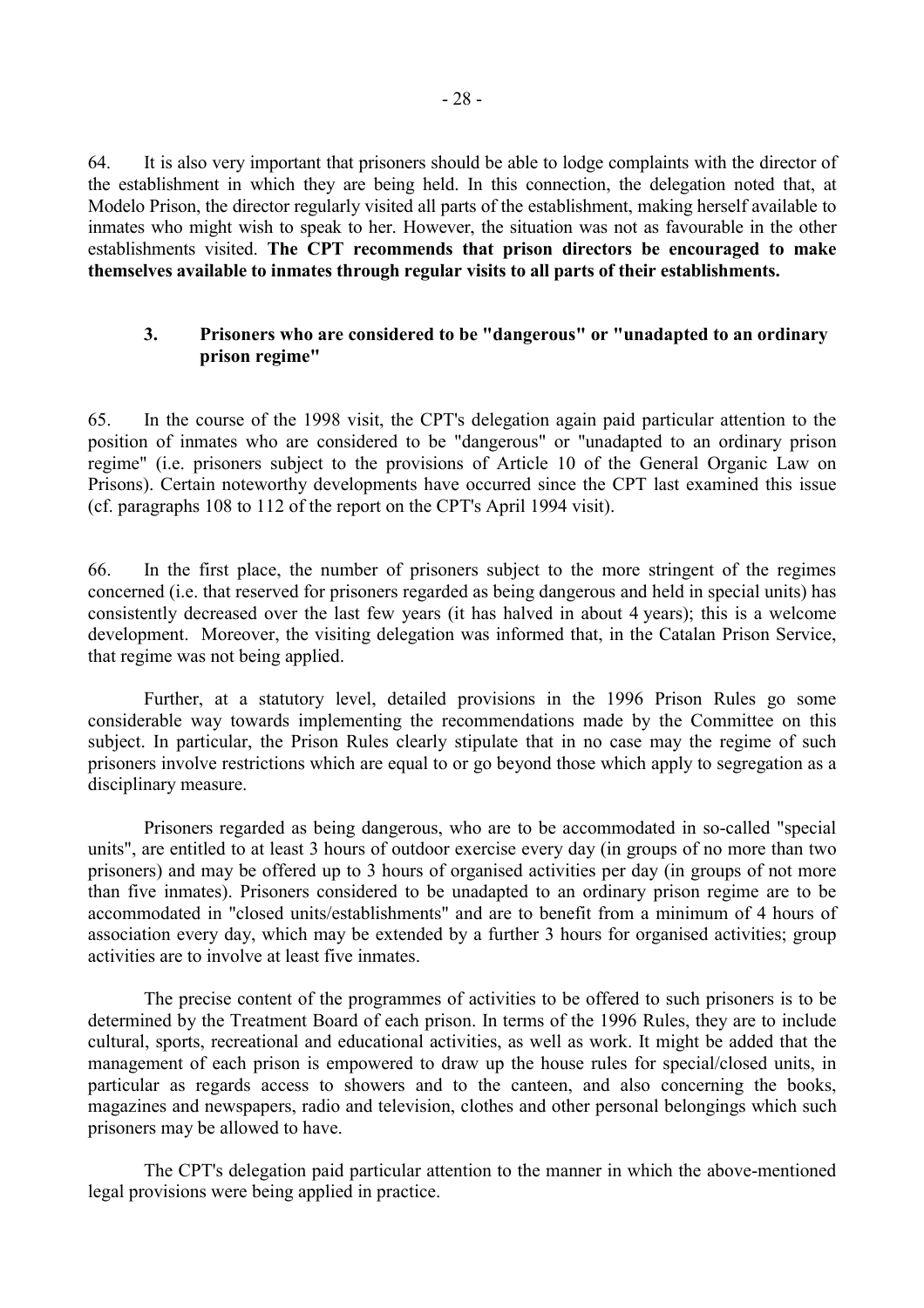67. Material conditions were satisfactory in the special units visited in Jaén and Madrid V prisons. The cells, occupied by one inmate, measured some 10.5 m², were adequately equipped and had good access to natural light and ventilation. Prisoners were being offered three hours of outdoor exercise every day. At Jaén Prison, they were being offered a total of approximately 10 hours of out-of-cell activities/association time; however, in the special unit at Madrid V Prison, only two weekly sessions of two hours of out-of-cell activities/association (in addition to outdoor exercise) were being offered to prisoners. At both establishments, prisoners were entitled to have a television set in their cell, receive newspapers, and have writing material and reading matter.

68. While the situation of this category of prisoners has improved in many respects as compared to that observed in the course of the 1991 and 1994 periodic visits, the question of the quality of the relations between staff and prisoners in special units remains a source of particular concern to the CPT.

At both Jaén and Madrid V prisons, there was scarcely any direct contact between staff and prisoners, other than through screens or grills. Inmates remained strictly separated from staff even during activities such as education and sport. This was also the case as regards most medical consultations and interviews with the director and other senior staff.

This approach is not conducive to the building of positive relations between staff and prisoners, which are in the interests not only of the humane treatment of the special units' occupants, but also of the maintenance of effective control and security and of staff safety.

69. In the closed units of all four of the prisons visited, the situation of prisoners considered as unadapted to an ordinary prison regime was somewhat better. In particular, the nature and extent of their interactions with staff were of a higher standard. However, while they benefitted from more out-of-cell time than prisoners regarded as being dangerous, the range of activities offered to them during such time could usefully be developed.

70. **The CPT recommends that efforts continue to be made to improve the quality of staffprisoner relations in special units and to develop the regimes offered to all prisoners subject to the provisions of Article 10 of the General Organic Law on Prisons, taking into account the above remarks.**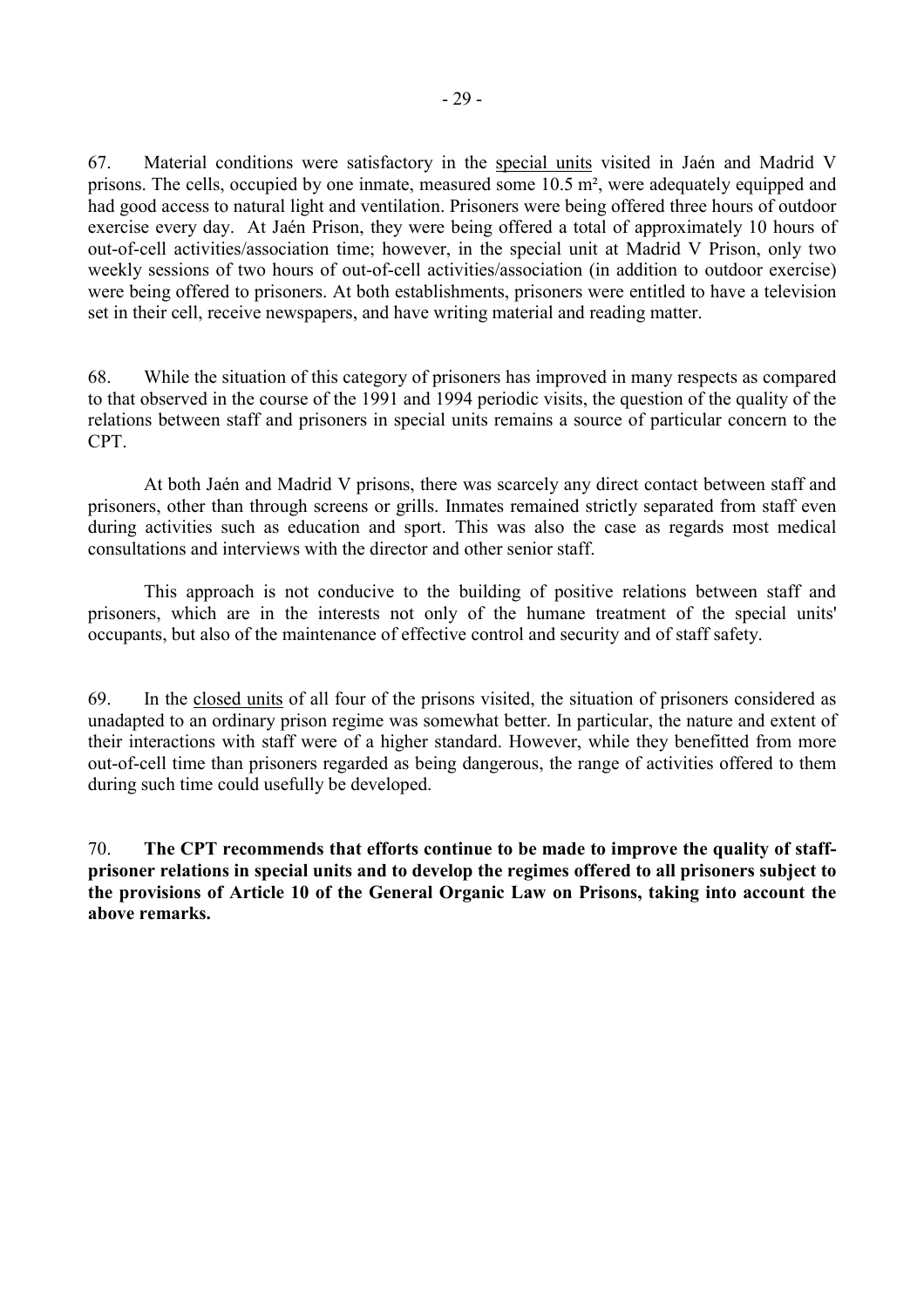## <span id="page-31-0"></span>**4. Conditions of detention**

## a. material conditions

71. Material conditions of detention were broadly of a good standard in all of the establishments visited. Cells had good artificial lighting and ventilation, access to natural light, and - with the exception of certain accommodation areas/galleries in Modelo Prison - heating. They were adequately furnished (beds, storage space, table and chair), and fitted with a wash basin and lavatory (and, at Madrid V Prison, a shower). On the whole, cells were in a satisfactory state of repair, although the units having a high turnover of remand prisoners at Madrid V and Modelo prisons would clearly benefit from more frequent repair work and renovation, and greater attention to their state of cleanliness.

72. Cells designed for single occupancy in the prisons visited measured between 8.5 m² and 10.5 m², a size which offers sufficient living space for one inmate. However, in all four establishments, the majority of inmates were being accommodated two to such cells. The cells, in particular those measuring 8.5 m², provided only cramped accommodation for two persons. At Modelo Prison, many prisoners were accommodated three or even four to a 10 m<sup>2</sup> cell; such occupancy levels are unacceptable.

Occupancy levels were also unacceptable in the multiple occupancy cells for women at Las Palmas de Gran Canaria Prison. By way of example, at the time of the visit, up to six women were being held in a cell measuring some 16 m<sup>2</sup>, and up to eight women might be placed in a cell of that size.

b. regime activities

73. The vast majority of inmates in the establishments visited enjoyed extensive out-of-cell time (in excess of 10 hours a day), but by no means all prisoners were provided with meaningful activities, and particularly with work, during that time.

 At **Modelo Prison**, out of some 1300 inmates, up to 200 were offered so-called "productive paid work" (clothes making, printing, bakery, etc.) and a further 175 had a paid job in the prison's services (kitchen, maintenance, canteen, food distribution, etc.); however, most jobs were only parttime. However, a large number of prisoners were involved in association, cultural and educational activities (some 600 participated in organised sports activities, and over 400 in artistic and educational activities).

At **Jaén Prison**, out of around 670 prisoners, some 200 were offered productive work on a half time basis (e.g. woodwork, gardening), and there were over 400 part time jobs in the prison's general services. In addition, inmates could participate in a variety of association, cultural and educational activities and sports.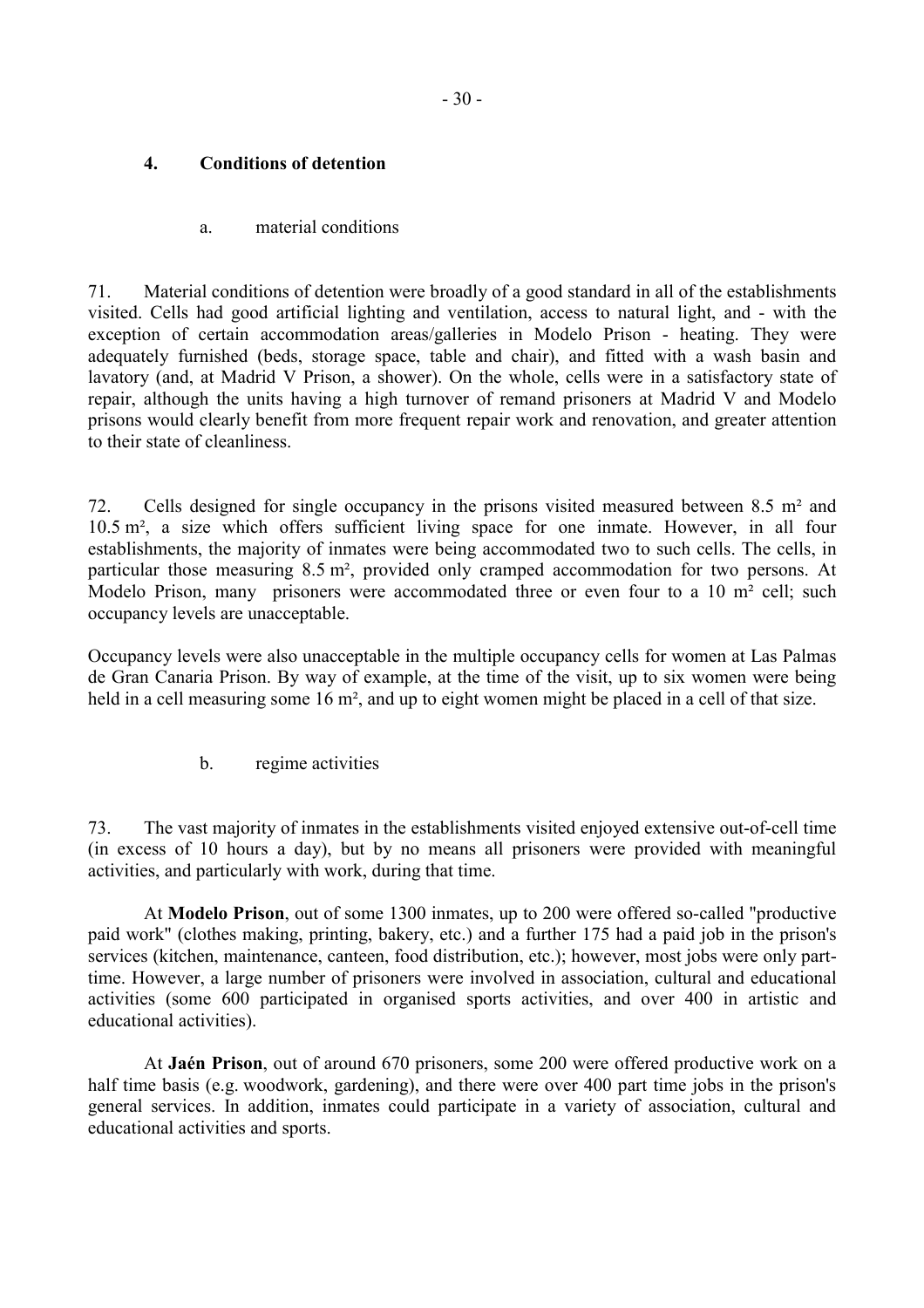<span id="page-32-0"></span>**Madrid V Prison** was providing paid work (including to satisfy the prison's own needs) to some 250 inmates out of a total prison population of around 1500. Over 300 additional jobs were offered in the prison's general services, and a significant number of prisoners participated in organised association, sports, cultural and educational activities. By way of example, about 80 prisoners were following university level distance learning and more than 200 were receiving vocational training.

The situation was less favourable at **Las Palmas de Gran Canaria Prison**. In particular, out of some 1200 inmates, only about 80 were being offered productive paid work and a comparatively small number of other inmates had a job in the prison's general services. Nevertheless, a significant number of prisoners participated in other activities (e.g. education, vocational training and sports activities).

c. assessment

74. Considerable efforts are being made by the Spanish authorities with a view to resolving the problem of overcrowding in prisons. At a national level, the stated aim is to bring the number of prison places (calculated on the basis of one prisoner to a cell) and the number of inmates into balance in the course of the year 2000. Significant progress has already been made towards this goal in the context of the implementation of the 1991 plan for the renovation of the prison estate. Further, several new prisons are to be brought into service in the near future, and it is expected that the number of persons held in prison under ordinary conditions will - as has already occurred in recent years - continue to diminish. This is to be achieved, inter alia, by having more recourse to open regimes, weekend detention and alternatives to imprisonment.

As regards the Catalan Prison Service, the objective is somewhat less ambitious. In addition to the three prisons most recently built in Catalonia, it is envisaged that, by the year 2002, two more 900 place prisons will be built in the Barcelona Province. The first of these establishments is designed to put an end to the problem of overcrowding. The second will permit the withdrawal from service of the three prisons which continue to operate in the city of Barcelona - the prisons for men (Modelo), for women (Wad-Ras), and for young offenders (La Trinidad). Two further prisons should be built in Catalonia by the year 2007, with a view to providing appropriate accommodation to prisoners in the Provinces of Girona and Tarragona. The objective of the Catalan authorities is to reduce occupancy levels to a maximum of two inmates per cell measuring in the region of 10 m².

75. **The CPT recommends that every effort be made to meet the goal of bringing the number of prison places (calculated on the basis of single occupancy) and the number of inmates into balance within the year 2000.** 

 As regards Catalan prisons, **the CPT recommends that efforts continue to be made to reduce cell occupancy rates at Modelo Prison to a maximum of two prisoners per cell. The Committee further recommends that the Catalan authorities vigorously pursue their mediumterm plans to address the problem of overcrowding in Catalan prisons (without prejudice to the objective of complying, in due course, with the principle of single occupancy laid down in Article 19 of the General Organic Law on Prisons).**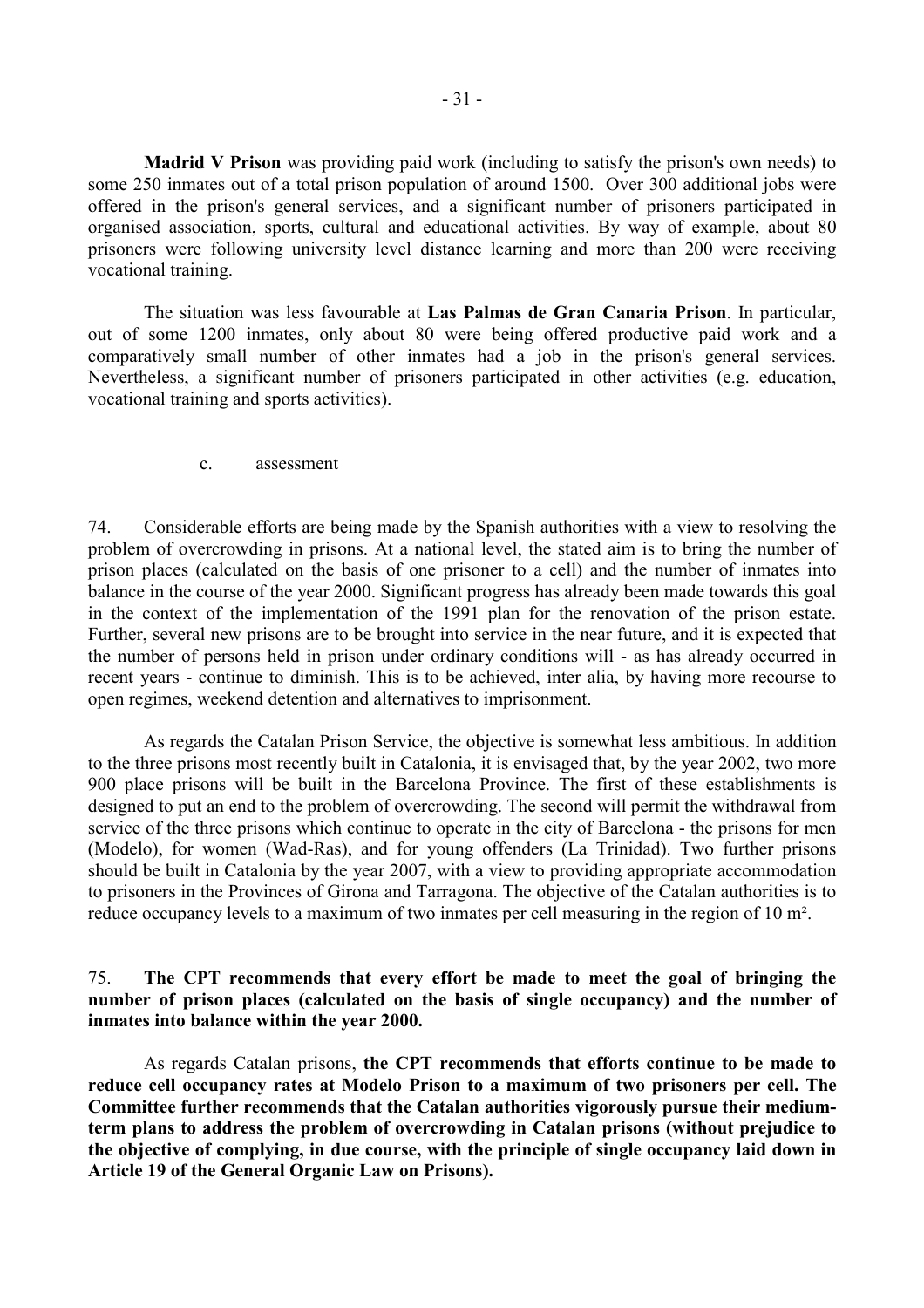76. **The CPT also recommends that steps be taken to ensure that all accommodation areas/galleries at Modelo Prison have adequate heating, and that particular efforts be made to ensure that units at Modelo and Madrid V prisons which have a high turnover of remand prisoners are kept in a satisfactory state of repair and cleanliness.**

77. As regards regime activities for prisoners, the situation observed in 1998 represents a considerable improvement as compared to that which was found in certain establishments visited on previous occasions by the CPT. However, there is still scope further to develop the programmes being offered to prisoners in all of the establishments visited. In particular, the facilities set aside for activities in all four prisons visited were under-utilised. This situation was explained by the lack of staff resources to organise and animate activities or appropriate contractual arrangements with outside companies/firms to enable the provision of paid work to inmates, or a combination of both factors.

 The CPT is particularly concerned about the failure to provide adequate activities to young persons held in prison. This was, for example, the case of male prisoners aged 18 to 21 at Jaén Prison.

78. The provision of appropriate work to sentenced prisoners is a fundamental part of a constructive regime. Further, in the interest of their psychological well-being, remand prisoners should as far as possible also be offered work. It follows that the employment situation within the prison system should not be dictated exclusively by market forces.

**The CPT recommends that special measures be introduced with a view to providing more work places for prisoners. The Committee also recommends that priority continue to be given to developing other regime activities for prisoners; this may well require reviewing staffing levels in the establishments visited.**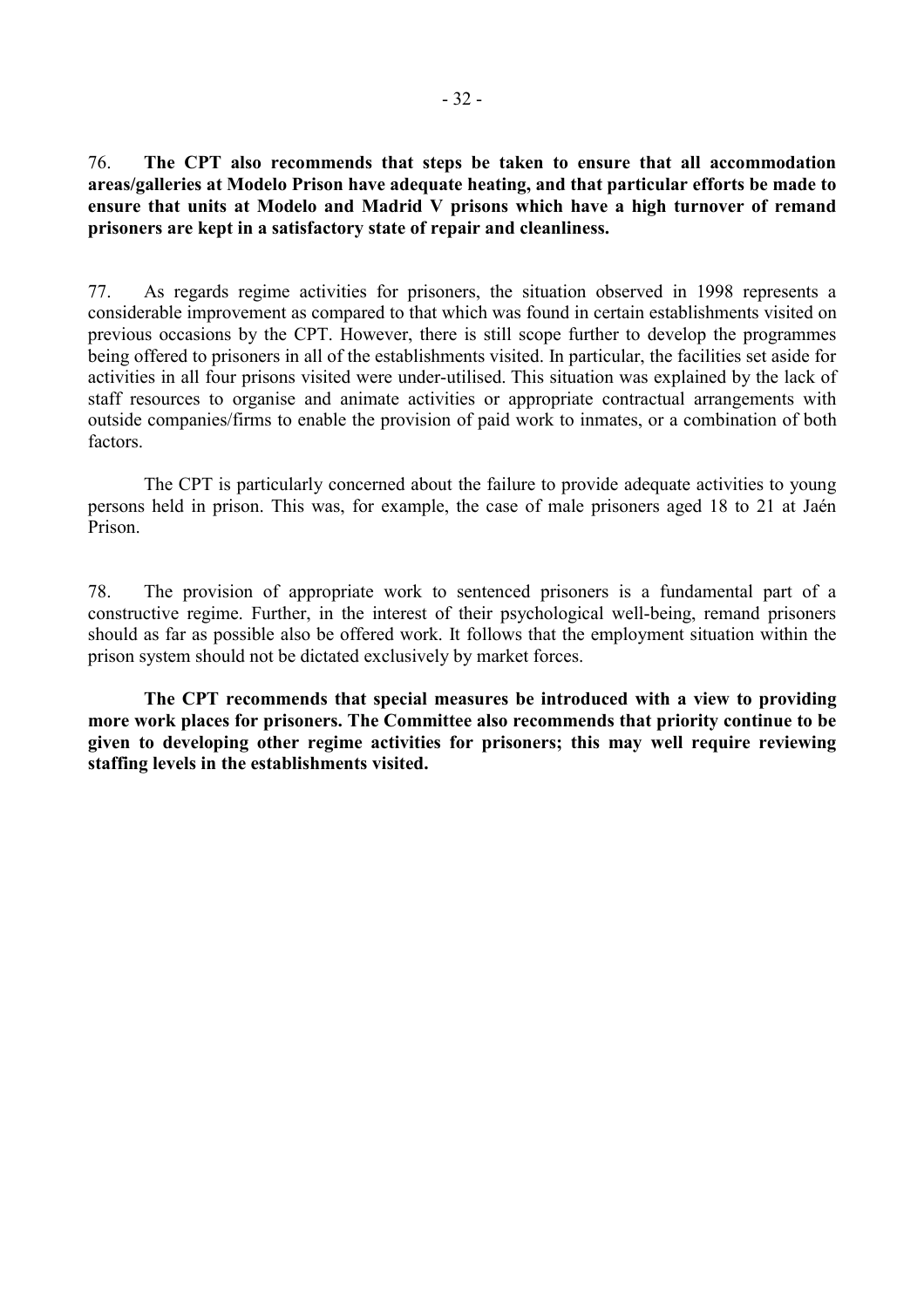### <span id="page-34-0"></span>**5. Health care services**

#### a. introduction

79. In the reports on its 1991 and 1994 periodic visits, the CPT paid considerable attention to prison health care services (cf. CPT/Inf (96) 9, pages 53 et seq. and 148 et seq.). In this context, the Committee indicated that it attaches considerable importance to the general principle that prisoners are entitled to the same level of health care as persons living in the community at large, a principle which is fully accepted by the Spanish authorities (cf. Article 208 of the Prison Rules).

 The information gathered in the course of the 1998 visit confirmed the situation observed during the previous periodic visit, namely that, on the whole, the level of health care provided to persons held in prison was of an acceptable standard.

b. health care in general

80. In each of the prisons visited, the number of health care staff and the facilities at their disposal were broadly sufficient to enable adequate health care to be delivered to prisoners.

 At **Modelo Prison**, while the inmate population had significantly decreased over the last four years, the staffing level of the health care service had remained roughly the same. The health care team included 10 general practitioners as well as 11 qualified and 11 assistant nurses, and was supported by a biologist (dealing with environmental health and hygiene-related issues). At **Madrid V Prison**, there were 10 general practitioners, as well as 10 qualified and 10 assistant nurses.

 Health care staffing levels at **Jaén** and **Las Palmas de Gran Canaria Prisons** were somewhat lower but, in principle, adequate. It should be recalled in this connection that these two establishments accommodate a high proportion of sentenced prisoners and, consequently, have a lower turnover of prisoners than the Modelo and Madrid V Prisons. Health care staff at Jaén Prison consisted of 5 general practitioners, 5 qualified and 2 assistant nurses and, at Las Palmas de Gran Canaria Prison, of 7 general practitioners, 8 qualified and 5 assistant nurses.

81. Nevertheless, a number of prisoners complained about the quality of care which they actually received, particularly at **Jaén Prison**. It should be noted that, in that establishment, the post of Deputy Director of the prison in charge of Medical Services was vacant. The smooth operation of a health care service presupposes that doctors and nursing staff form a working team under the authority of a senior doctor in charge of the service. **The CPT therefore recommends that the vacant post of Deputy Director of Jaén Prison in charge of Medical Services be filled without delay.**

 The delegation also noted that, in the infirmary at **Madrid V Prison**, a number of prisoners were being called upon to act as medical orderlies. **The CPT wishes to stress that the use of inmates in this manner should always be a last resort.**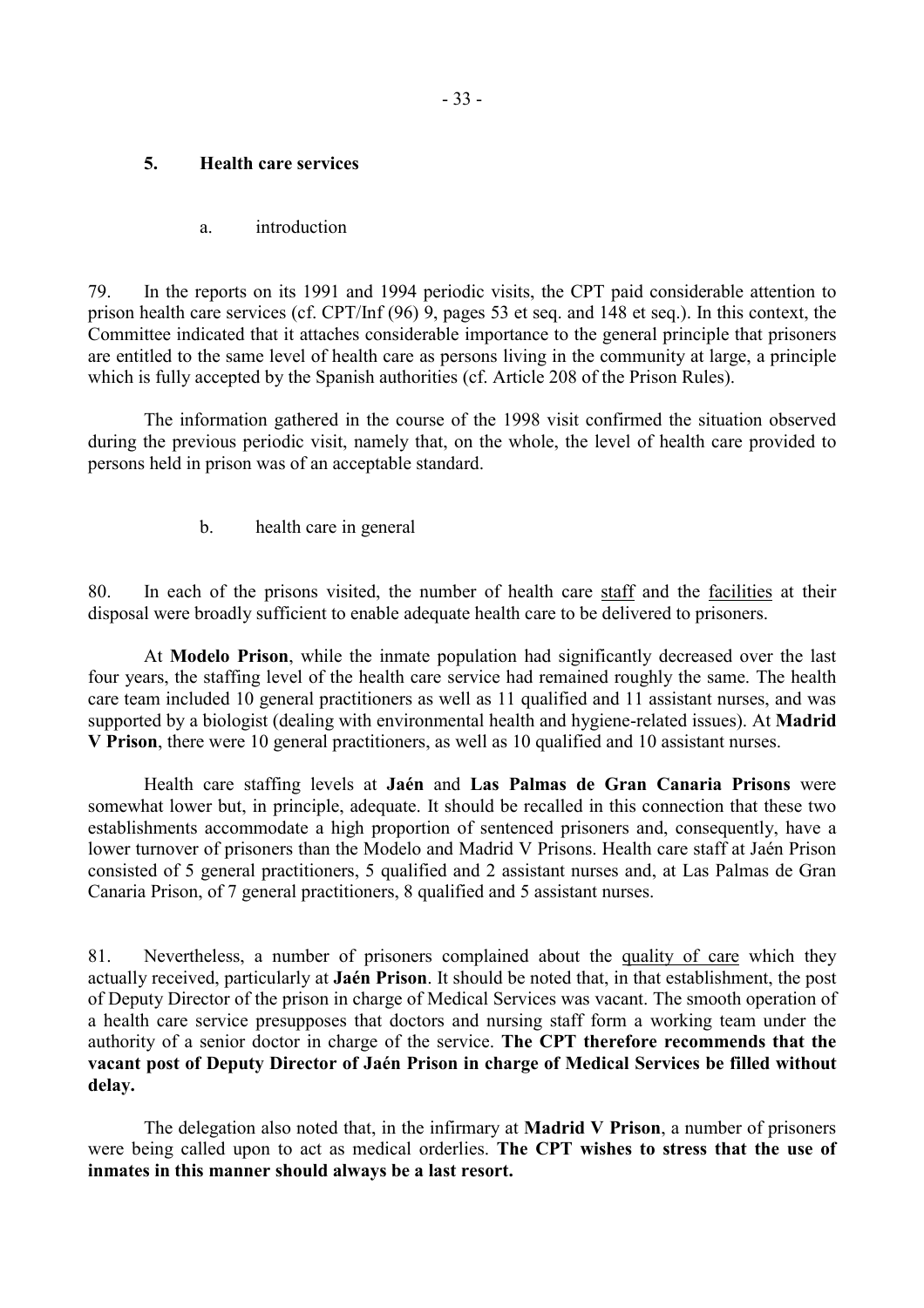<span id="page-35-0"></span>82. In the report on the CPT's April 1994 visit to Spain, the Committee indicated that a prison's health care service should be able to count on the support of a fully-equipped hospital service inter alia for the purpose of specialist examinations.

 In this respect, the situation was on the whole acceptable in **Modelo, Madrid V** and **Las Palmas de Gran Canaria Prisons**; however, this was not the case at **Jaén Prison**, which was rarely visited by outside specialists. Moreover, prisoners at that establishment had to wait for long periods for consultations with specialists outside the prison (e.g. six months to see a cardiologist and up to two years to see an ophthalmologist or an internal medicine specialist).

## **The CPT recommends that steps be taken without delay to remedy these shortcomings.**

83. As regards, more particularly, dental care, the CPT has repeatedly recommended that steps be taken to provide caries treatment (of a conservative nature rather than simply extractions) to prisoners, treatment which should be free of charge for those not in a position to pay for it.

 Whilst indigent inmates at **Modelo Prison** received free caries treatment, the delegation was not convinced that practice in the other prisons visited was in accordance with the Committee's recommendation. **The CPT would like to receive the comments of the Spanish authorities on this matter.** 

c. psychiatric care

84. In comparison with the general population, there is a high incidence of mental health problems among prisoners. Consequently, a doctor qualified in psychiatry should be attached to the health care service of every prison, and some of the nurses employed should have had training in this field.

 A mentally ill prisoner should be kept and cared for in a hospital facility which is adequately equipped and possesses appropriately trained staff. That facility could be a civil mental hospital or a specially equipped psychiatric facility within the prison system. Whichever course is chosen, the accommodation capacity of the psychiatric facility in question should be sufficient to avoid prolonged waiting periods before necessary transfers are effected. The transfer of a mentally ill prisoner to a psychiatric facility should be treated as a matter of the highest priority.

85. Ambulatory psychiatric care at **Modelo Prison** was provided by two full-time psychiatrists and four psychiatric nurses (who also staffed the establishment's psychiatric unit). The situation as regards ambulatory care at **Madrid V Prison** (where a psychiatrist attended four days per week) and **Jaén Prison** (with a psychiatrist present twice a week) was also acceptable. However, at **Las Palmas de Gran Canaria Prison** a psychiatrist was present for a mere 3 hours per week. This is manifestly insufficient to meet the ambulatory psychiatric needs of some 1200 prisoners, let alone to provide care to psychiatric in-patients accommodated at that establishment (cf. paragraph 88).

 **The CPT recommends that the time for which a psychiatrist is present at Las Palmas de Gran Canaria Prison be significantly increased.**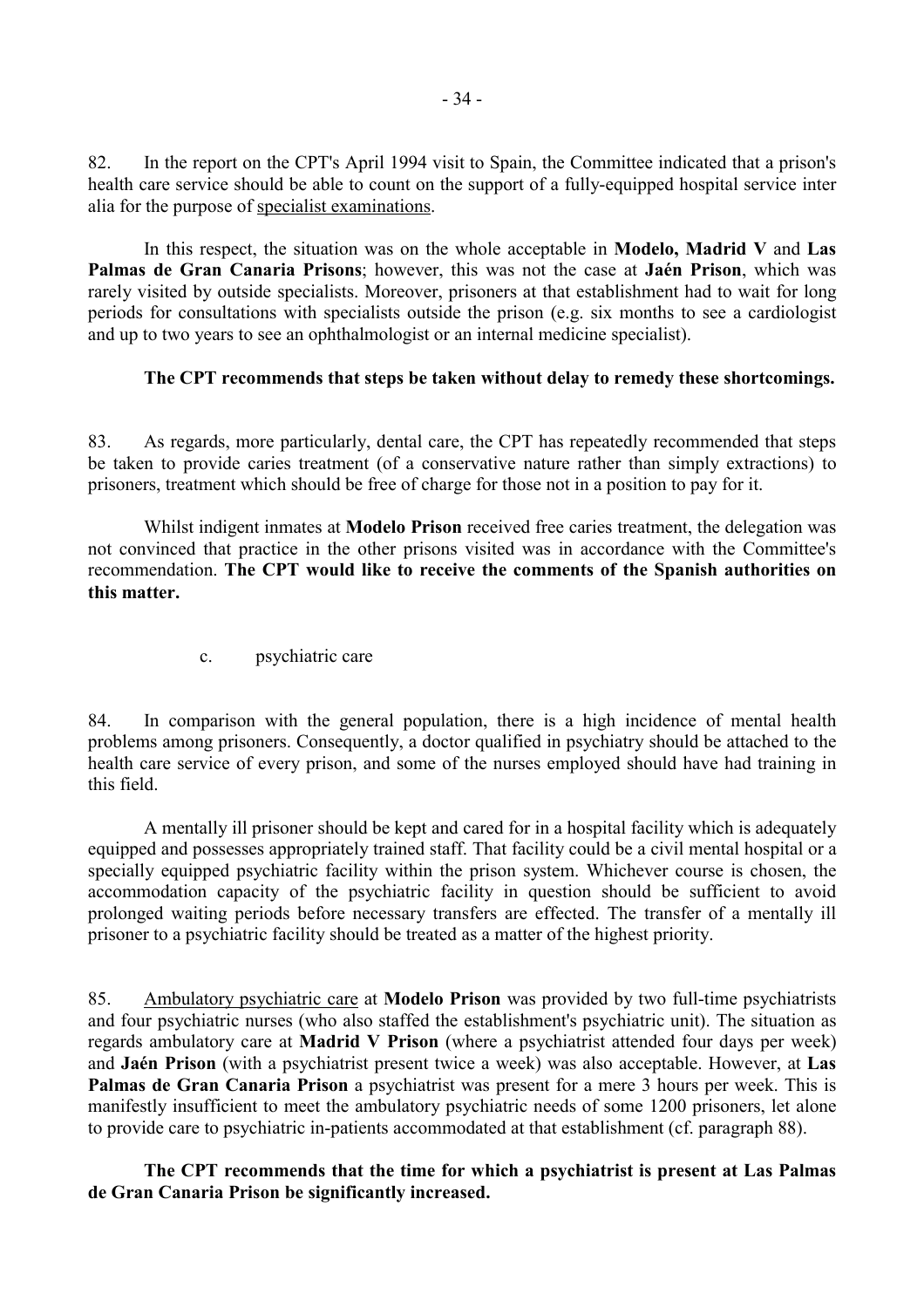86. Each of the four establishments visited also provided in-patient psychiatric care in facilities located on their premises.

87. The CPT is pleased to note that improvements had been made in the psychiatric unit at **Modelo Prison** as compared to the situation observed in 1994 and that, in particular, measures had been adopted to enhance night supervision and to improve material conditions. In addition, treatment programmes had been enhanced (and included training in social skills, self-control, recovery of cognitive abilities, as well as occupational rehabilitation). Further, at the time of the visit, certain of the patients placed in the psychiatric unit were allowed to spend time in other parts of the prison (e.g. workshops, ordinary galleries) during the day. However, **the material environment and living conditions in the psychiatric unit could be further improved;** with suitable decoration and with clear instead of frosted glass in the windows, the premises could be rendered more welcoming and the visual stimulation of patients increased.

88. At **Jaén**, **Las Palmas de Gran Canaria** and **Madrid V Prisons**, psychiatric patients were accommodated within the prisons' infirmaries. Treatment programmes for such patients at all three establishments were underdeveloped (consisting principally of pharmacological treatment).

 As regards, more particularly, **Las Palmas de Gran Canaria Prison**, psychiatric patients were accommodated in a 19-bed dormitory, which was also used for convalescent somatic patients. The CPT considers that it is undesirable to accommodate somatic patients together with psychiatric patients. Moreover, although collective accommodation can offer certain advantages, e.g. as regards the management of patients who are regarded as being a suicide risk or auto-aggressive, large capacity dormitories of the type seen at Las Palmas de Gran Canaria Prison are scarcely compatible with the norms of modern psychiatry. Smaller accommodation structures will facilitate the psychosocial rehabilitation of psychiatric patients and, more generally, enable a suitable allocation of patients according to therapeutic considerations.

### **The CPT recommends that the treatment of psychiatric in-patients at Jaén, Las Palmas de Gran Canaria and Madrid V Prisons be reviewed in the light of these remarks.**

89. A further specific point of concern relates to the management of acutely agitated psychiatric patients at **Las Palmas de Gran Canaria Prison**. The delegation's doctor noted that, in certain cases, instruments of physical restraint were applied to patients for prolonged periods (e.g. two days) and that patients could be subject to a measure of seclusion for very long periods (up to several months). Further, the means of physical restraint employed included handcuffing psychiatric patients to their hospital beds. It is also noteworthy that, although the use of mechanical restraint and isolation in respect of psychiatric patients required notification to the supervisory judge and was recorded in the patient's file, no central register was kept of the physical restraint of patients.

 In any psychiatric facility, the restraint of agitated patients may on occasion be necessary and the CPT recognises that resort to instruments of physical restraint (straps, etc.) may exceptionally be justified. However, the application of such instruments to a psychiatric patient for a period of days cannot have any therapeutic justification and amounts, in the view of the CPT, to ill-treatment. Further, as a matter of principle, the use of handcuffs to restrain psychiatric patients to their beds is completely unacceptable; other, more appropriate, means of restraint must be found.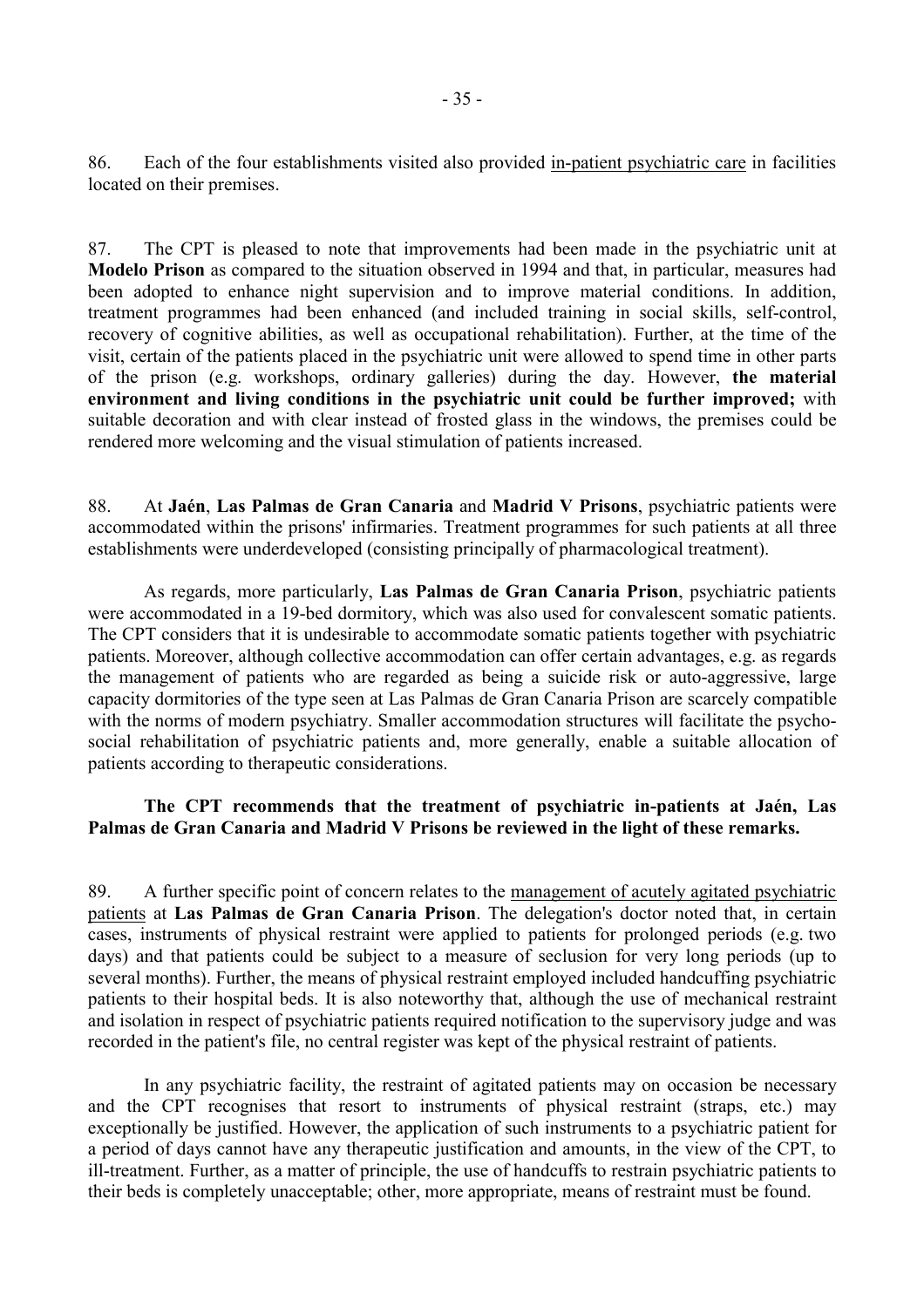<span id="page-37-0"></span> As regards the practice of seclusion, it should be the subject of a detailed policy spelling out, in particular: the types of cases in which it may be used; the objectives sought; its duration and the need for regular reviews; the existence of appropriate human contact; the need for staff to be especially attentive. The CPT would also point out that there is a clear trend in modern psychiatry to avoid seclusion of psychiatric patients and that it is generally accepted that the long term seclusion of patients is highly undesirable.

90. **The CPT recommends that steps be taken without delay at Las Palmas de Gran Canaria Prison to ensure that if, exceptionally, recourse is had to instruments of physical restraint, they are removed at the earliest opportunity and that handcuffs are no longer used as a means of restraining psychiatric patients. The Committee also recommends that appropriate steps be taken to ensure that patients are not held in seclusion for long periods and that a detailed policy on the use of seclusion, as described above, is drawn up.** 

 More generally, **the CPT recommends that every instance of the physical restraint of a patient (manual control, use of instruments of physical restraint, seclusion) be recorded in a specific register established for this purpose (as well as in the patient's file). The entry should include the times at which the measure began and ended, the circumstances of the case, the reasons for resorting to the measure, the name of the doctor who ordered or approved it, and an account of any injuries sustained by patients or staff.** This will greatly facilitate both the management of such incidents and supervision of the extent of their occurrence.

d. the role of prison health care services in the prevention of ill-treatment

91. As already indicated in previous visit reports, prison health care services can contribute to the prevention of violence against detained persons, through the systematic recording of injuries and, if appropriate, the provision of information to the relevant authorities.

92. The facts found during the 1998 visit indicated that there is still room for progress in this area. Consequently, the CPT welcomes the information provided by the Spanish authorities after the visit to the effect that prison directors have been informed of the requirement that medical certificates recording injuries should be as detailed as possible and forwarded to the judicial authorities with utmost urgency, to ensure that the latter are in possession of all relevant information.

Moreover, the Committee has noted that consideration is being given to developing a new form for use by prison doctors in this context. **The CPT recommends that such a new form be developed without delay and that, in addition to the doctor's objective medical findings, the form provide for the recording of any relevant statements by the prisoner and the doctor's conclusions** (cf. also, in this connection, paragraph 25).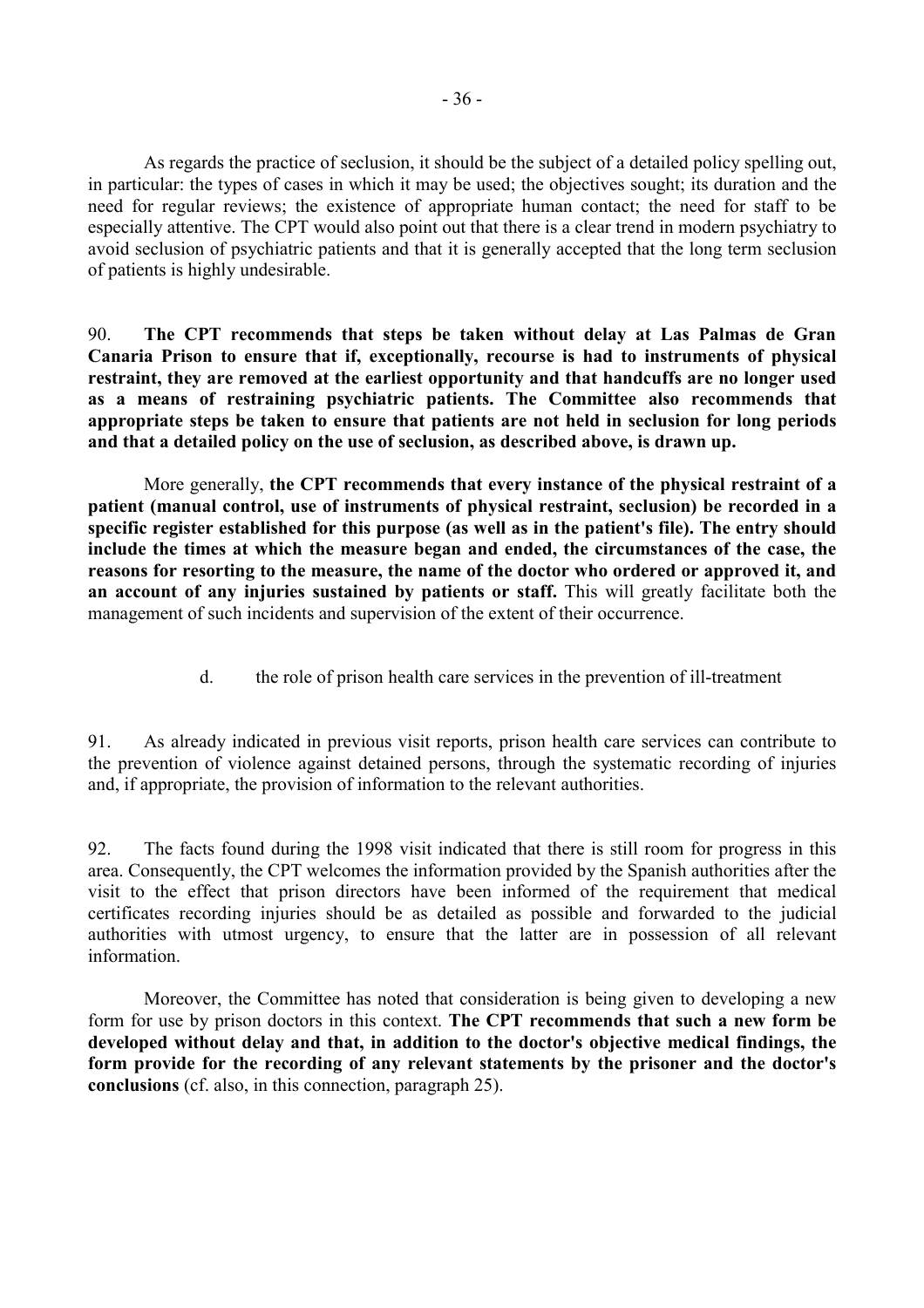### <span id="page-38-0"></span>**6. Other issues**

### a. discipline

93. It should be stressed at the outset that disciplinary procedures in Spanish prisons are highly developed and surrounded by a number of formal safeguards (in particular, the requirement that proceedings be served on prisoners in writing; the possibility to be assisted by a third party, including a lawyer; the possibility to present evidence and the requirement that a decision declaring evidence inadmissible be motivated; the possibility to appeal, including - in respect of issues related to fundamental rights - to the Constitutional Court; etc.).

94. On the whole, the CPT's delegation found no evidence of excessive recourse to disciplinary measures. However, at Jaén Prison, it observed that sanctions involving the segregation/isolation of inmates tended to be imposed for comparatively minor offences. Further, some complaints were heard, including from staff at Modelo Prison, to the effect that certain supervisory judges determined appeals against sanctions lodged by inmates in a manner which was more onerous to the prisoner concerned than the original sanction (e.g. two days isolation "reduced" to 21 days of deprivation of association which, for an inmate who did not participate in activities, implied a much more severe restriction).

### **The CPT would welcome the comments of the Spanish authorities on these matters.**

95. Under Spanish law, a disciplinary measure involving the segregation of an inmate does not necessarily involve placement in an isolation unit. Indeed, according to the legal provisions, whenever it is possible and not incompatible with security and good order requirements, disciplinary segregation should be served in the prisoner's own cell or in one of similar characteristics (cf. Article 43, paragraph 4 of the General Organic Law on Prisons). In this context, the CPT's delegation noted that, at Modelo Prison, certain ordinary cells in the galleries were set aside for disciplinary segregation of short duration. Moreover, disciplinary measures involving segregation for brief periods were not immediately enforced, but were rather accumulated until a minimum of five days segregation had to be served.

 Otherwise, segregation for disciplinary reasons was served in the segregation unit of each of the establishments visited. Material conditions of detention in those units and the regime applied to inmates placed in them were quite acceptable. As regards the latter, inmates undergoing such a measure were allowed to take their television or radio with them (if they possessed one) as well as writing material and reading matter. Such inmates also retained their right to have contact with the outside world (i.e. to send and receive letters, and to receive visits), were offered at least two hours of outdoor exercise every day and, in certain cases, were allowed to continue to participate in some activities (education, work).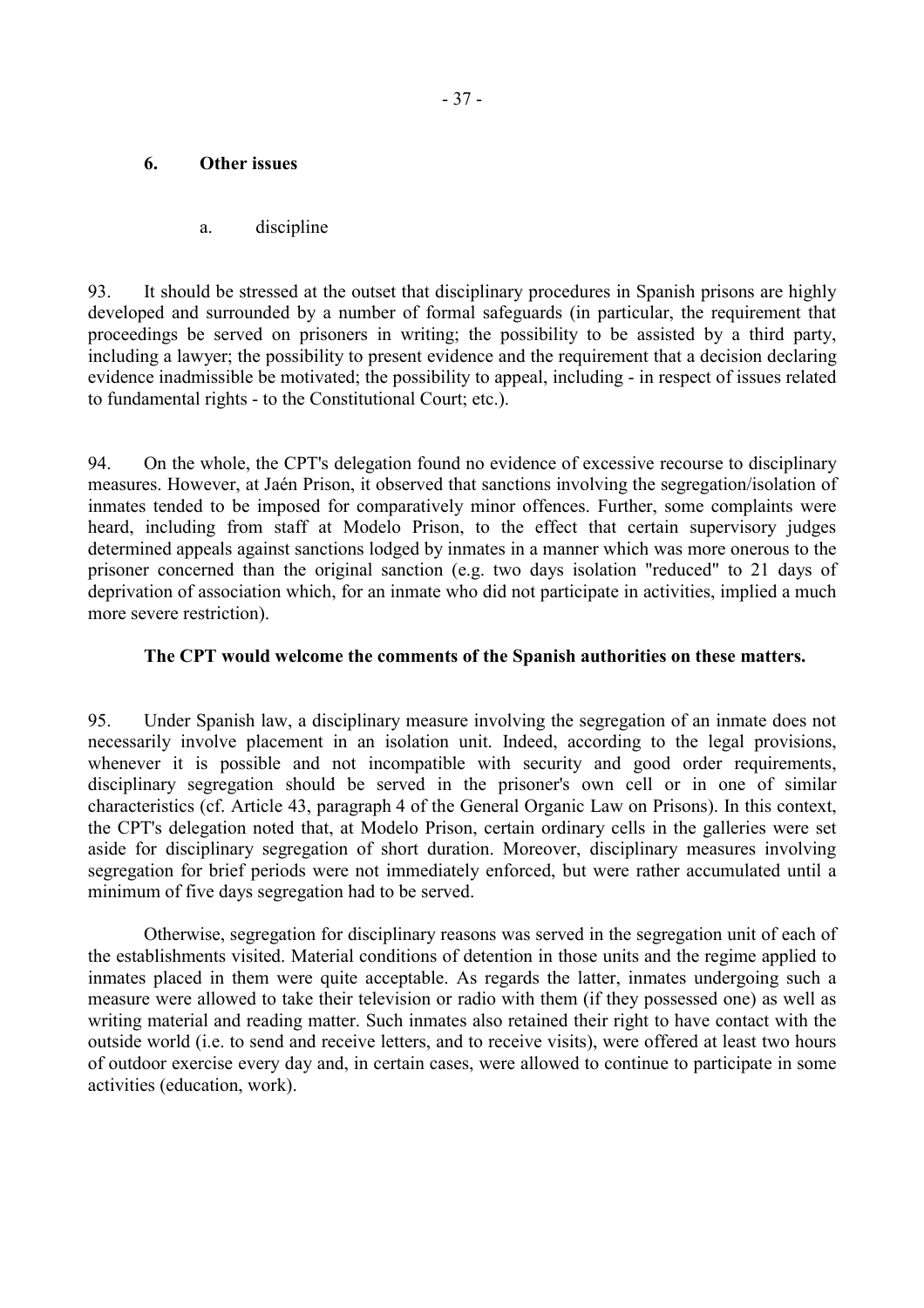b. information to prisoners

<span id="page-39-0"></span>96. In all of the establishments visited, the delegation observed that information booklets were available in a range of languages for distribution to inmates upon arrival, and that information was given orally to them by educators and other staff. In certain cases, relevant information was brought to prisoners' attention using audio-visual means or was displayed in cells. Further, at Modelo Prison, there was an information office ("Point i") which had produced a brief information note for inmates and their relatives; the information office was available to respond to queries by both prisoners and their families.

 However, a certain number of inmates interviewed by the delegation claimed that they had not actually been given a copy of the information booklet. **The CPT invites the Spanish authorities to verify that the booklet is being given systematically to all newly-arrived prisoners.** 

97. Inmates at Modelo Prison were also regularly provided with updated information (including in writing) about their legal situation (pending cases; convictions; time to be served; when eligible for open regime (Grade 3), or early or conditional release; expected date of release). Further, members of staff were available to clarify any doubts which inmates might have in respect of their situation.

The CPT welcomes this approach and **suggests that it be followed in other prisons in Spain.**

c. contact with the outside world

98. Opportunities for prisoners in Spain to maintain contact with the outside world are, in principle, adequate. They are entitled to two 20-minute visits per week, with a maximum of four visitors; prison management may authorise that these two weekly visits, which take place in closed visiting booths, be accumulated. In addition, prisoners may receive two monthly open visits, lasting between one and three hours each, one of them being an intimate (so-called vis-à-vis) visit, the other from close relations. Further association visits, lasting a maximum of six hours, from the spouse or partner and children of up to ten years of age may also be authorised.

 In addition, prisoners are entitled to receive and send letters and to make telephone calls. According to the information received by the delegation in the establishments visited, inmates were allowed to make between two and five telephone calls every week, each call lasting some five minutes.

99. However, the conditions under which the ordinary weekly visits take place remain unsatisfactory.

 Many complaints were heard about the poor acoustics in closed visiting booths, and those complaints were borne out by the delegation's own on-the-spot findings in the establishments visited. **The CPT must recommend once again that steps be taken to remedy this problem.**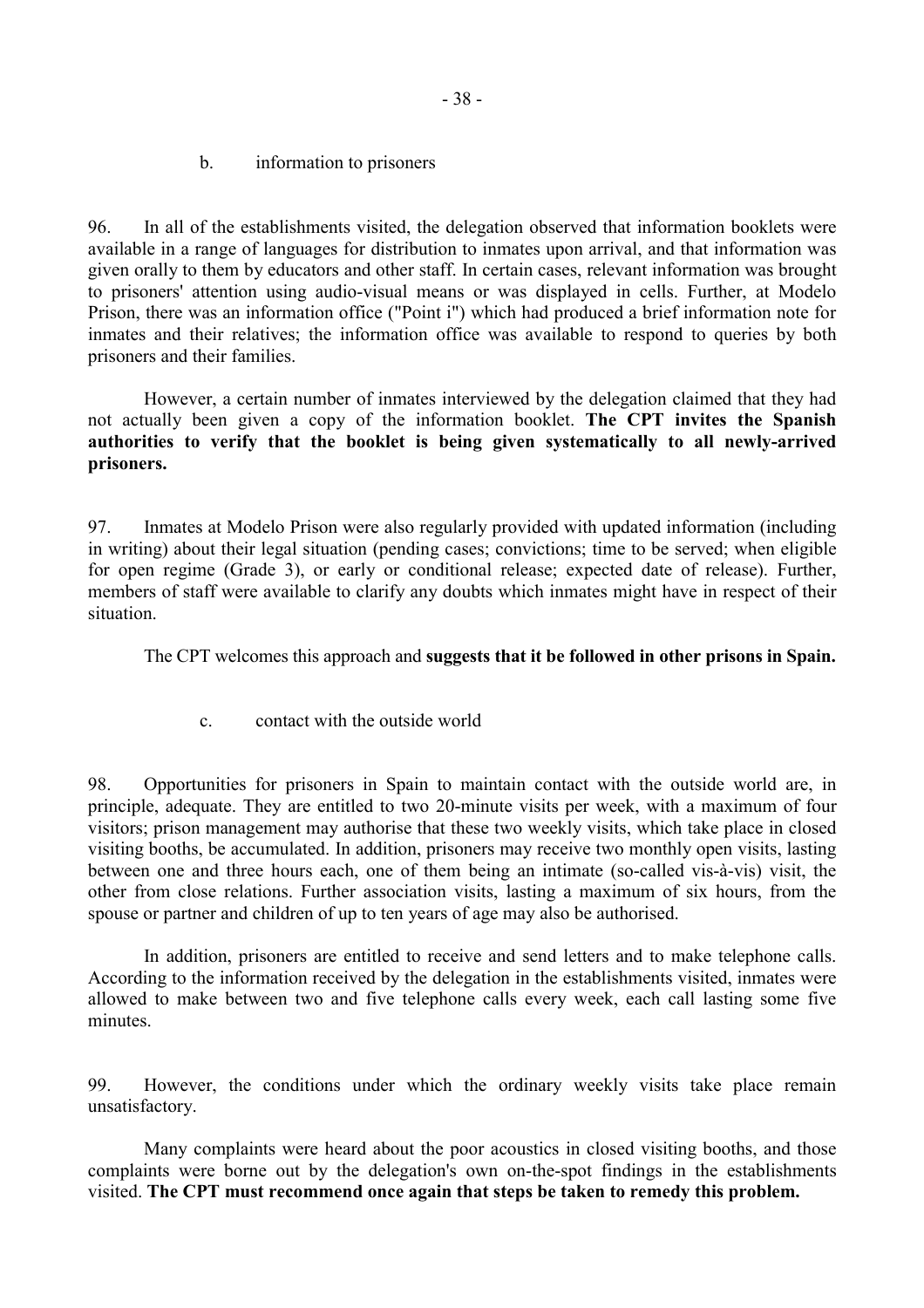<span id="page-40-0"></span>100. As for intimate and family visits, conditions were on the whole quite acceptable. Further, at Jaén Prison, an area had been set aside for visits from close relations (including children) which, once work had been completed, would comprise several rooms and a yard fitted with playground equipment.

 By contrast, the facilities for intimate visits in Jaén Prison were in a poor state of repair and cleanliness. Further, the room used at that establishment for intimate and family visits to prisoners subject to the special regime was small and badly ventilated, had limited access to natural light and an unwelcoming appearance.

**The CPT recommends that steps be taken to remedy the above-mentioned shortcomings.** 

d. drugs

#### 101. **It is important that the prison authorities make efforts to provide an environment in which prisoners are not encouraged to take or to start taking drugs and where prisoners who do have problems associated with the taking of drugs are helped to overcome them.**

 In cooperation with relevant outside bodies, laudable efforts were being made to this end in the prisons visited (including drug-awareness of staff; education, counselling, and other forms of support for inmates; drug-free units; multi-disciplinary therapeutic programmes).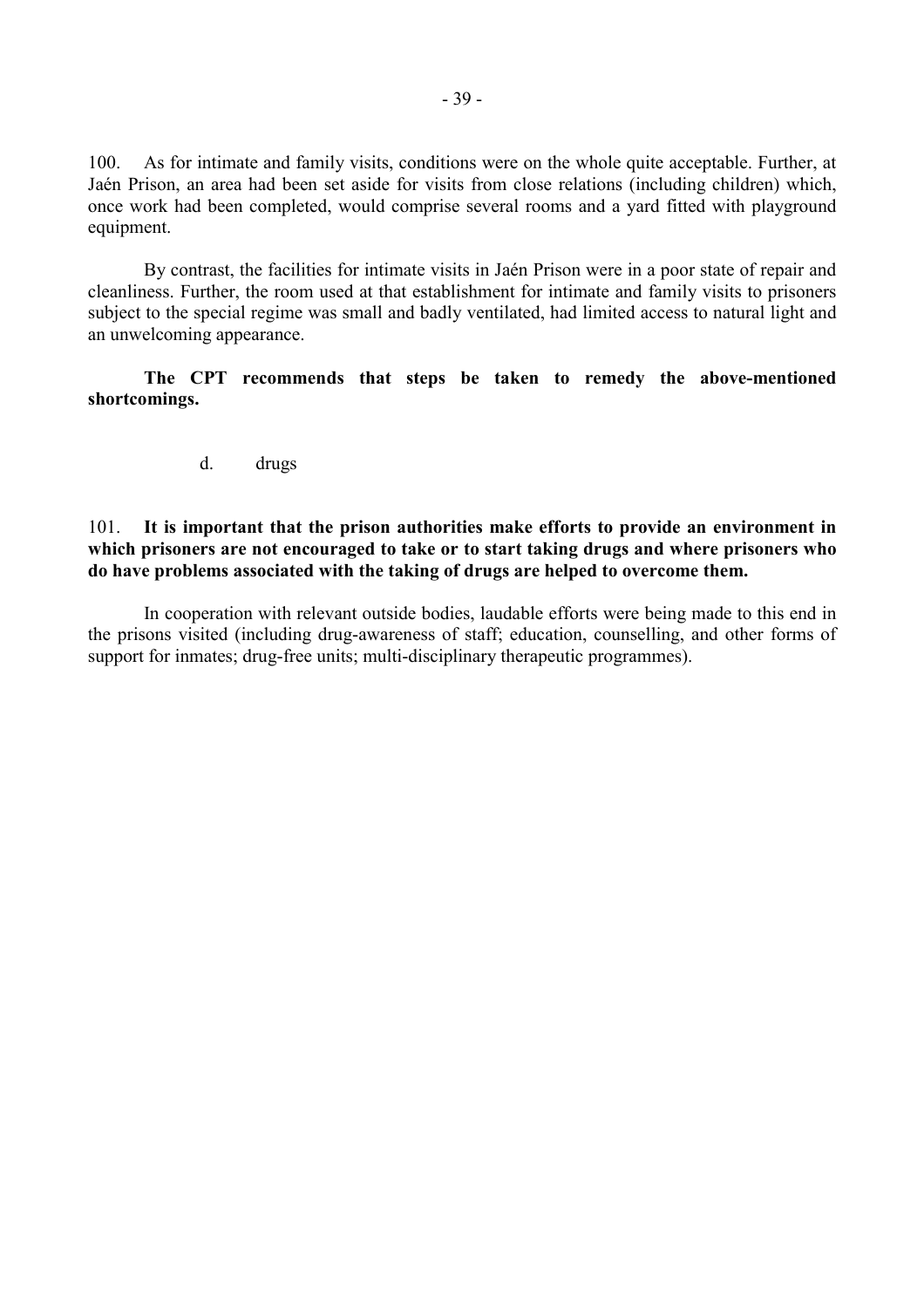### <span id="page-41-0"></span>**C. San Juan de Dios Psychiatric Hospital**

#### **1. Preliminary remarks**

102. Founded by a religious order in 1887, San Juan de Dios Psychiatric Hospital is located in the village of Ciempozuelos, some 40 kilometres south of Madrid. The establishment is privately-run and funded; however, a proportion of the subsistence expenses of patients is borne by the Government of the Autonomous Community of Madrid.

 The hospital consists of a series of relatively modern buildings set in a large and leafy compound. It receives four main categories of patients: mentally handicapped persons (including those with profound mental handicaps), who are accommodated in units 1, 2 and 3; patients with mental health problems (mostly chronic psychoses, in particular, of a schizophrenic nature), who live in units 4, 5 and 6; mentally-ill patients with somatic health problems, who are treated in unit 7; and psychogeriatric patients (in most cases, suffering from senile dementia), who are placed in unit 8.

 Upon admission, all patients are accommodated in unit 9 for observation, before being discharged or transferred to one of the above-mentioned residential units.

103. At the time of the visit, the hospital had a total of 1030 beds, and was accommodating 1027 patients, of whom 4 were emergency admissions, 56 were voluntary patients and the remaining 967 were involuntary patients, being held on the basis of Article 211 of the Civil Code (cf. paragraphs 112 to 113 and 118 to 119).

104. The CPT wishes to make clear at the outset that its delegation heard very few allegations of ill-treatment of patients by staff at the San Juan de Dios Psychiatric Hospital. Staff-patient relations appeared to be relatively relaxed and the care staff were evidently dedicated to their work.

 The delegation did interview one patient who alleged that he had been struck by an auxiliary. However, the patient concerned declared himself satisfied with the manner in which his complaint about this matter had been handled and, in particular, with the fact that he had received an apology from the staff member concerned.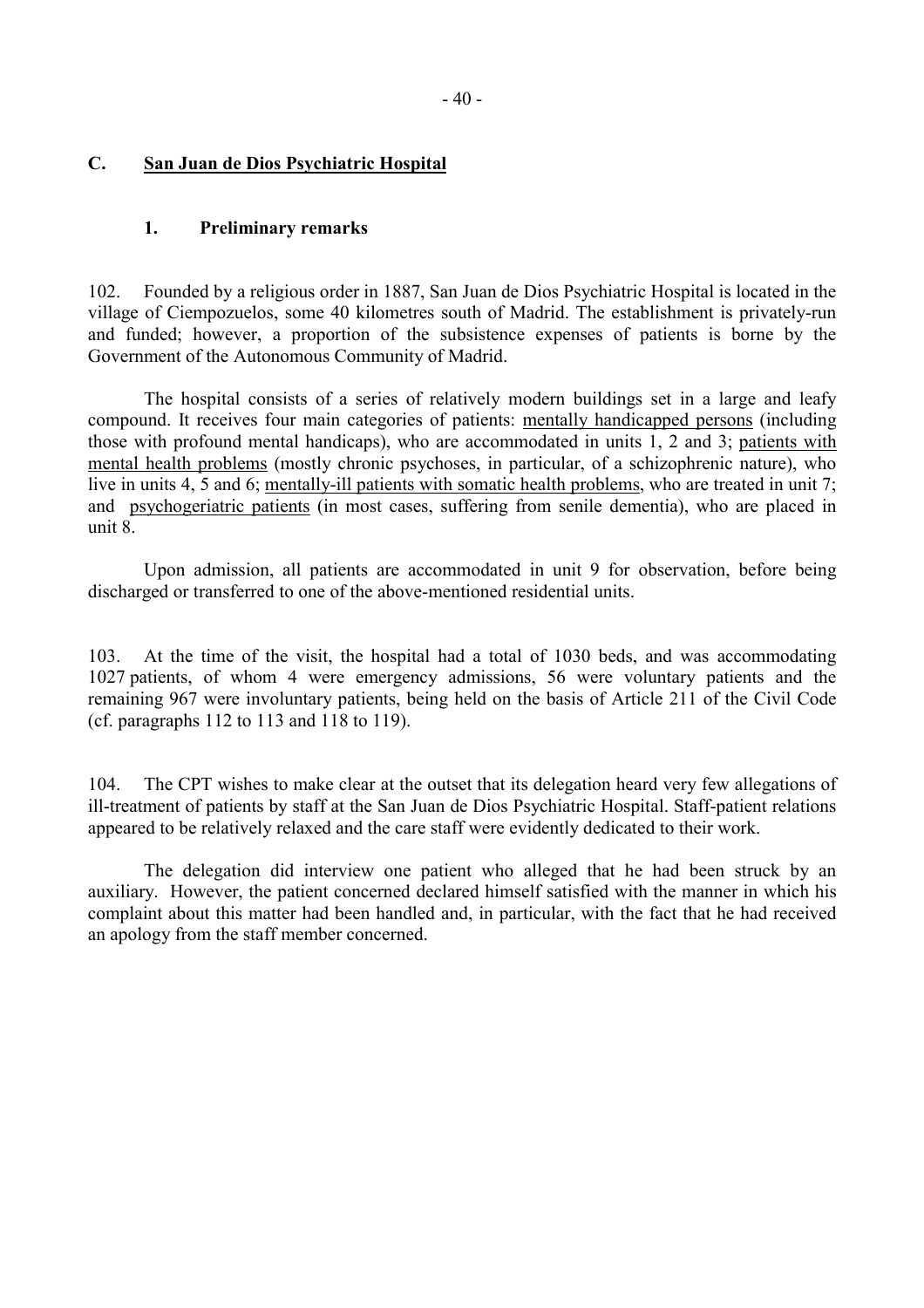## <span id="page-42-0"></span>**2. Treatment of patients**

105. The CPT's delegation found that the number of staff<sup>12</sup>, the facilities at their disposal and the treatment programmes available at San Juan de Dios Psychiatric Hospital were, in principle, sufficient to provide an adequate level of care for the majority of patients.

 However, the delegation was concerned to learn that, at night, only three fully-qualified health care staff (a doctor and two nurses) were on duty for the entire establishment. This level of staffing is manifestly insufficient for a psychiatric hospital holding over one thousand patients, and **the CPT recommends that it be increased significantly.**

106. Psychiatric treatment at the hospital followed an individualised approach, a detailed treatment plan being drawn up for each patient on admission. Most patients were receiving pharmacological treatment (in the majority of cases, with neuroleptic drugs), but the delegation found no evidence of the inappropriate use of medication, or of overmedication.

107. In addition, the establishment had spacious workshops and occupational therapy rooms and well-equipped sports facilities, including a swimming pool. Patients were offered family therapy, group therapy, individual psychotherapy, behaviour therapy, work and a variety of leisure activities.

 However, whilst the range of therapeutic and other activities on offer at the hospital is impressive, the proportion of patients who participate in such activities could be significantly increased. For example, at the time of the visit, only some 320 to 350 patients (i.e. barely a third of the patients) were involved in work and occupational therapy activities (170 to 200 in four workshops, around 100 in occupational therapy, 30 in an art workshop and 20 in cleaning duties). It might be added that the number of patients actually present in the workshops was found to be approximately half of the figure given on official lists of those employed.

**The CPT recommends that efforts be made significantly to increase the proportion of patients at San Juan de Dios Psychiatric Hospital who participate in therapeutic and other activities.**

 $12$ 

At the time of the visit, the staff included: 18 medical doctors (including 12 psychiatrists), 2 psychologists, 4 senior nurses, some 20 qualified nurses and around 200 auxiliary nurses.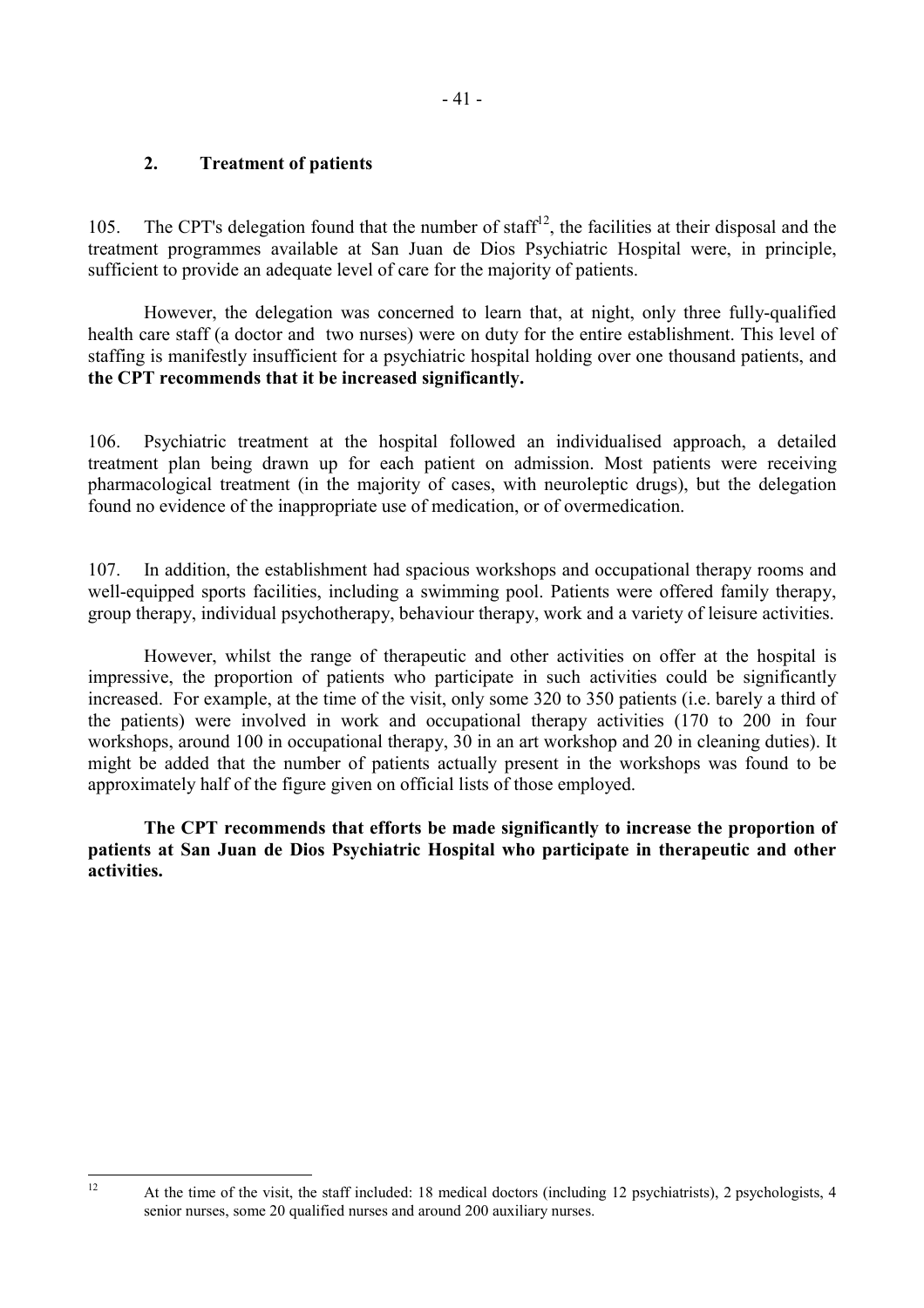### <span id="page-43-0"></span>**3. Patients' living conditions**

108. The delegation's overall impression of the San Juan de Dios Psychiatric Hospital was of a meticulously clean and well-kept establishment. Patient accommodation throughout the hospital was well-lit, adequately heated and ventilated, and included satisfactory sanitary facilities, to which patients had ready access.

 However, with rare exceptions (e.g. the attractive single rooms used for emergency admissions in unit 9) the decoration of patients' rooms left something to be desired. In most rooms and dormitories, the only decoration on the plain whitewashed walls was a single crucifix and/or a picture of a saint; a rather austere ambience prevailed.

 Moreover, although the on-ward communal facilities were well furnished, the same cannot be said of the patients' rooms. A number of rooms were equipped only with beds and, in most of those where bedside tables/lockers had been provided, they were found to be empty.

109. The aim in any psychiatric establishment should be to offer material conditions which are conducive to the treatment and welfare of patients; in psychiatric terms, a positive therapeutic environment. Creating a positive therapeutic environment involves, first of all, providing sufficient living space per patient as well as adequate lighting, heating and ventilation, maintaining the establishment in a satisfactory state of repair and meeting hospital hygiene requirements. As indicated above, these requirements were being fully met at the San Juan de Dios Psychiatric Hospital.

 However, attention should also be given to the decoration of both patients' rooms and recreation areas, in order to give patients visual stimulation. The provision of bedside tables and wardrobes is highly desirable, and patients should be allowed to keep certain personal belongings (photographs, books, etc.). It is also important that patients be provided with lockable space in which they can keep their belongings; the failure to provide such a facility can impinge upon a patient's sense of security and autonomy.

 **The CPT recommends that efforts be made at San Juan de Dios Psychiatric Hospital to improve the decoration of patients' rooms throughout the establishment and to provide patients with lockable space within which they can keep their belongings.**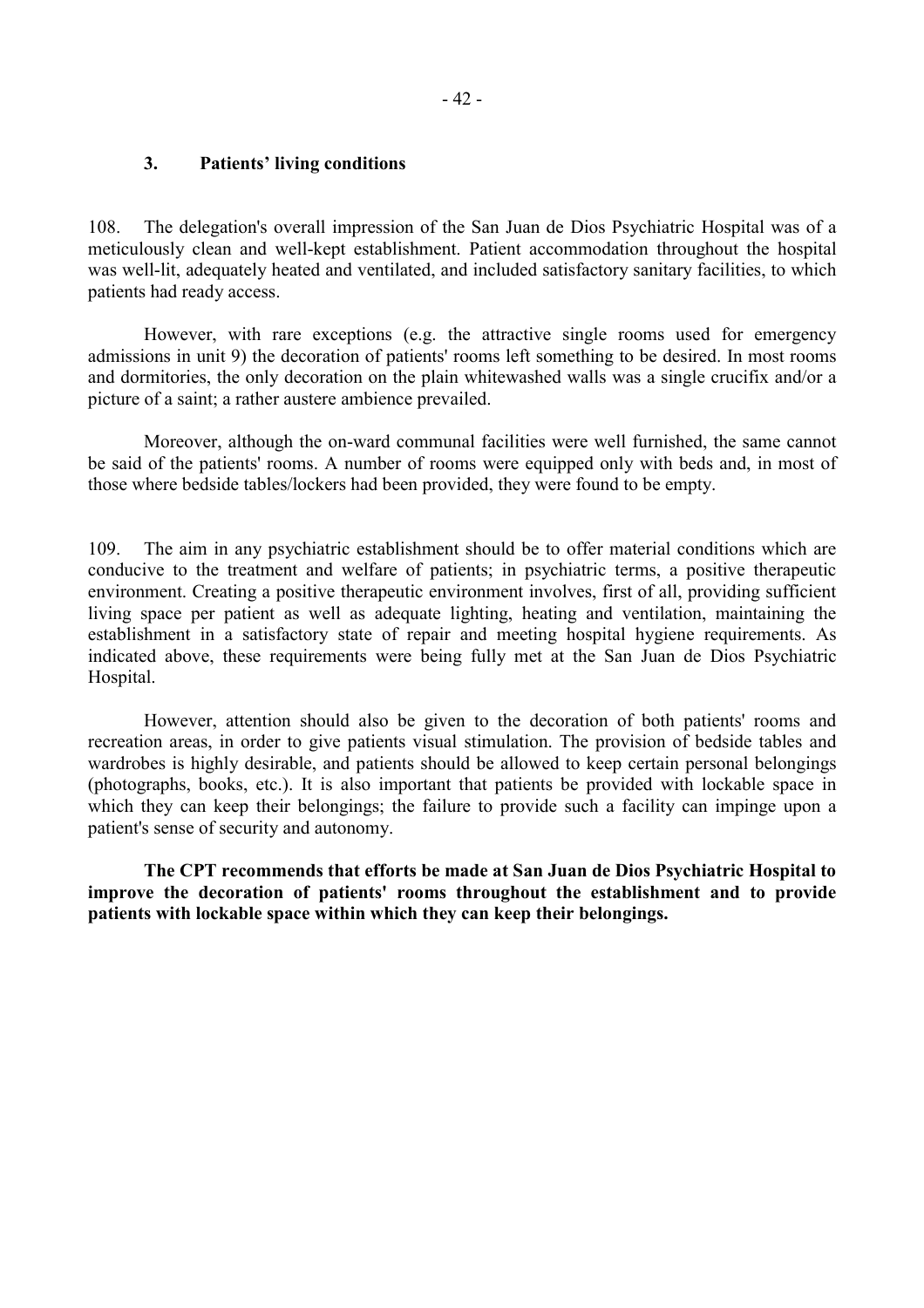### <span id="page-44-0"></span>**4. Means of restraint**

110. The CPT's delegation was pleased to note that practice at San Juan de Dios Psychiatric Hospital as regards the use of instruments of physical restraint was in accordance with the Committee's recommendations on this subject (cf. paragraph 204 of the report on the CPT's 1994 visit). In particular, a detailed medical policy on the use of means of restraint (*Actuación Protocolozida en la Contención*) had been drawn up and issued to all staff.

 As regards the rooms in which patients might be restrained (located in units 2, 4 and 9), they were, on the whole, of an acceptable standard. However, the delegation was concerned by the use being made of the "immobilisation" room located adjacent to the television room in unit 1. The room was very small and contained only a chair bolted to the floor, to which agitated patients might be strapped. Bloodstains on the wall behind the chair (apparently caused by a restrained patient banging his head against it) attested to the unsuitability of this facility.

### **The CPT recommends that the "immobilisation" room in unit 1 be taken out of service.**

## **5. Safeguards in the context of involuntary placement**

a. initial placement

111. It is axiomatic that the procedure by which involuntary placement in a psychiatric establishment is decided should offer guarantees of independence and impartiality as well as of objective psychiatric expertise.

112. As already mentioned, all of the involuntary patients at San Juan de Dios Psychiatric Hospital had been placed there under Article 211 of the Civil Code, which inter alia provides that:

"The involuntary placement of a mentally disturbed person ... will require judicial authorisation. Authorisation should be sought prior to placement except when reasons of emergency warrant the immediate adoption of such a measure, which shall be reported to the Judge as soon as possible and, in any event, within twenty-four hours ...

The Judge, after having examined the person and heard the opinion of a doctor appointed by him, will grant or refuse the authorisation ...".

113. Pursuant to these provisions, San Juan de Dios Hospital is visited once a week by a forensic doctor who reviews the situation of all newly-admitted involuntary patients. The forensic doctor submits a report to the competent judge, who then issues a formal decision as to whether the person should be detained under Article 211 as an involuntary patient.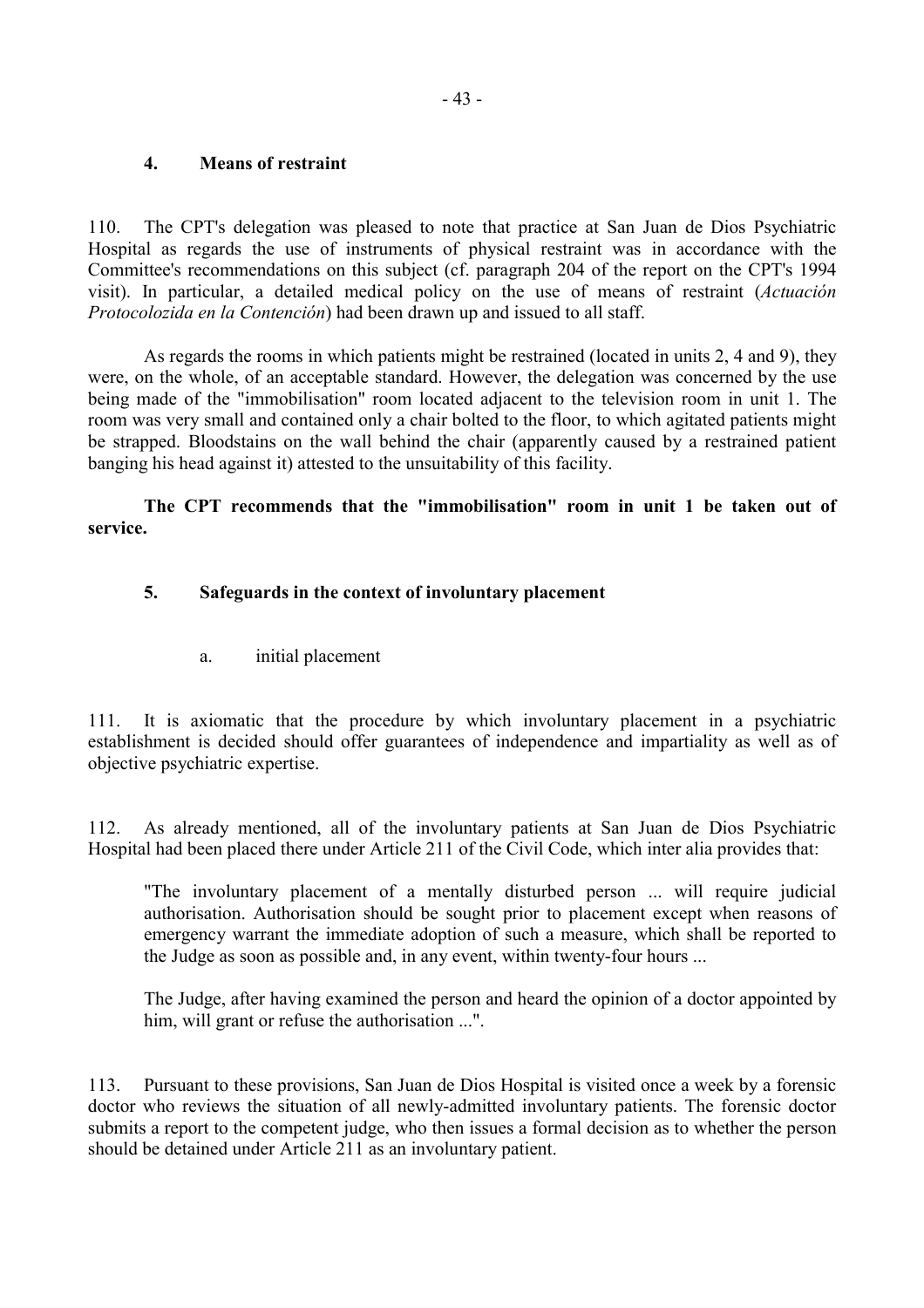<span id="page-45-0"></span>However, the forensic doctor concerned is not a psychiatrist and the delegation was told that few of the state-appointed doctors who are called upon to carry out such tasks in psychiatric establishments have any professional qualifications in psychiatry.

In the view of the Committee, the formal decision to place persons in a psychiatric hospital against their will should always be based on the opinion of at least one doctor with professional qualifications in psychiatry, and preferably of two. **The CPT would like to receive the comments of the Spanish authorities on this issue.** 

b. during placement

114. An introductory brochure setting out the establishment's routine and patients' rights should be issued to each patient on admission, as well as to their families. Any patients unable to understand this brochure should receive appropriate assistance.

In this respect, the CPT has noted that Article 10 (2) of the General Law on Health<sup>13</sup> provides that a patient in a public hospital shall have the right to "information on the health services to which he may have access and on the necessary requirements for their use". However, it would appear that this right does not extend to patients in private hospitals such as San Juan de  $Dios^{14}$ , and no introductory brochure was issued to patients admitted to that establishment.

### **The CPT recommends that an introductory brochure be drawn up and issued to all patients admitted to the San Juan de Dios Psychiatric Hospital.**

115. An effective complaints procedure is another basic safeguard against ill-treatment in psychiatric establishments. Specific arrangements should exist enabling patients to lodge formal complaints with a clearly-designated body, and to communicate on a confidential basis with an appropriate authority outside the establishment.

 Article 10 (11) of the General Law on Health provides that all patients, including those in private hospitals, shall have the right "to use the complaints and suggestion procedures within the established time limits. In both cases, a written response shall be given to them within the time limit established by law."

**The CPT would like to receive more detailed information about the complaints procedures available to patients held in psychiatric institutions - whether public or private on an involuntary basis.** 

 $13$ <sup>13</sup> cf. Law No. 14/1986 of 25 April 1986.

 $cf.$ , in this respect, Article 10 (14) of the General Law on Health.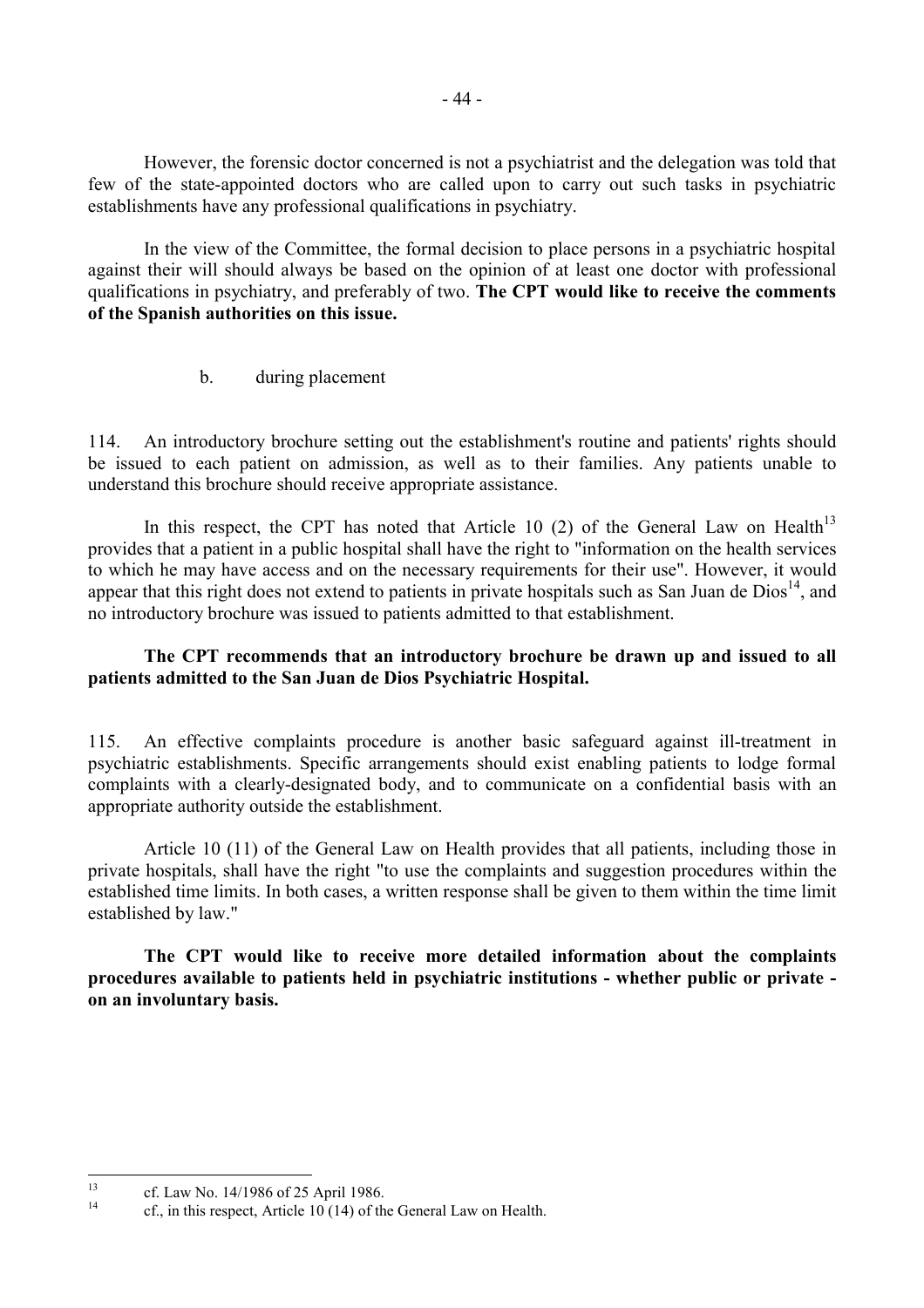<span id="page-46-0"></span>116. The maintenance of contact with the outside world is also essential, not only for the prevention of ill-treatment but also from a therapeutic standpoint.

 The CPT's delegation was pleased to note that patients at San Juan de Dios Psychiatric Hospital could receive visitors at any time during the day, and could send and receive uncensored letters. In addition, the majority of patients were allowed to leave the hospital during the day if they so wished.

117. Further, the CPT attaches considerable importance to psychiatric establishments being visited on a regular basis by an independent outside body (e.g. a judge or supervisory committee) which is responsible for the inspection of patients' care. This body should be authorised, in particular, to talk privately with patients, receive directly any complaints which they might have and make any necessary recommendations.

The delegation was told by staff at San Juan de Dios Psychiatric Hospital that the establishment was, on occasion, visited by the local supervisory judge, but that this was not a frequent occurrence.

**The CPT would like to receive further information from the Spanish authorities on this subject.** 

c. discharge

118. Involuntary placement in a psychiatric establishment should cease as soon as it is no longer required by the patient's mental state. Consequently, the need for such a placement should be reviewed by an appropriate authority at regular intervals. In addition, patients themselves should be able to request at reasonable intervals that the necessity for placement be considered by a judicial authority.

In this respect, Article 211 of the Civil Code provides that:

"… the Judge, ex officio, will request information on the need to continue the placement, when he deems it relevant and, in any case, every six months, in the same manner as provided for in the previous paragraph, and will take the appropriate decision concerning the continuation or not of the measure".

119. Taken at face value, this provides for an automatic review by a judge on a regular basis of the necessity to continue an involuntary placement in a psychiatric establishment.

However, a detailed examination of a number of patients' files revealed that the six-month period foreseen by Article 211 (3) was not being respected. The forensic doctor interviewed by the delegation admitted that she found it difficult to carry out all necessary reviews within that timescale, and estimated that most Article 211 patients were being reviewed about once every eight months. The delegation's own findings suggested that, in many cases, the interval between reviews was closer to twelve months.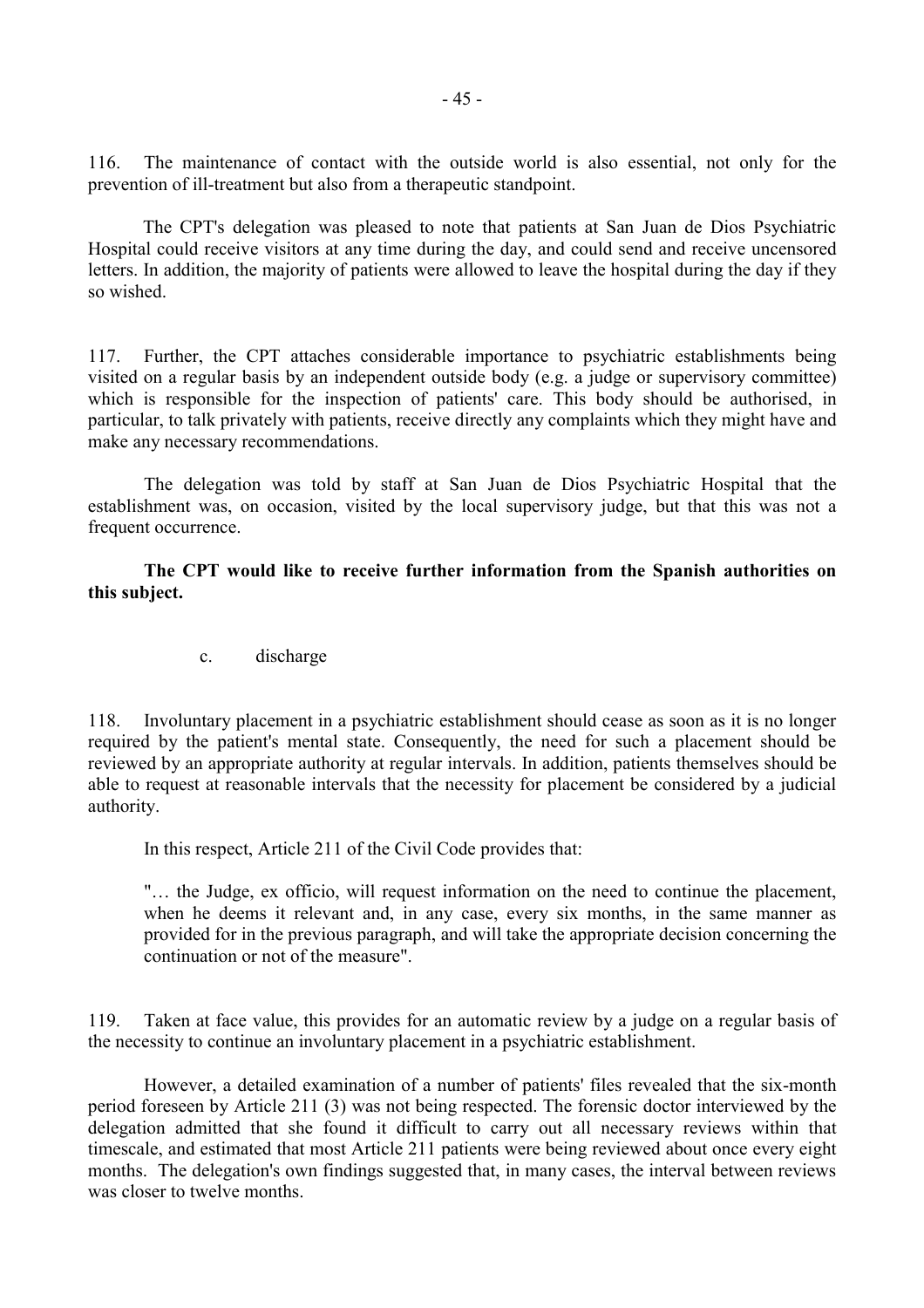Moreover, quite apart from the fact that the forensic doctor concerned had no qualifications in psychiatry (cf. paragraph 113), both her reports to the judge and the judge's decisions as to whether placement should continue were set out on forms which employed a standardised wording for every patient reviewed. No attempt was made to provide reasoned grounds for the need to continue the placement of an individual patient.

To sum up, at San Juan de Dios Psychiatric Hospital, reviews of the need to continue involuntary placements are conducted at intervals longer than those foreseen by law, based upon the advice of a doctor with no qualifications in psychiatry. Moreover, neither that doctor's report to the judge nor the judge's decision contain reasoned grounds. In the light of its delegation's findings, the CPT entertains misgivings about the effectiveness in practice of the judicial review, under Article 211 of the Civil Code, of the need to continue involuntary placement. **The Committee would like to receive the comments of the Spanish authorities on this subject.**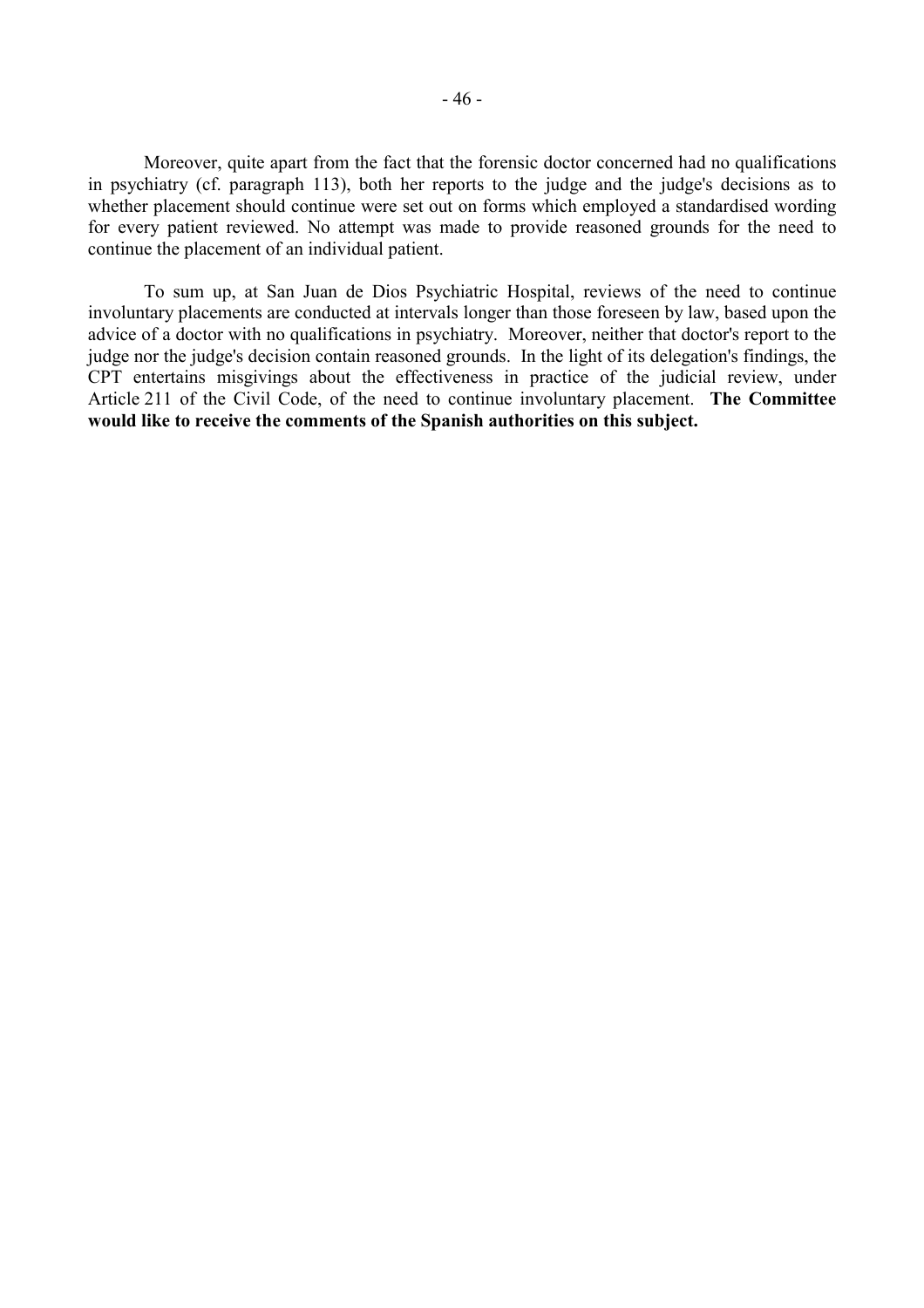### <span id="page-48-0"></span>**III. RECAPITULATION AND CONCLUSIONS**

#### **A. Law enforcement agencies**

120. The CPT's delegation received no allegations of torture from persons interviewed who were or who had recently been detained by the Spanish law enforcement agencies. Further, comparatively few allegations were heard of other forms of physical ill-treatment of detained persons; those which were heard concerned principally the National Police and mostly involved the use of excessive force at the time of arrest.

 However, both before and during the visit, the CPT received reports from other sources containing a considerable number of allegations of ill-treatment by the National Police, the Civil Guard and the Basque Autonomous Police (the Ertzaintza) relating to periods of custody during 1997 and 1998. Those allegations involved blows to various parts of the body and, in some cases, more serious forms of physical ill-treatment, including sexual assault of female detainees by male police officers, and asphyxiation by placing a plastic bag over the head. In certain cases, the reports included medical certificates recording injuries or conditions consistent with the allegations made by the persons concerned.

121. The persistence of allegations of ill-treatment by law enforcement officials highlights the need for the Spanish authorities to remain particularly vigilant in this area and, more specifically, to engage in on-the-spot scrutiny of the methods actually employed by such officials when detaining, interrogating and transferring detained persons, in pursuance of recommendations already made by the CPT in 1994 and 1997.

 As regards the alleged use of excessive force at the time of arrest, the CPT has recognised that the arrest of a criminal suspect is often a hazardous task and that, on occasion, injuries may be sustained by the person concerned (and by law enforcement officials), without this being the result of an intention to inflict ill-treatment. Nevertheless, the Committee has recommended that law enforcement officials be reminded that no more force than is strictly necessary should be used when effecting an arrest and that, once arrested persons have been brought under control, there can be no justification for striking them.

122. As regards formal safeguards against ill-treatment, the CPT has again placed particular emphasis on three fundamental rights, namely the right of detained persons to have access to a lawyer, to inform a close relative or another third party of their choice of their situation, and to have access to a doctor.

The Spanish authorities have now made known their intention to implement two of the CPT's long-standing recommendations in this area: that persons detained by the law enforcement agencies be granted the right of access to a lawyer **as from the outset** of their detention; that the period of time for which such persons may be denied the right to have the fact of their detention and the place in which they are being held made known to a relative or other person of their choice, be substantially shortened. The Committee has requested full details of the concrete action being taken in this respect.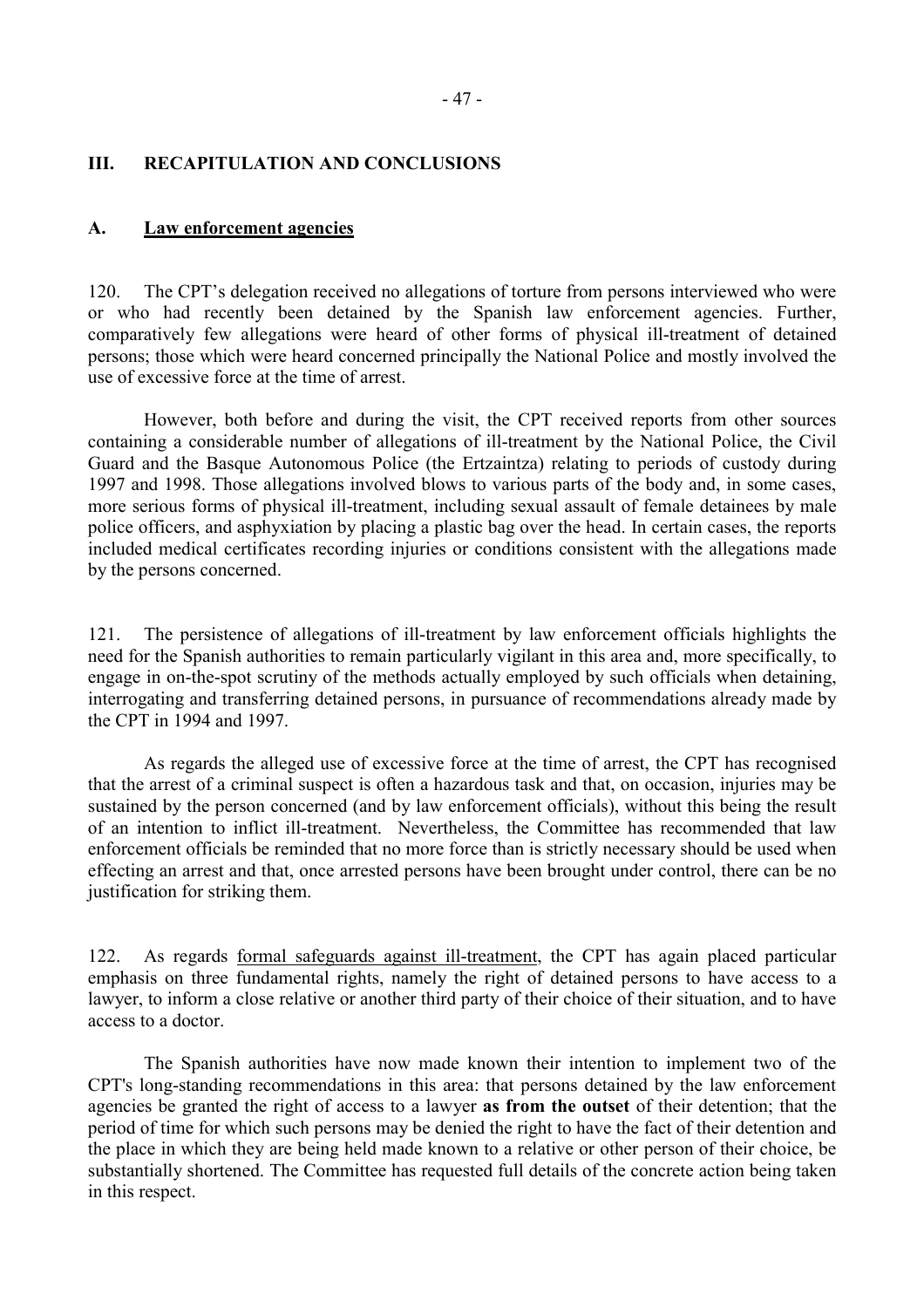<span id="page-49-0"></span> Concerning the right of access to a doctor, at the Spanish authorities' invitation, the CPT has proposed detailed changes to the form used by doctors performing forensic functions. The aim of those changes is to ensure that forensic doctors record not only traumatic lesions displayed by detained persons, but also statements by such persons of relevance to the medical examinations concerned, and their conclusions as to the degree of consistency between any allegations of illtreatment and the objective medical findings. In addition, the CPT has recommended that - as for other persons detained - persons being held incommunicado be guaranteed the right to be examined by a doctor of their own choice, and that the form currently being used to inform detained persons of their rights be amended in order to ensure that all detained persons are made aware that they enjoy this right.

123. The CPT has further recommended that guidance on the conduct of police interviews be included in the recently-adopted rules on police procedures, and has invited the Spanish authorities to establish a system of regular visits to law enforcement agency establishments by an independent authority.

124. Conditions of detention were acceptable in a number of the law enforcement agency establishments visited but, in others, displayed many of the shortcomings already criticised in previous visit reports (cells too small for overnight stays; dirty and dilapidated detention facilities; inadequate sleeping arrangements; poor lighting and ventilation; etc.).

 The CPT has recommended that the Spanish authorities take steps to remedy these shortcomings in the establishments concerned, and that renewed consideration be given to the production of standards on conditions of detention for all law enforcement agencies in Spain.

125. The 1998 visit to the Canary Islands afforded an opportunity for the CPT's delegation to examine the cellular accommodation aboard the Juan J Sister, one of the ships which the Civil Guard use for the transport of prisoners between the islands and mainland Spain. In the light of its delegation's findings, the CPT has recommended that conditions of detention on that vessel - and on any others where similar conditions obtain - be upgraded.

#### **B. Prisons**

126. The CPT's delegation heard no allegations of torture - and gathered no other evidence of such treatment - of prisoners by staff in the prisons visited or in other prison establishments in Spain. However, it did receive some allegations to the effect that inmates had been physically illtreated by prison officers, in most cases during transfer to a segregation unit or whilst restrained in such a unit.

Prison staff will, on occasion, have to use force to control violent and/or recalcitrant prisoners and exceptionally may even need to resort to instruments of physical restraint. However, the CPT has recommended that prison officers be reminded that no more force than is strictly necessary should be used and that, once prisoners have been brought under control, there can be no justification for them being struck. The CPT has also recommended that the Spanish authorities ensure that all prisons maintain a detailed centralised register concerning the use of means of coercion.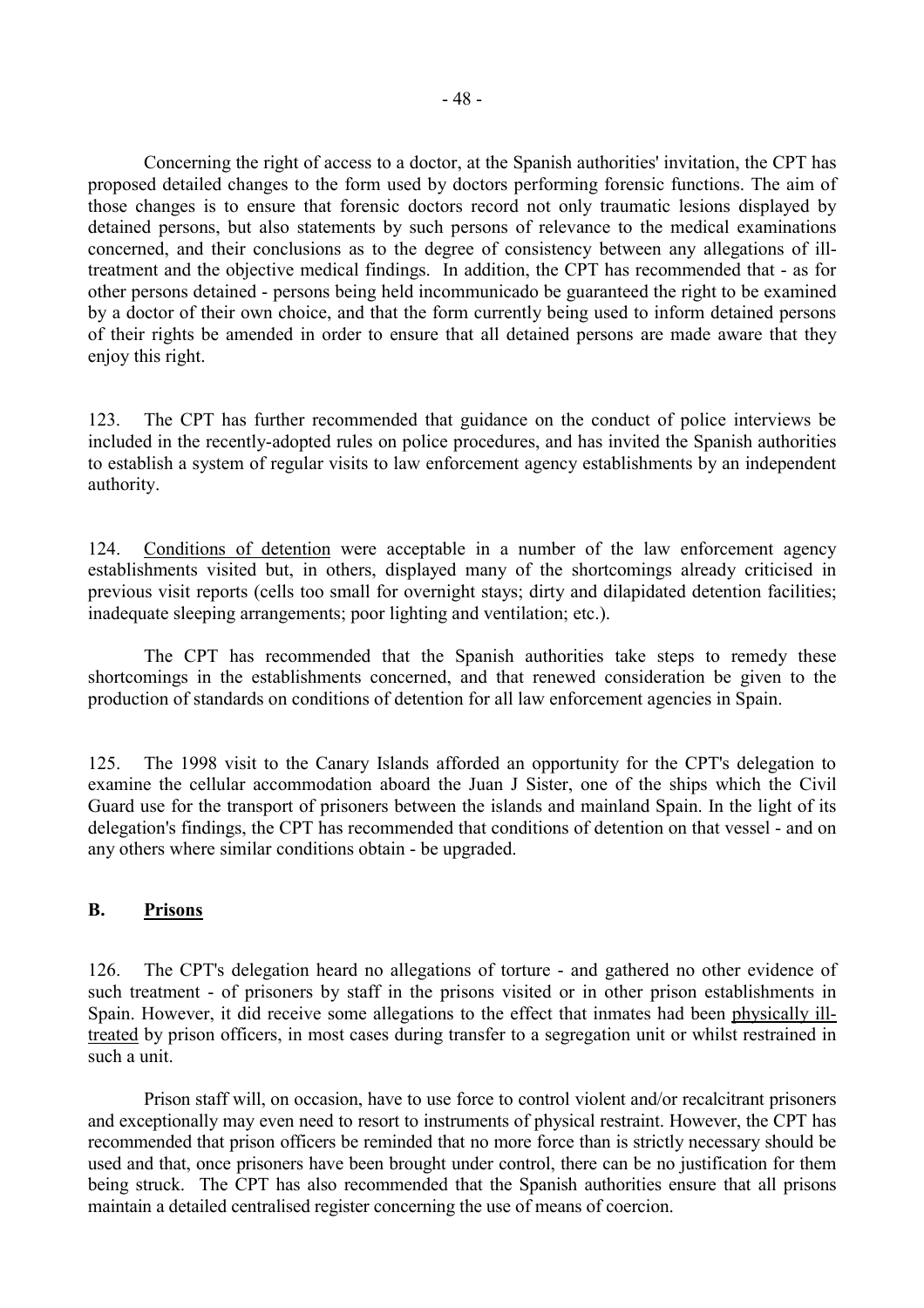127. The existence of appropriate supervision and effective mechanisms for examining prisoners' complaints is another fundamental safeguard against ill-treatment of prisoners. In this connection, the CPT has recommended that steps be taken to ensure that prisoners' correspondence with judges and other relevant authorities is promptly processed. In the light of information received, it has also recommended that a review be carried out of the procedures applied by the judicial authorities to investigate complaints of ill-treatment of prisoners by staff, and that any shortcomings observed be remedied. The objective should be to ensure that prisoners' complaints reach the competent court without delay and that the court in question promptly and thoroughly investigates any allegations of ill-treatment made by persons deprived of their liberty.

Further, the Committee has again recommended that supervisory judges be encouraged to visit the whole of a prison's premises when carrying out their duties and to enter into direct contact with both prisoners and prison staff.

128. In the course of the 1998 visit, the CPT's delegation reviewed the position of inmates who are considered to be "dangerous" or "unadapted to an ordinary prison regime" (i.e. prisoners subject to the provisions of Article 10 of the General Organic Law on Prisons). The situation of this category of prisoner was found to have improved in many respects as compared with that observed by the Committee in 1991 and 1994. However, the CPT has recommended that efforts continue to be made to improve the quality of staff-inmate relations in special units and to develop the regimes offered to all prisoners subject to Article 10.

129. Material conditions of detention were broadly of a good standard in all of the establishments visited. However, cell occupancy levels were often high and, on occasion, unacceptable (e.g. four prisoners to a 10 m² cell at Modelo Prison; up to eight women in a cell measuring some 16 m² at Las Palmas de Gran Canaria Prison).

 The CPT has recommended that the national authorities make every effort to meet their goal of bringing the number of prison places (calculated on the basis of single occupancy) and the number of inmates into balance within the year 2000. As regards prisons in Catalonia, the Catalan authorities have set themselves a somewhat less ambitious objective; in this respect, the CPT has recommended that they pursue their medium-term plans to reduce occupancy levels in all prisons under their authority, without prejudice to the objective of complying, in due course, with the principle of single occupancy laid down in Spanish law. As regards, more particularly, Modelo Prison, the Committee has recommended that efforts continue to be made to reduce cell occupancy rates to a maximum of two prisoners per cell.

130. As regards regime activities for prisoners, the CPT's delegation found that despite considerable improvement, there is still scope further to develop the programmes being offered to prisoners in all of the establishments visited. Although the vast majority of inmates enjoyed extensive out-of-cell time, by no means all prisoners were provided with meaningful activities during that time; the CPT has recommended that special measures be introduced with a view to providing more work places for prisoners and that priority continue to be given to developing other regime activities.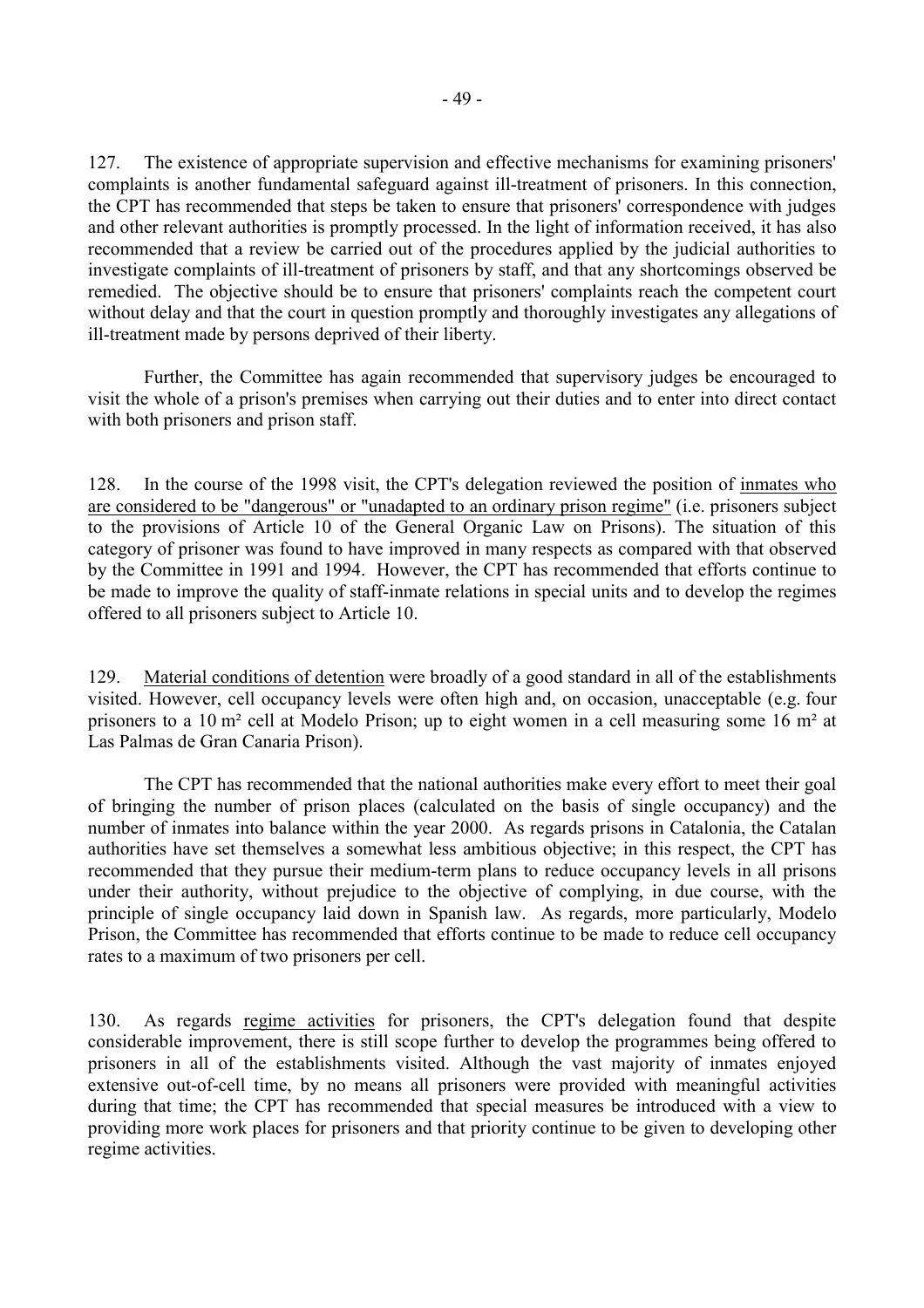131. The information gathered in the course of the 1998 visit concerning prison health care services confirmed that, on the whole, the level of general health care provided to persons held in prison was of an acceptable standard. In each of the prisons visited, the number of health care staff and the facilities at their disposal were broadly sufficient to enable adequate health care to be delivered to prisoners. However, the CPT has recommended that the vacant post of Deputy Director of Jaén Prison in charge of medical services be filled without delay, and that steps be taken to remedy shortcomings observed in that establishment as regards access to specialist examinations.

132. Certain lacunae were noted in the provision of ambulatory and in-house psychiatric care to prisoners. In this respect, the CPT has recommended that the time for which a psychiatrist is present at Las Palmas de Gran Canaria Prison be significantly increased, and that the treatment programmes of psychiatric in-patients at Jaén, Las Palmas de Gran Canaria and Madrid V Prisons be developed. The practice observed in Las Palmas de Gran Canaria Prison of accommodating together psychiatric and somatic patients should also be brought to an end.

The management of acutely-agitated psychiatric patients at Las Palmas de Gran Canaria Prison was a specific point of concern. In certain cases, instruments of physical restraint - including handcuffs - were being applied to such patients for prolonged periods (e.g. two days), and they could be subject to a measure of seclusion for up to several months. In this connection, the Committee has recommended inter alia that if, exceptionally, recourse is had to instruments of physical restraint, they be removed at the earliest opportunity and that handcuffs no longer be used as a means of restraining psychiatric patients. The Committee has also recommended that appropriate steps be taken to ensure that patients are not held in seclusion for long periods and that a detailed policy on the use of seclusion be drawn up.

133. As for the role of prison health care services in the prevention of violence against detained persons, the Committee has welcomed measures taken by the Spanish authorities to ensure that medical certificates recording injuries are as detailed as possible, and forwarded to the judicial authorities without delay. The CPT has recommended that a form be developed for use by prison doctors in this context, providing for the recording of the doctor's objective medical findings, any relevant statements by the prisoner and the doctor's conclusions.

134. Other issues addressed by the CPT in its report include discipline, information provided to prisoners, contact with the outside world and drugs in prison. The Committee wishes, in particular, to highlight its recommendations that improvements be made to the visiting facilities in certain of the establishments visited and, in particular, as regards acoustics in closed visiting booths.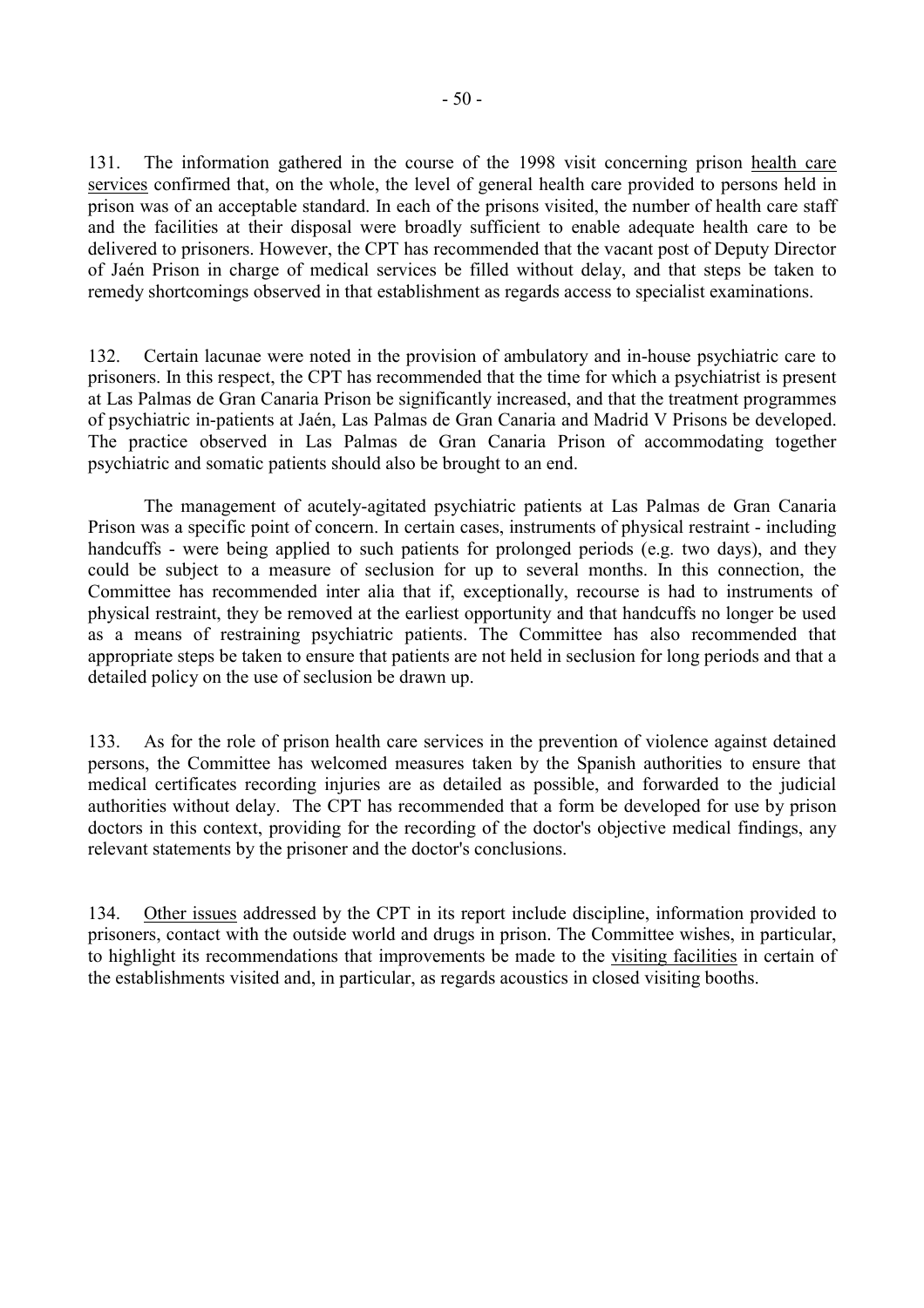### <span id="page-52-0"></span>**C. San Juan de Dios Psychiatric Hospital**

135. Very few allegations were heard of ill-treatment of patients by staff at the San Juan de Dios Psychiatric Hospital. Staff-patient relations appeared to be relatively relaxed and the care staff were evidently dedicated to their work.

136. The number of staff and the facilities at their disposal were, in principle, sufficient to provide an adequate level of health care. However, the level of staffing at night was manifestly insufficient; the CPT has recommended that it be increased significantly.

 The range of therapeutic and other activities on offer at the hospital was impressive. However, efforts are required significantly to increase the proportion of patients who participate in such activities.

137. Patient accommodation throughout the hospital was well-lit, adequately-heated and included satisfactory sanitary facilities to which patients had ready access.

 However, with rare exceptions, the decoration in patients' rooms left something to be desired, and most patients were not provided with a lockable space within which to keep their belongings. In the interests of providing patients with increased visual stimulation and fostering their sense of security and autonomy the CPT has recommended that these shortcomings be addressed.

 Further, the "immobilisation room" in Unit 1, which was used for the temporary restraint of agitated patients, was unsuitable for this purpose. The CPT has recommended that it be taken out of service.

138. The CPT has also made a number of remarks concerning safeguards in the context of involuntary placement of patients in a psychiatric institution.

 The procedure by which involuntary placement is decided should offer guarantees of independence, impartiality and objective psychiatric expertise, and involuntary placement should cease as soon as it is no longer required by a patient's mental state. In this connection, the Committee has expressed certain misgivings about current procedures under Article 211 of the Civil Code, concerning initial involuntary placements in psychiatric institutions and reviews of the need to continue such placements.

 The CPT has also recommended that an introductory brochure be drawn up and issued to all patients admitted to the San Juan de Dios Psychiatric Hospital, and has requested information about the complaints procedures available to patients held in public and private psychiatric institutions.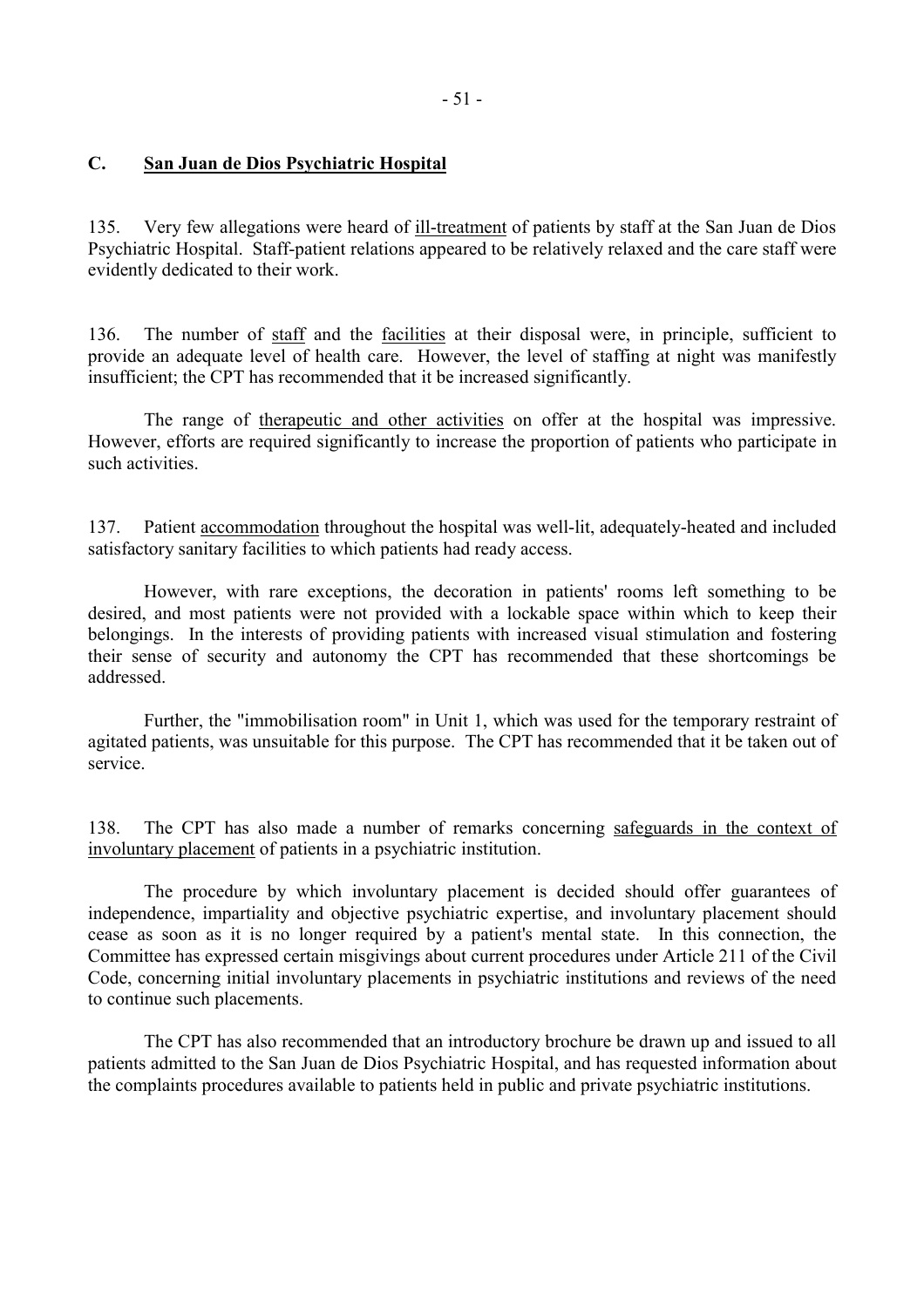### <span id="page-53-0"></span>**D. Action on the CPT's recommendations, comments and requests for information**

139. The various recommendations, comments and requests for information formulated by the CPT are summarised in Appendix I.

140. As regards more particularly the CPT's recommendations, having regard to Article 10 of the Convention, the CPT requests the Spanish authorities:

- i. to provide within six months an **interim report** giving details of how it is intended to implement the CPT's recommendations and, as the case may be, providing an account of action already taken;
- ii. to provide within twelve months a **follow-up report** providing a full account of action taken to implement the CPT's recommendations.

 The CPT trusts that it will also be possible for the Spanish authorities to provide in the above-mentioned interim report reactions to the comments formulated in this report which are summarised in Appendix I as well as replies to the requests for information made.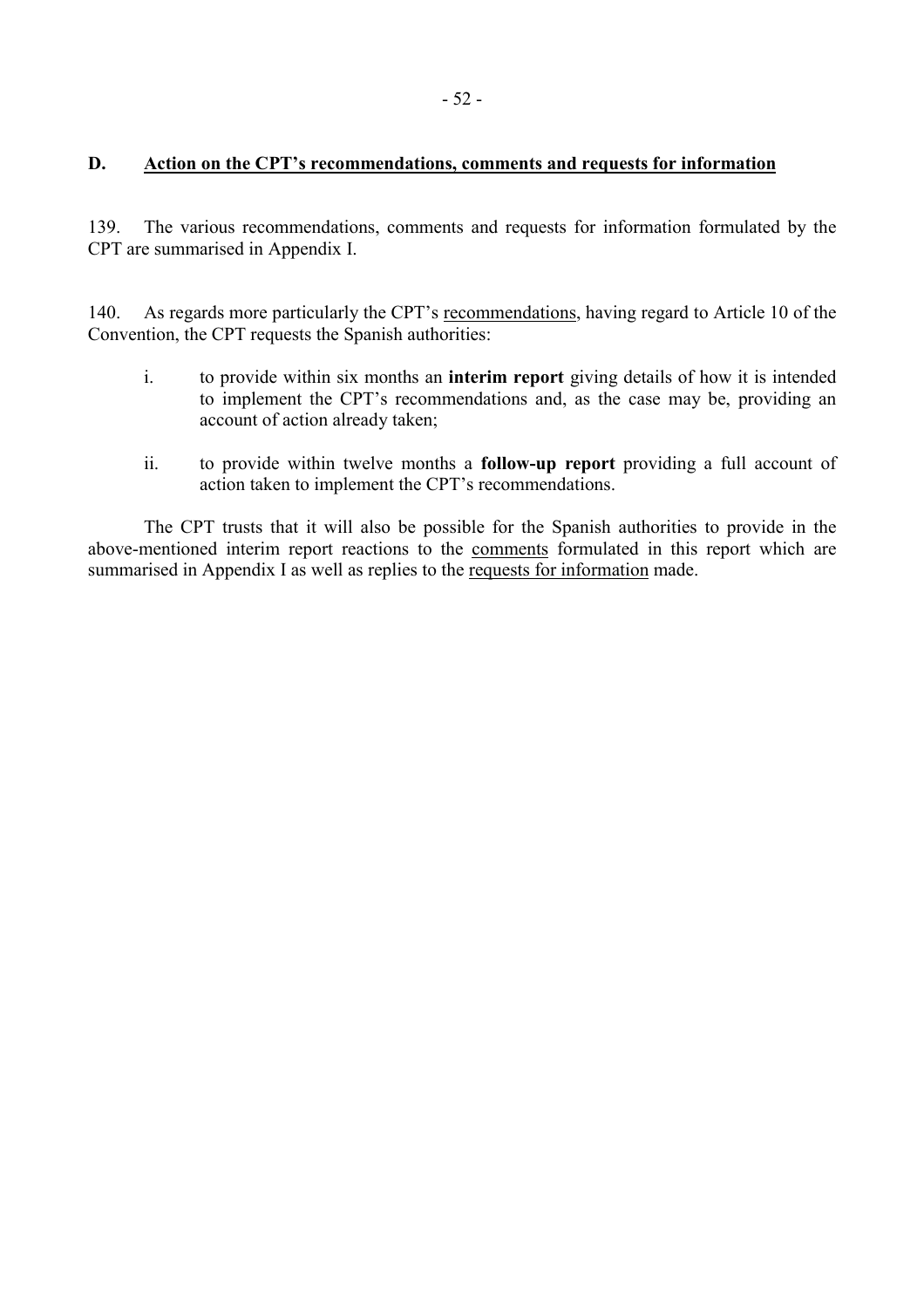## **APPENDIX I**

### **SUMMARY OF THE CPT'S RECOMMENDATIONS, COMMENTS AND REQUESTS FOR INFORMATION**

#### <span id="page-54-0"></span>**A. Law enforcement agencies**

#### **1. Ill-treatment**

#### recommendations

- law enforcement officials to be reminded that no more force than is strictly necessary should be used when effecting an arrest and that, once arrested persons have been brought under control, there can be no justification for them being struck (paragraph 13).

#### comments

**-** the persistence of allegations of ill-treatment by law enforcement officials highlights the need for the Spanish authorities to remain particularly vigilant in this area and, more specifically, to engage in on-the-spot scrutiny of the methods actually employed by such officials when detaining, interrogating and transferring detained persons (paragraphs 8 and 13).

#### requests for information

- comments of the Spanish authorities on whether examining judges and prosecutors are always displaying due diligence when allegations of ill-treatment are brought to their attention (paragraph 15);
- in respect of 1997 and 1998:
	- . the number of complaints of ill-treatment by law enforcement officials lodged and the number of disciplinary and/or criminal proceedings initiated as a result of those complaints;
	- . an account of those complaints and the outcome of the proceedings (allegations, brief description of the findings of the relevant court or body, verdict, sentence/sanction imposed) (paragraph 16).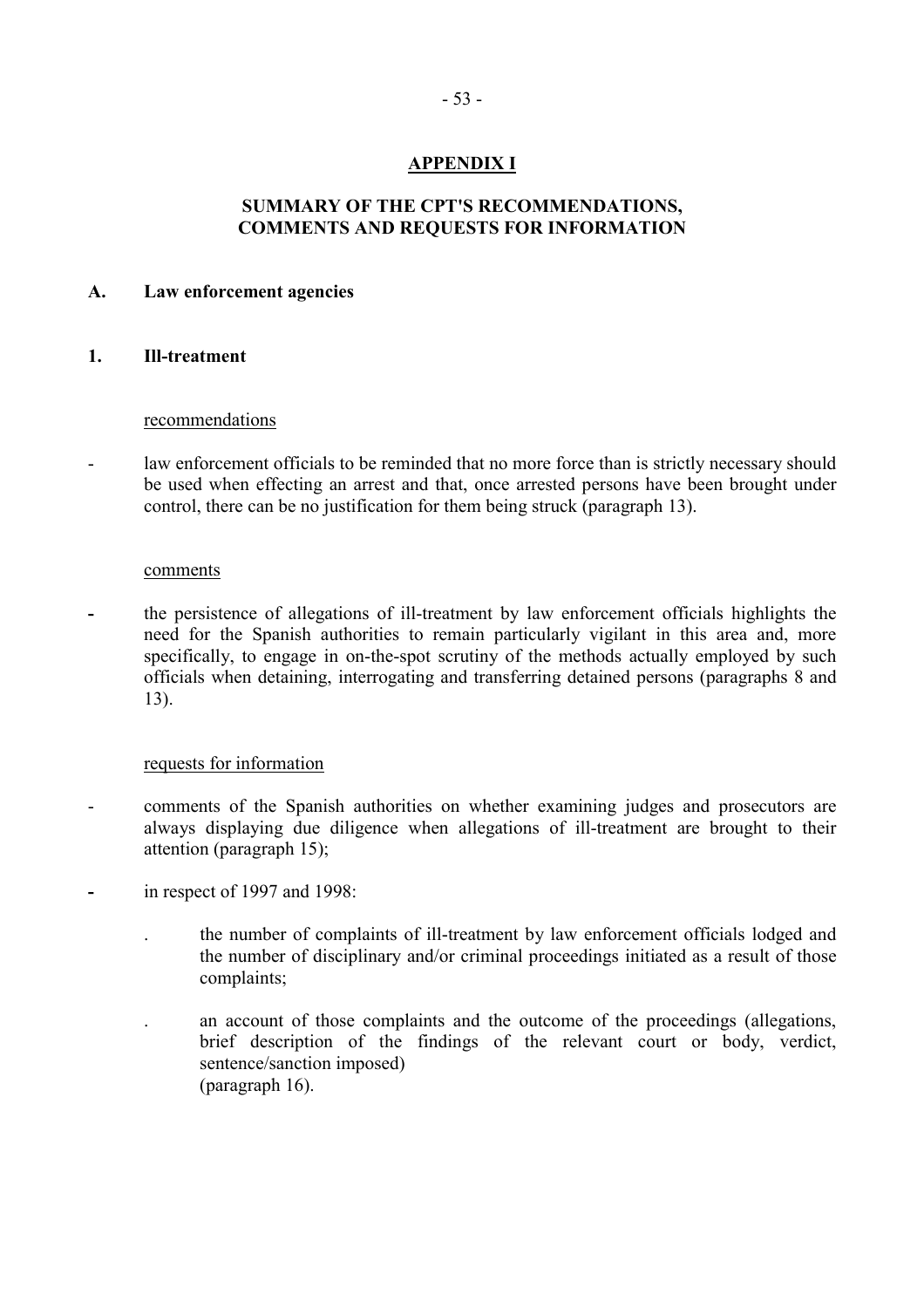### **2. Safeguards against ill-treatment of detained persons**

#### recommendations

- the standardised form for recording the findings of forensic doctors, introduced on 16 September 1997 by order of the Minister for Justice, to be amended as follows:
	- . in section 2 of the form (clinical history), the following words of guidance to be added after the heading "current situation": (include statements made by the person concerned which are relevant to the medical examination, e.g. description by the person examined of his state of health and any allegations of ill-treatment);
	- . a further heading 3 bis entitled "doctor's conclusions in the light of the patient's current situation (section 2), and the results of the medical examination (section 3)", to be added to the form, and the following words of guidance to be added after that heading: (in the event of allegations of ill-treatment being made, indicate whether and to what extent - those allegations are consistent with the results of the medical examination) (paragraph 25);
- persons held incommunicado to be guaranteed the right to be examined by a doctor of their own choice, it being understood that such a second examination may take place in the presence of a State-appointed forensic doctor (paragraph 26);
- the form currently being used to inform detained persons of their rights to be amended in order to ensure that all detained persons (i.e. including those being held incommunicado) are expressly informed of their right to be examined by a doctor of their own choice (paragraph 27);
- guidance on the conduct of police interviews to be included in the rules on police procedures to be applied by all law enforcement agencies in Spain. The matters addressed in that guidance to include: the systematic informing of the detained person of the identity (name and/or number) of those present at the interrogation; the permissible length of an interrogation; rest periods between interrogations and breaks during an interrogation; places in which interrogations may take place; whether the detained person may be required to remain standing while being questioned; the questioning of persons who are under the influence of drugs, alcohol or medicine, or who are in a state of shock. Provision also to be made for a systematic record to be kept of the times at which interrogations start and end, the persons present during each interrogation and any request made by the detained person during the interrogation. The position of especially vulnerable persons (for example, the young, those who are mentally disabled or mentally ill) to be subject to specific safeguards (paragraph 32);
- all relevant rules on police procedures to be amended in due course, to take account of developments concerning access to a lawyer, notification of custody and medical examinations of detained persons (paragraph 33).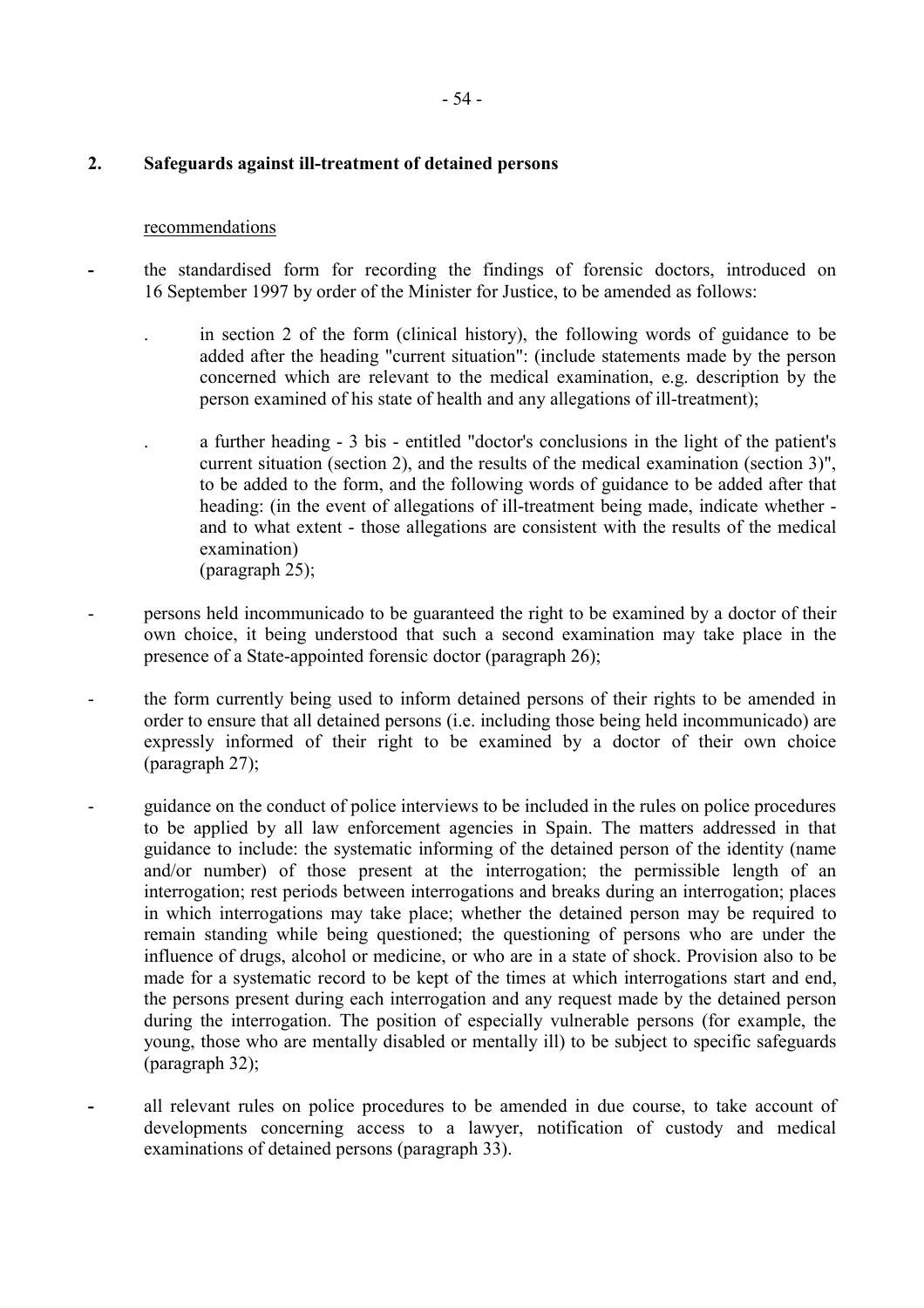#### comments

- the Spanish authorities are invited to establish a system of regular visits to law enforcement agency establishments by an independent authority, having regard to the remarks made in paragraph 29 (paragraph 30).

#### requests for information

- full details of the concrete action being taken with a view to implementing the CPT's recommendation that persons detained by the law enforcement agencies be granted the right of access to a lawyer as from the outset of their detention (paragraph 21);
- full details of the concrete action being taken to shorten the period of time for which persons detained by the law enforcement agencies may be denied the right to have the fact of their detention and the place in which they are being held made known to a relative or other person of their choice (paragraph 23);
- copies of any instructions or guidelines on the treatment of detained persons issued to law enforcement agencies under the authority of autonomous governments other than the Basque Government (paragraph 31).

#### **3. Conditions of detention**

#### recommendations

- the measures referred to in paragraph 42 concerning conditions of detention at Barcelona Police Headquarters, the Santa Catalina District Police Station (Las Palmas de Gran Canaria), the Provincial Brigade of the Judicial Police (Madrid) and Civil Guard detention facilities, to be implemented as a matter of urgency. In the implementation of those measures, full account to be taken of the remarks made in paragraph 37 (paragraph 42);
- steps to be taken to remedy the shortcomings in the conditions of detention in the other law enforcement agency establishments visited which are identified in paragraphs 36, 38 and 39. In this connection, the cells at the Barcelona Headquarters of the Civil Guard not to be used for overnight stays until such time as they are enlarged (paragraph 42);
- action to be taken to address the shortcomings highlighted in paragraph 41 concerning call systems, the management of persons affected by the body-pack syndrome, sanitary facilities, and the provision of food (paragraph 42);
- renewed consideration to be given to the production of standards on conditions of detention for all law enforcement agencies in Spain (paragraph 43);
- conditions of detention aboard the Juan J Sister and on any other vessels where similar conditions obtain - to be upgraded, having regard to the remarks made in paragraph 45 and the criteria referred to in paragraph 34 (paragraph 46).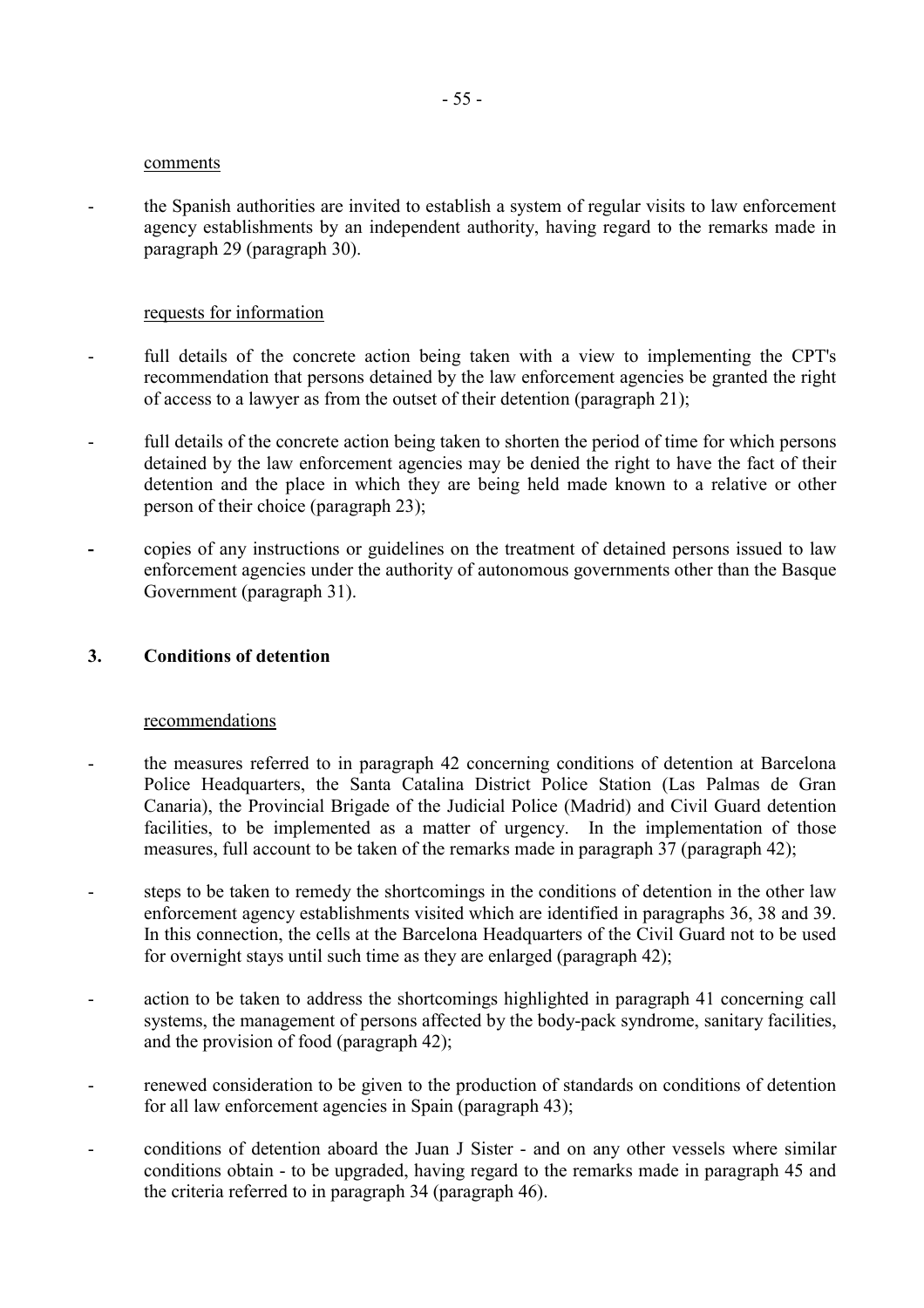#### comments

- it would be desirable for the rules concerning detention by the Ertzaintza to provide that all persons held on Ertzaintza premises overnight are to be provided with a mattress (paragraph 35).

#### **B. Prisons**

#### **1. Ill-treatment**

#### recommendations

- prison officers to be reminded that no more force than is strictly necessary is to be used to control violent and/or recalcitrant prisoners and that, once prisoners have been brought under control, there can be no justification for them being struck (paragraph 56);
- steps to be taken to render fully effective in practice the rules issued on 15 April 1996 by the Director General of Prisons concerning recording the use of means of coercion (paragraph 58);
- steps to be taken to ensure that prisoners' correspondence with judges and other relevant authorities is promptly processed (paragraph 63);
- a review to be carried out of the procedures applied by the judicial authorities to investigate complaints of ill-treatment of prisoners by staff and any shortcomings observed to be remedied. The objective should be to ensure that prisoners' complaints reach the competent court without delay and that the court in question promptly and thoroughly investigates any allegations of ill-treatment made by persons deprived of their liberty (paragraph 63);
- supervisory judges to be encouraged to visit the whole of a prison's premises when carrying out their duties and to enter into direct contact with both prisoners and prison staff (paragraph 63);
- prison directors to be encouraged to make themselves available to inmates through regular visits to all parts of their establishments (paragraph 64).

#### comments

even if the use of handcuffs in the manner described in paragraph 53 were to be authorised by the relevant regulations, it is an unacceptable practice (paragraph 60).

#### requests for information

- a detailed account of the results of the investigation by the Inspectorate of the Prison Service into the use of means of coercion in all prisons in Spain (paragraph 57);
- details of the training in control and restraint techniques provided to prison officers (paragraph 59);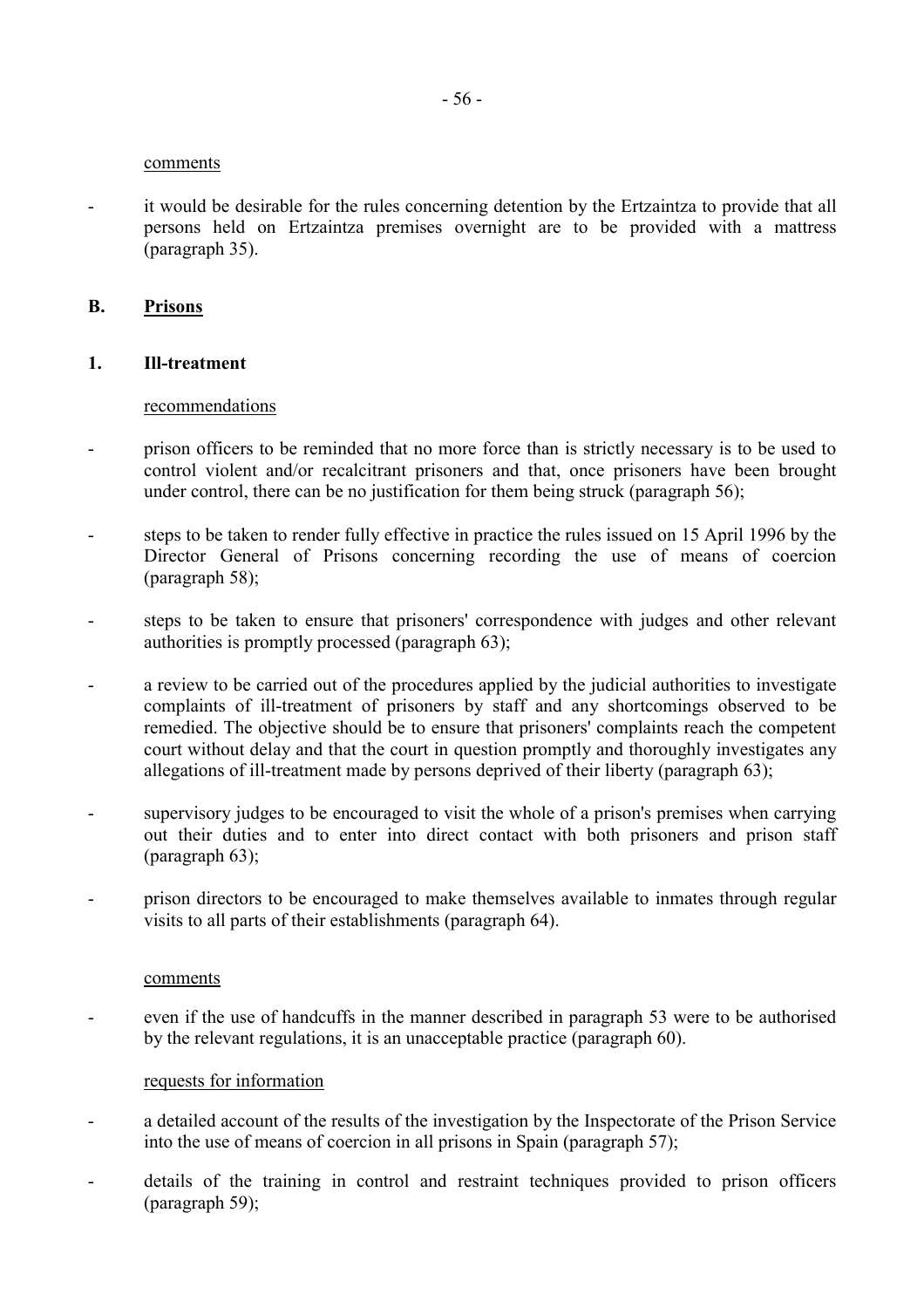- further details of the measures taken to ensure that means of restraint are not applied to prisoners at Las Palmas de Gran Canaria Prison for excessive periods and that all prisoners placed in the segregation unit are provided with a mattress (paragraph 60);
- the outcome of the investigations currently being carried out by the General Council of the Judiciary into whether complaints of ill-treatment of inmates by prison staff are being promptly investigated (paragraph 63).

### **2. Prisoners who are considered to be "dangerous" or "unadapted to an ordinary prison regime"**

#### recommendations

- continued efforts to be made to improve the quality of staff-prisoner relations in special units and to develop the regimes offered to all prisoners subject to the provisions of Article 10 of the General Organic Law on Prisons (paragraph 70).

### **3. Conditions of detention**

#### recommendations

- every effort to be made to meet the goal of bringing the number of prison places (calculated on the basis of single occupancy) and the number of inmates into balance within the year 2000 (paragraph 75);
- continued efforts to be made to reduce cell occupancy rates at Modelo Prison to a maximum of two prisoners per cell (paragraph 75);
- the Catalan authorities vigorously to pursue their medium-term plans to address the problem of overcrowding (without prejudice to the objective of complying, in due course, with the principle of single occupancy laid down in Article 19 of the General Organic Law on Prisons) (paragraph 75);
- steps to be taken to ensure that all accommodation areas/galleries at Modelo Prison have adequate heating, and particular efforts to be made to ensure that units at Modelo and Madrid V prisons which have a high turnover of remand prisoners are kept in a satisfactory state of repair and cleanliness (paragraph 76);
- special measures to be introduced with a view to providing more work places for prisoners (paragraph 78);
- continued priority to be given to developing other regime activities for prisoners; this may well require reviewing staffing levels in the establishments visited (paragraph 78).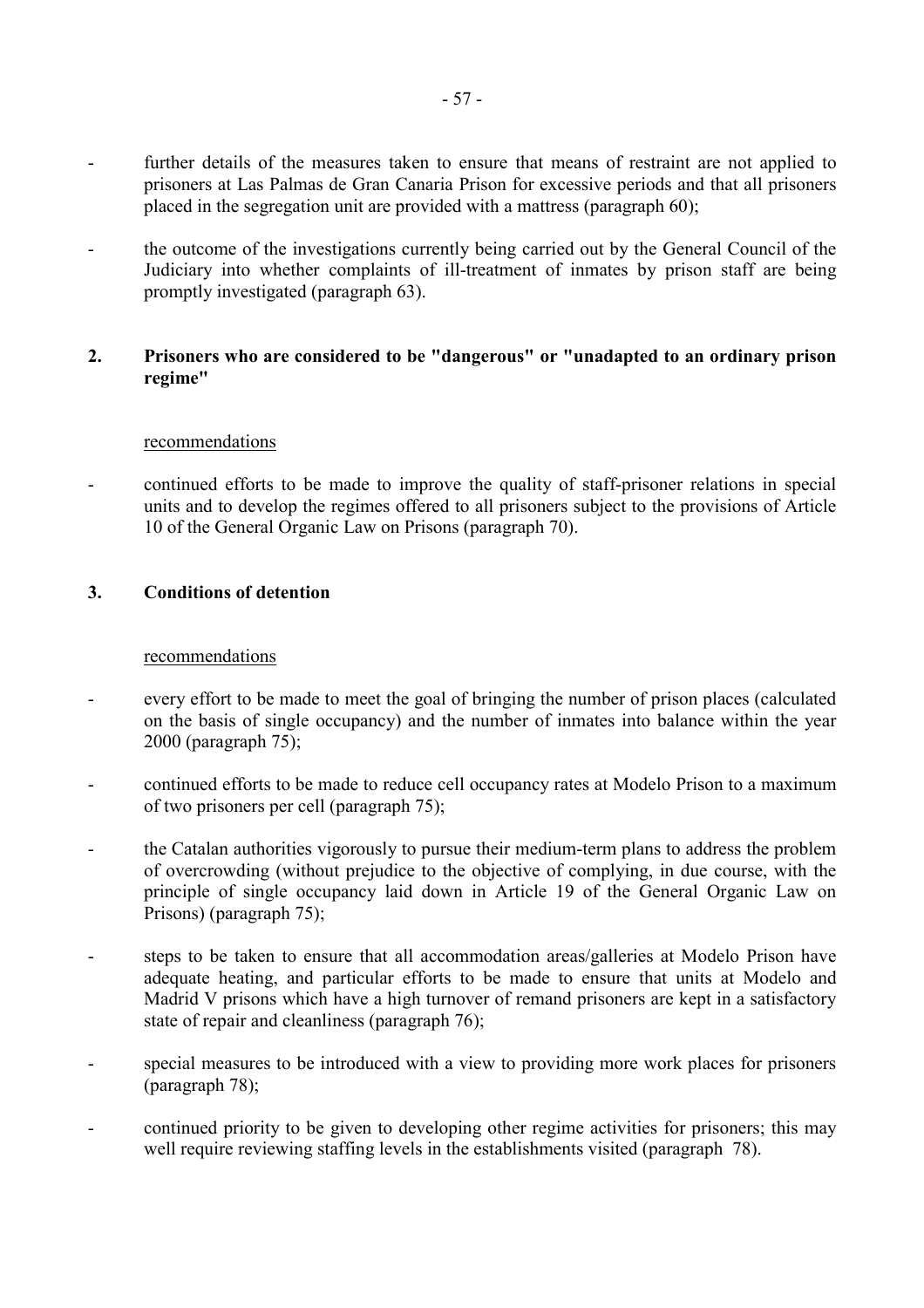#### **4. Health care services**

#### recommendations

- the vacant post of Deputy Director of Jaén Prison in charge of Medical Services to be filled without delay (paragraph 81);
- steps to be taken without delay to remedy the shortcomings observed at Jaén Prison as regards visits by outside specialists and waiting periods for consultations with specialists outside the prison (paragraph 82);
- the time for which a psychiatrist is present at Las Palmas de Gran Canaria Prison to be significantly increased (paragraph 85);
- the treatment of psychiatric in-patients at Jaén, Las Palmas de Gran Canaria and Madrid V Prisons to be reviewed, in the light of the remarks made in paragraph 88 (paragraph 88);
- as regards the management of acutely agitated psychiatric patients at Las Palmas de Gran Canaria Prison:
	- . steps to be taken without delay to ensure that if, exceptionally, recourse is had to instruments of physical restraint, they are removed at the earliest opportunity and that handcuffs are no longer used as a means of restraining patients;
	- . appropriate steps to be taken to ensure that patients are not held in seclusion for long periods;
	- . a detailed policy on the use of seclusion to be drawn up (paragraph 90);
- every instance of the physical restraint of a patient (manual control, use of instruments of physical restraint, seclusion) to be recorded in a specific register established for this purpose (as well as in the patient's file). The entry to include the times at which the measure began and ended, the circumstances of the case, the reasons for resorting to the measure, the name of the doctor who ordered or approved it, and an account of any injuries sustained by patients or staff (paragraph 90);
- a form to be used by prison doctors when recording injuries to be developed without delay. In addition to the doctor's objective medical findings, the form to provide for the recording of any relevant statements by the prisoner and the doctor's conclusions (paragraph 92).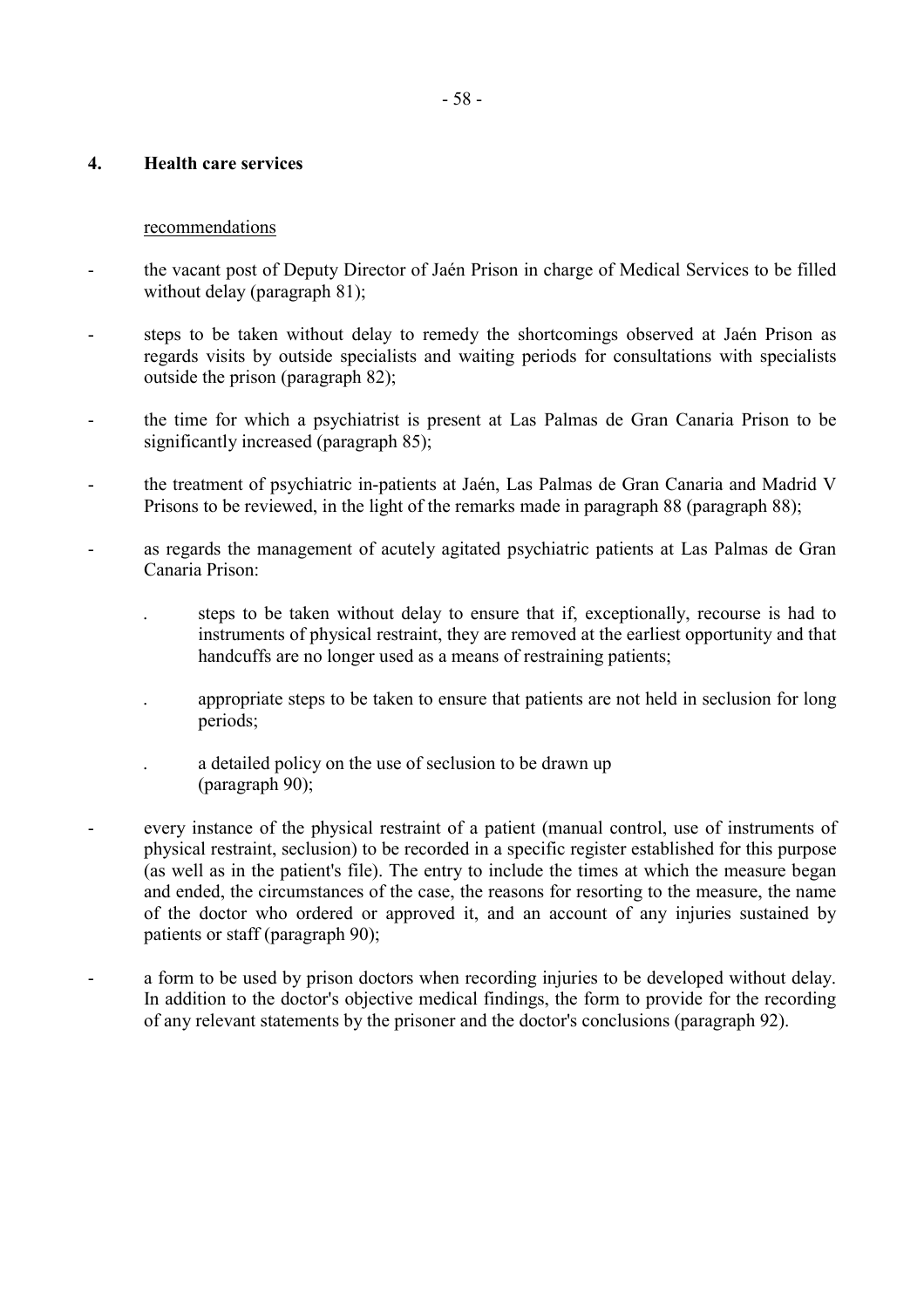#### comments

- the use of inmates as medical orderlies should always be a last resort (paragraph 81);
- the material environment and living conditions in the psychiatric unit at Modelo Prison could be further improved (paragraph 87).

#### requests for information

- whether all prisons are providing caries treatment (of a conservative nature rather than simply extractions) free of charge to prisoners who are not in a position to pay for such treatment (paragraph 83).

#### **5. Other issues**

#### recommendations

- steps to be taken to improve the acoustics in closed visiting booths (paragraph 99);
- at Jaén Prison, steps to be taken to remedy the shortcomings in the facilities for intimate visits, and in the room used for intimate and family visits to prisoners subject to the special regime, identified in paragraph 100 (paragraph 100).

#### comments

- the Spanish authorities are invited to verify that an information booklet is being given systematically to all newly-arrived prisoners (paragraph 96);
- other prisons in Spain might usefully follow the example of Modelo Prison, where prisoners were provided with regularly-updated information about their legal situation and members of staff were available to clarify any doubts which inmates might have in this respect (paragraph 97);
- it is important that the prison authorities make efforts to provide an environment in which prisoners are not encouraged to take or to start taking drugs and where prisoners who do have problems associated with the taking of drugs are helped to overcome them (paragraph 101).

#### requests for information

- comments on the disciplinary issues raised in paragraph 94 (paragraph 94).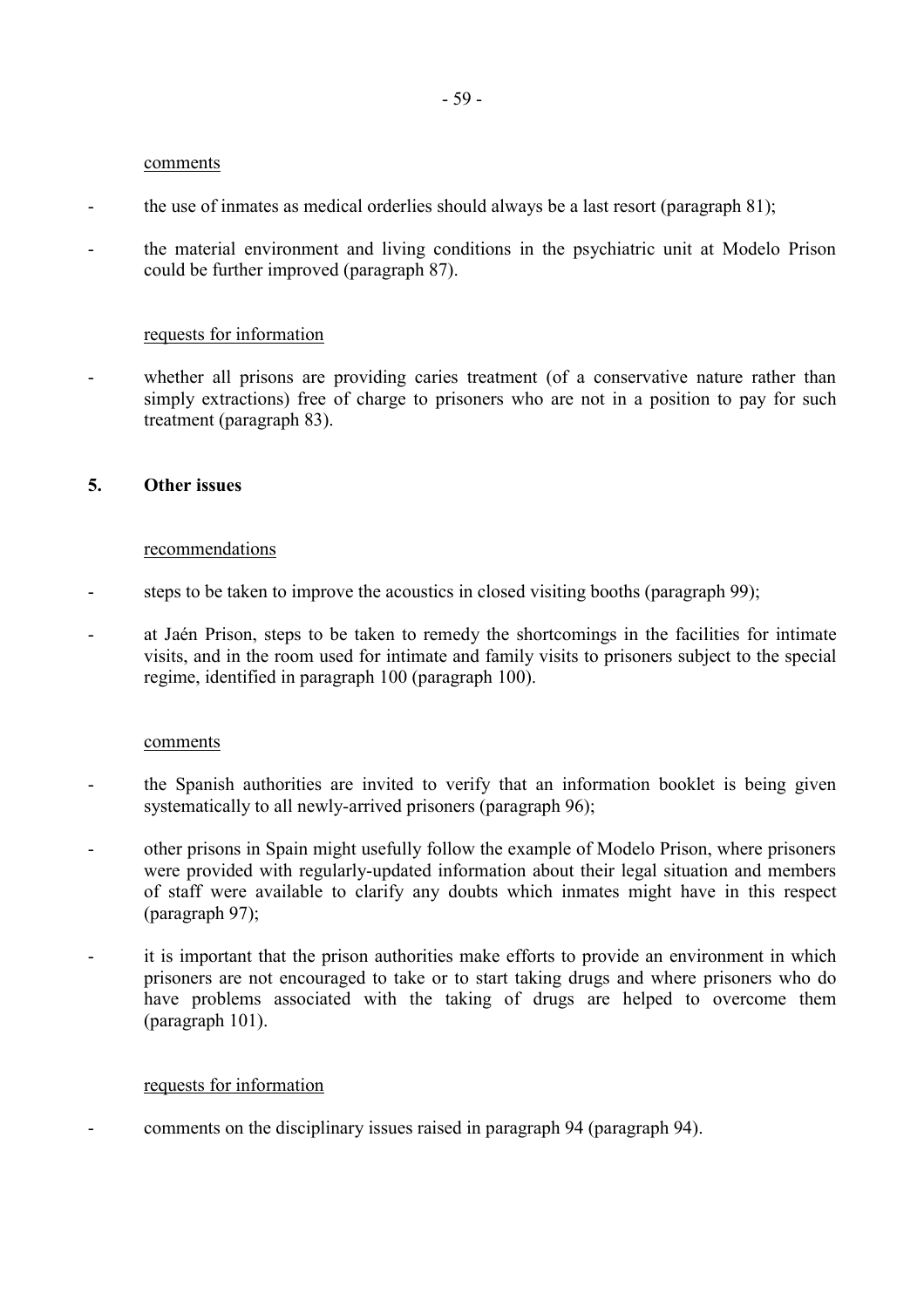### **C. San Juan de Dios Psychiatric Hospital**

#### recommendations

- the level of staffing at night to be increased significantly (paragraph 105);
- efforts to be made significantly to increase the proportion of patients who participate in therapeutic and other activities (paragraph 107);
- efforts to be made to improve the decoration of patients' rooms throughout the establishment and to provide patients with lockable space within which they can keep their belongings (paragraph 109);
- the "immobilisation" room in unit 1 to be taken out of service (paragraph 110);
- an introductory brochure to be drawn up and issued to all patients admitted to the hospital (paragraph 114).

#### requests for information

- the comments of the Spanish authorities concerning the need for decisions to place persons in a psychiatric hospital against their will to be based on the opinion of at least one doctor with professional qualifications in psychiatry (paragraph 113);
- more detailed information about the complaints procedures available to patients held on an involuntary basis in public and private psychiatric institutions (paragraph 115);
- further information on whether psychiatric establishments are visited on a regular basis by an independent outside body (e.g. a judge or supervisory committee) which is responsible for the inspection of patients' care (paragraph 117);
- the comments of the Spanish authorities on the effectiveness in practice of the judicial review, under Article 211 of the Civil Code, of the need to continue involuntary placement in a psychiatric establishment (paragraph 119).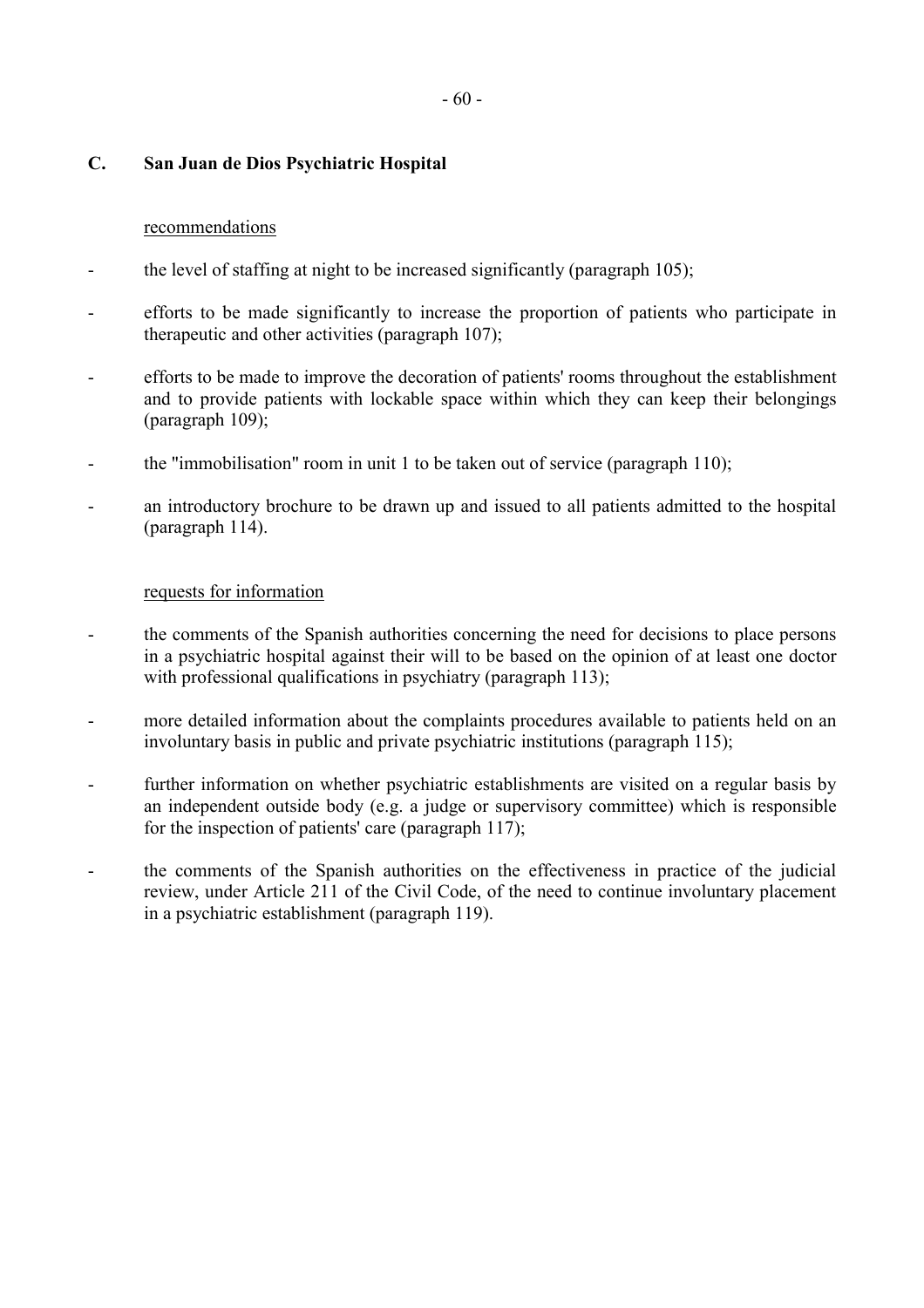## **APPENDIX II**

## <span id="page-62-0"></span>**LIST OF THE AUTHORITIES AND ORGANISATIONS WITH WHICH THE CPT'S DELEGATION HELD CONSULTATIONS**

# **A. Ministerial authorities**

# **Ministry of the Interior**

| Mr Jaime MAYOR OREJA                                | Minister for the Interior                                                                  |  |  |
|-----------------------------------------------------|--------------------------------------------------------------------------------------------|--|--|
| Mr Ricardo MARTÍ FLUXÁ                              | Secretary of State for Security                                                            |  |  |
| Mr Leopoldo CALVO-SOTELO y IBÁÑEZ-MARTÍN            | <b>Under-Secretary</b>                                                                     |  |  |
| Mr Rafael RAMOS GIL                                 | <b>Technical General Secretary</b>                                                         |  |  |
| Mr Angel YUSTE CASTILLEJO<br>Mr Javier NISTAL BURÓN | Director General of the Prison Service<br>Deputy Director General for Prison<br>Management |  |  |
| Mr Santiago LÓPEZ VALDIVIESO<br>Mr Rafael YUSTE     | Director General of the Civil Guard<br>General of the Civil Guard                          |  |  |
| Mr Pedro DÍAZ PINTADO                               | Deputy Director General for Operations<br>of the Police                                    |  |  |
| Mr Felipe del POZO BLANCO                           | Head of the Technical Office of the<br>Directorate General of the Police                   |  |  |
| Mr Antonio CERROLAZA GÓMEZ                          | Deputy Director General for Reports<br>and Institutional Relations                         |  |  |
| Ms Marisol CRESPO MACÍAS                            | Head of Service for Relations with the<br>Ombudsman                                        |  |  |
| Mr Pablo MARTÍN ALONSO                              | Head of the Coordination and Studies<br>Department of the Secretary of State for           |  |  |
| Mr Eusterio PÉREZ GAGO                              | Security<br>Head of the Regulations and Reports<br>Department                              |  |  |
| Mr Manuel MANZANO SOUSA                             | Head of the Regulations and Reports<br>Service                                             |  |  |
| Mr Marcos VEGA GÓMEZ                                | Adviser to the Minister in respect of<br><b>International Affairs</b>                      |  |  |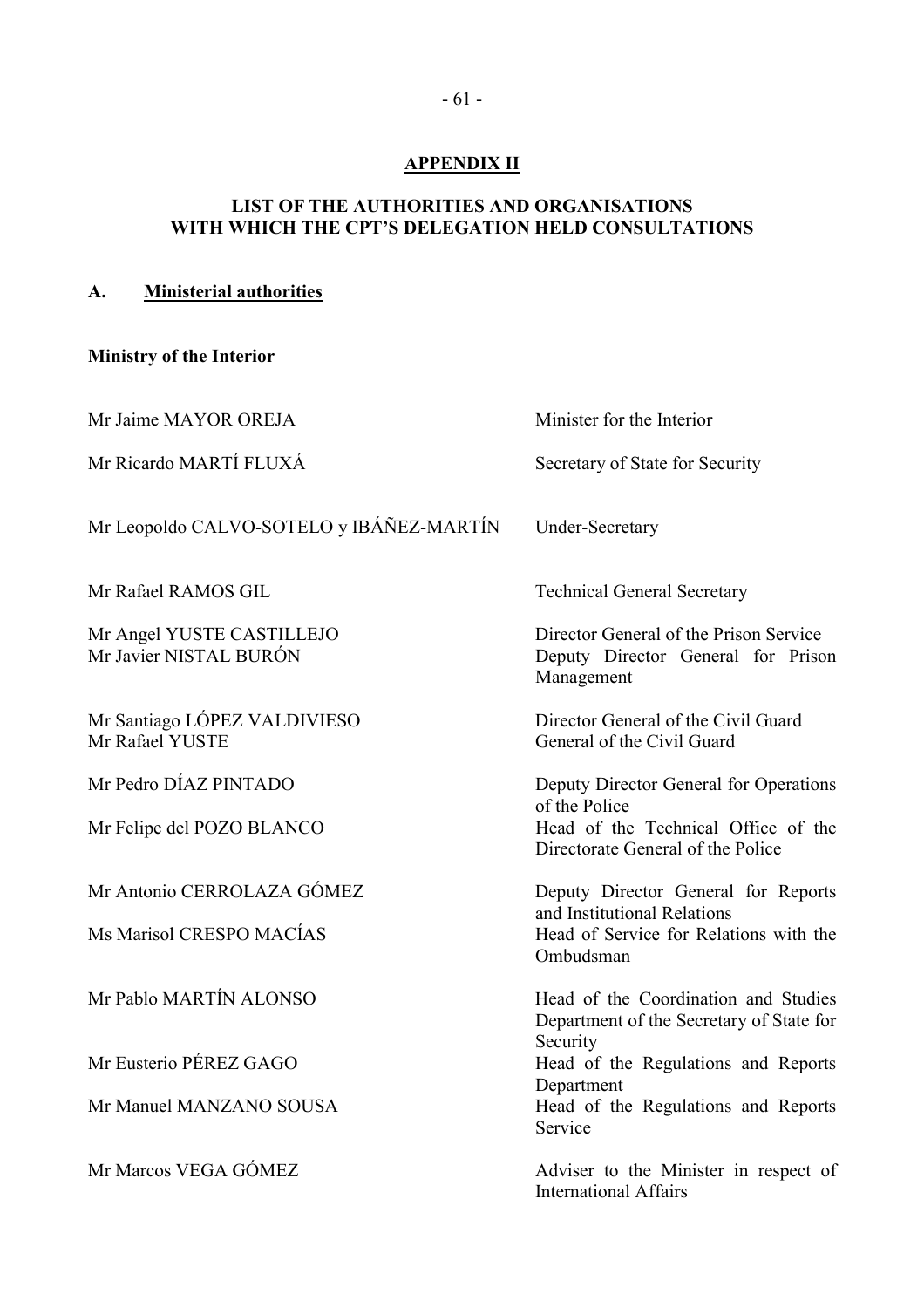## **Ministry of Health and Consumer Affairs**

Mr José Manuel ROMAY BECCARÍA Minister for Health

Mr Rafael MATESANZ ACEDOS Director General for Primary and

Ms Leticia MORAL Technical Adviser Ms María del Carmen COLLADO ÁLVAREZ Technical Adviser

## **Ministry of Justice**

Specialist Care

Mr Rafael PEÑALVER Adviser to the Under-Secretary

Mr Pedro Angel GARCÍA GONZÁLEZ Deputy Director General for International Relations Mr Juan Antonio LÓPEZ BLANCO<br>
Deputy Director General for Prison Health

Mr Javier BORREGO BORREGO Head of the Legal Service for the European Court of Human Rights

## **B. Other national authorities**

## **Office of the Ombudsman (Defensor del Pueblo)**

Mr Fernando ÁLVAREZ de MIRANDA y TORRES Ombudsman

Mr José Mario FERNÁNDEZ MATEO Adviser on the Interior Mr Angel Luis ORTIZ Adviser on Justice

## **General Council of the Judiciary**

Mr Javier DELGADO BARRIO President of the Council

Ms Manuela CARMENA CASTRILLO Member of the Council Mr Teófilo ORTEGA TORRES Member of the Council

Mr Manuel AZNAR LÓPEZ Adviser on Social Welfare, Work and **Minors**